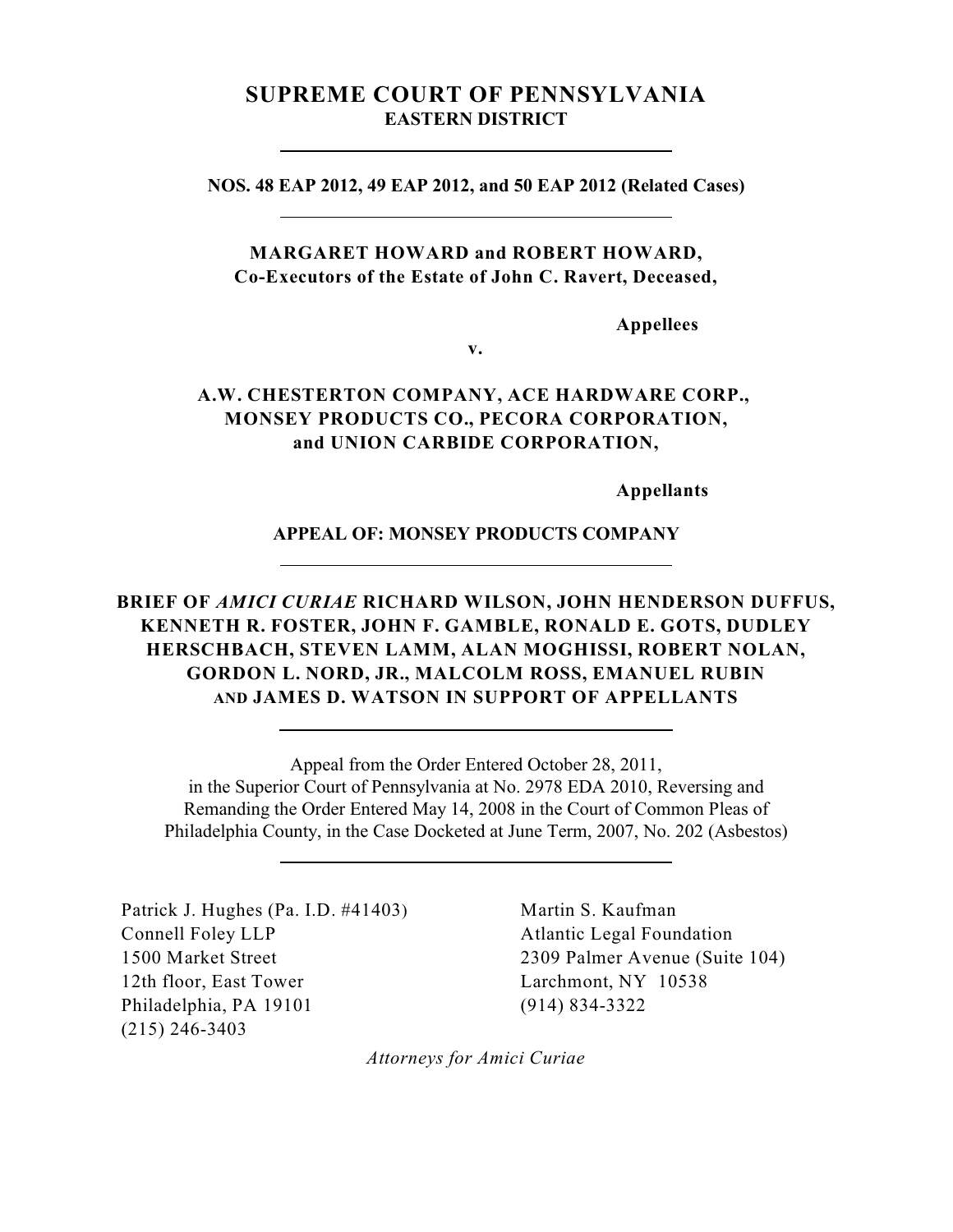# **TABLE OF CONTENTS**

| PLAINTIFFS' EXPERT AFFIDAVITS ARE INCOMPETENT TO<br>I.<br>DEFEAT MONSEY'S MOTION FOR SUMMARY JUDGMENT<br>AND THE TRIAL CORRECTLY GRANTED SUMMARY JUDGMENT 22 |
|--------------------------------------------------------------------------------------------------------------------------------------------------------------|
|                                                                                                                                                              |
|                                                                                                                                                              |
| C. The Burden Of Proof In Asbestos Cases In Pennsylvania. 25                                                                                                 |
|                                                                                                                                                              |
|                                                                                                                                                              |
|                                                                                                                                                              |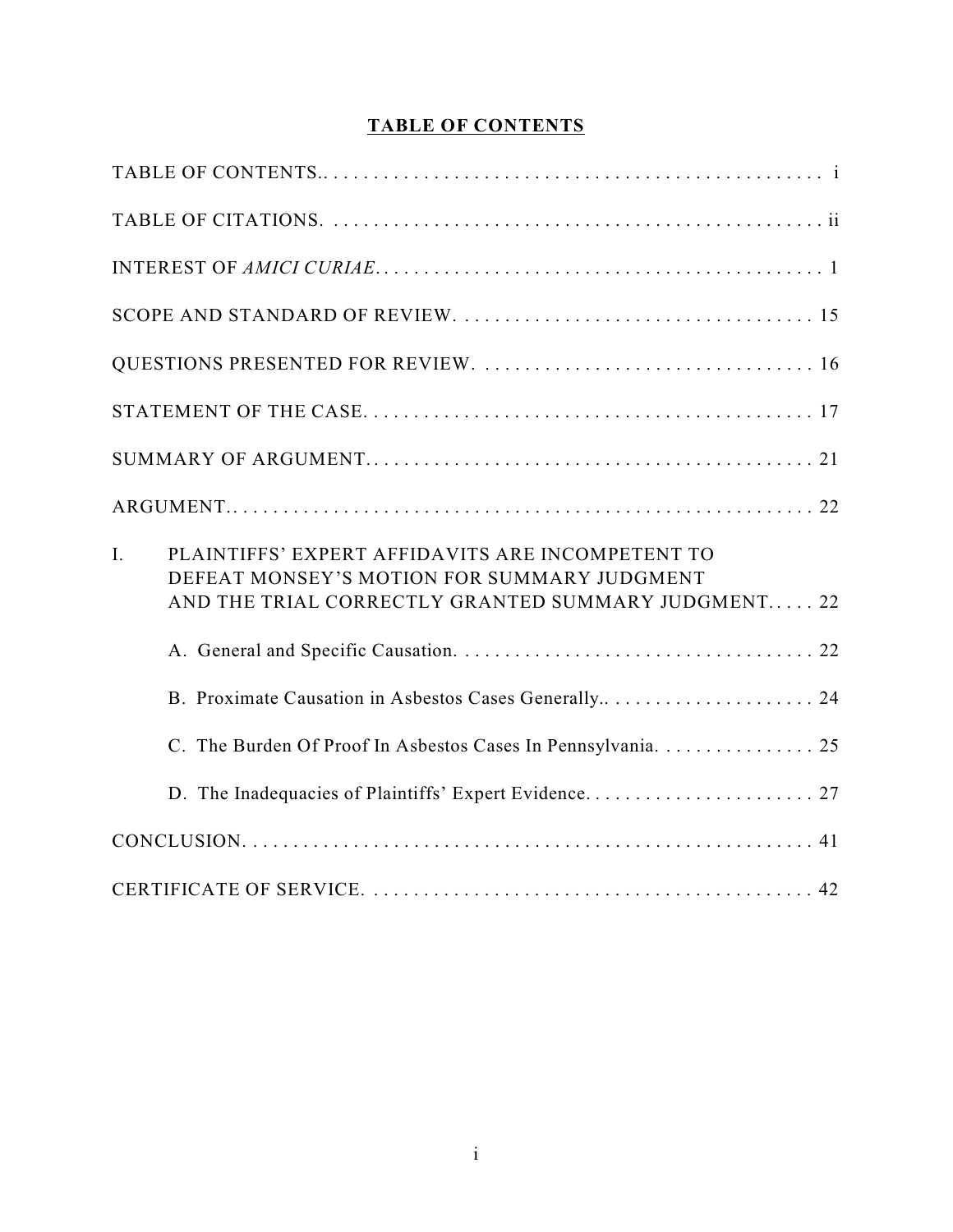## **TABLE OF CITATIONS**

**Cases** 

| Asbestos Info. Ass'n/North America v. Reich, 117 F.3d 891 (5 <sup>th</sup> Cir. 1997). 18-19, 34 |
|--------------------------------------------------------------------------------------------------|
|                                                                                                  |
|                                                                                                  |
| Chanceford Aviation Prop., L.L.P. v. Chanceford Twp. Bd. of Supervisors,                         |
|                                                                                                  |
|                                                                                                  |
| Downey v. Crozer-Chester Med. Ctr., 817 A.2d 517 (Pa. Super. 2003). 39                           |
|                                                                                                  |
| Fort Cherry Sch. Dist. v. Gedman, 894 A.2d 135, 139 (Pa. Super. 2006). 15                        |
|                                                                                                  |
|                                                                                                  |
|                                                                                                  |
|                                                                                                  |
| Kenner v. Kappa Alpha Psi Fraternity, Inc., 808 A.2d 178 (Pa. Super. 2002) 36                    |
| Lohrmann v. Pittsburgh Corning Corp., 782 F.2d 1156, 1162-63 (4th Cir. 1986) 25                  |
| Murphy v. Duquesne Univ. of the Holy Ghost, 565 Pa. 571, 777 A.2d 418 (2001). $\dots$ 15         |
| Summers v. Certainteed Corp., 886 A.2d 240 (Pa. Super. 2005). 38, 40                             |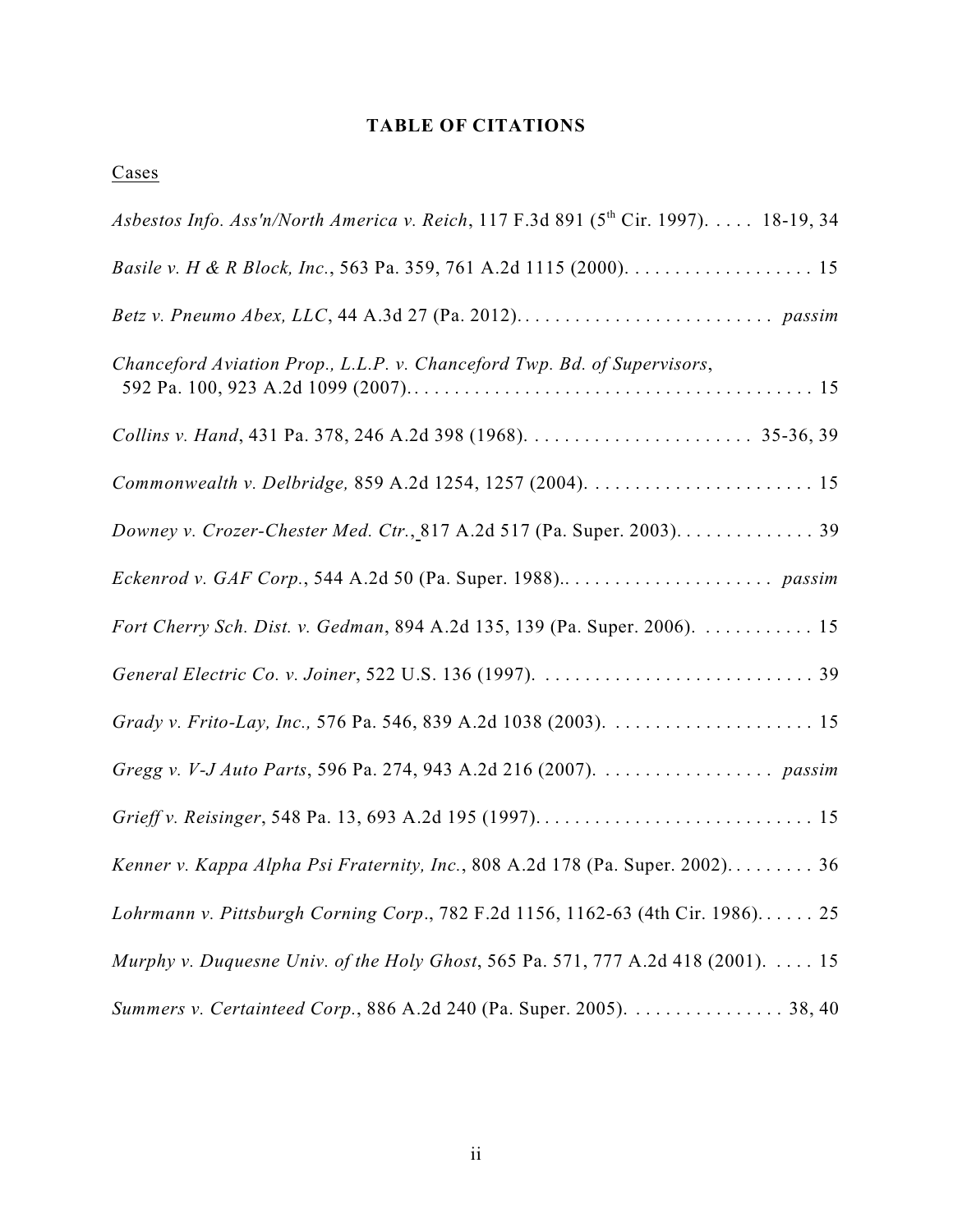# Statutes, Regulations and Rules

| U. S. Department of Labor, Occupational Safety and Health Administration, |
|---------------------------------------------------------------------------|
| U. S. Department of Labor, Occupational Safety and Health Administration, |
| U. S. Department of Labor, Occupational Safety and Health Administration, |
| U. S. Department of Labor, Occupational Safety and Health Administration, |

# **Other Authorities**

| Agency for Toxic Substances Disease Research (ATSDR),<br>Report on the Expert Panel on Health Effects of Asbestos and Synthetic<br>Vitreous Fibers: The Influence of Fiber Length, vi (Mar. 17, 2003),<br>available at http://www.atsdr.cdc.gov/HAC/asbestospanel/asbestostoc.html.  37 |
|-----------------------------------------------------------------------------------------------------------------------------------------------------------------------------------------------------------------------------------------------------------------------------------------|
| D.W. Berman and K.S. Crump, A Meta-Analysis of Asbestos-Related Cancer<br>Risk That Addresses Fiber Size and Mineral Type,                                                                                                                                                              |
| D.W. Berman, K.S. Crump, Update of Potency Factors for Asbestos-Related<br>Lung Cancer and Mesothelioma, 38 Crit. Rev. Tox. (supp. 1) 1 (2008). 36                                                                                                                                      |
| David E. Bernstein, Keeping Junk Science Out of the Asbestos Litigation,                                                                                                                                                                                                                |
| David L. Eaton, Scientific Judgment and Toxic Torts-A Primer in Toxicology                                                                                                                                                                                                              |
| David L. Faigman, The Limits of Science in the Courtroom, in (E. Borgida &<br>S.T. Fiske, eds., BEYOND COMMON SENSE 303 (2008) 28-29                                                                                                                                                    |
| Bernard D. Goldstein & Mary Sue Henifin, Reference Guide on Toxicology,<br>in REFERENCE MANUAL ON SCIENTIFIC EVIDENCE (3d ed. 2010) 28                                                                                                                                                  |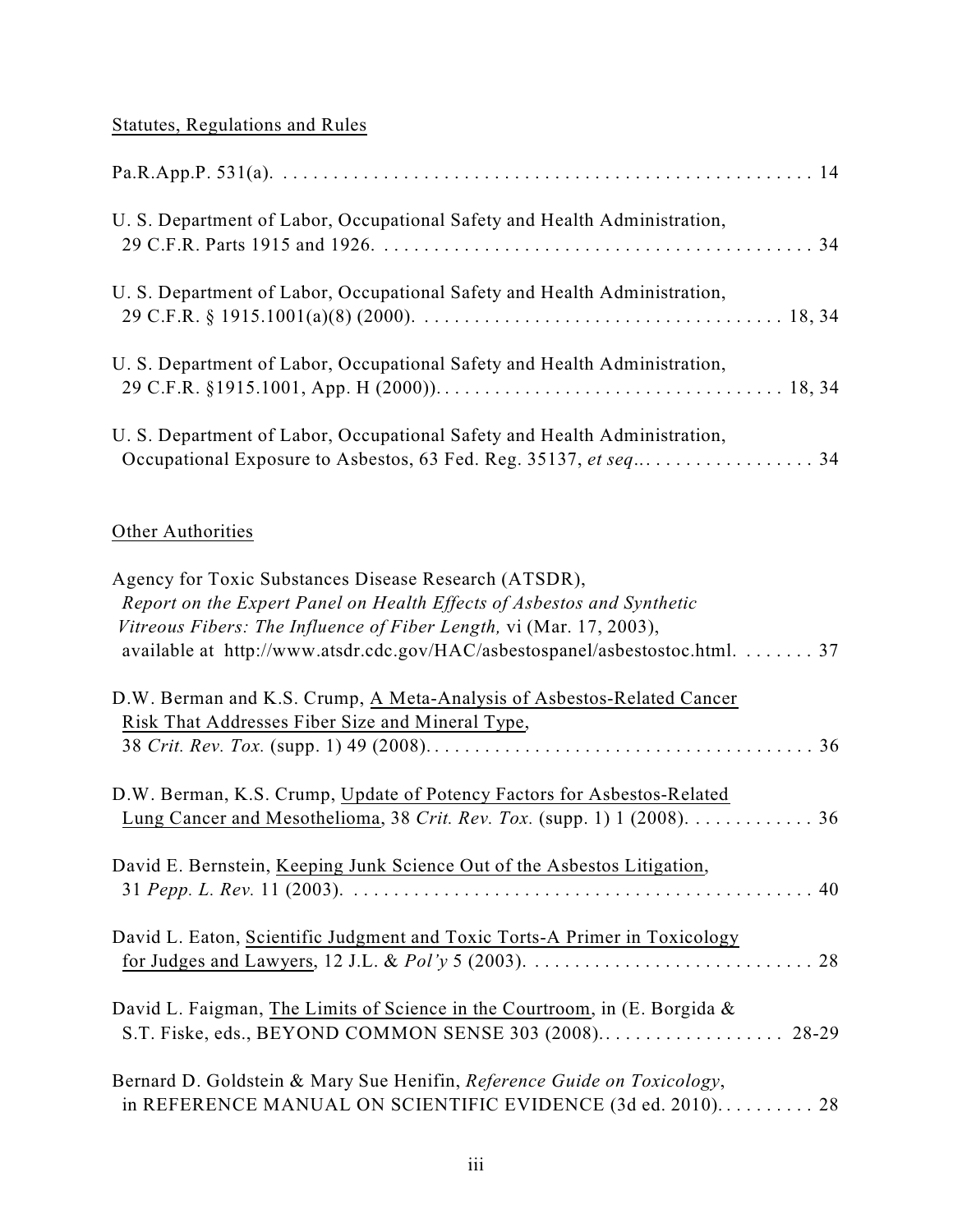| Michael D. Green, D. Michal Freedman & Leon Gordis, Reference Guide on<br>Epidemiology, in REFERENCE MANUAL ON SCIENTIFIC EVIDENCE                                                                                                          |
|---------------------------------------------------------------------------------------------------------------------------------------------------------------------------------------------------------------------------------------------|
|                                                                                                                                                                                                                                             |
| J.T. Hodgson and A. Darnton, The Quantitative Risks of Mesothelioma and<br>Lung Cancer in Relation to Asbestos Exposure, 44 Ann. Occup. Hyg. 565 (2000). 36                                                                                 |
| J.T. Hodgson, D.M. McElvenny, A.J. Darnton, M.J. Price and J. Peto,                                                                                                                                                                         |
| The Expected Burden of Mesothelioma Mortality in Great Britain from 2002 to 2050,                                                                                                                                                           |
| International Organization for Standardization, ISO 10312, International Standard                                                                                                                                                           |
| Ambient Air – Determination of Asbestos Fibers – Direct Transfer: Transmission                                                                                                                                                              |
| A. M. Langer & R. P. Nolan, Asbestos in the Lungs of Persons Exposed in the USA,                                                                                                                                                            |
| F. Mowat, R. Weidling & P. Sheehan, Simulation Tests to Assess Occupational                                                                                                                                                                 |
| Exposure to Airborne Asbestos from Asphalt-Based Roofing Products,                                                                                                                                                                          |
|                                                                                                                                                                                                                                             |
| I. J. Selikoff, et al., The Occurrence of Asbestosis Among Insulation Workers                                                                                                                                                               |
| U.S. EPA, Report on the Peer Consultation Workshop to Discuss a Proposed<br>Protocol to Assess Asbestos-Related Risk, viii (May 30, 2003), available at<br>http://www.epa.gov/oswer/riskassessment/asbestos/pdfs/ asbestos report.pdf 36-37 |
| World Health Organization, International Programme on Chemical Safety,<br>Asbestos and Other Natural Minerals, Environmental Health (1986).  29                                                                                             |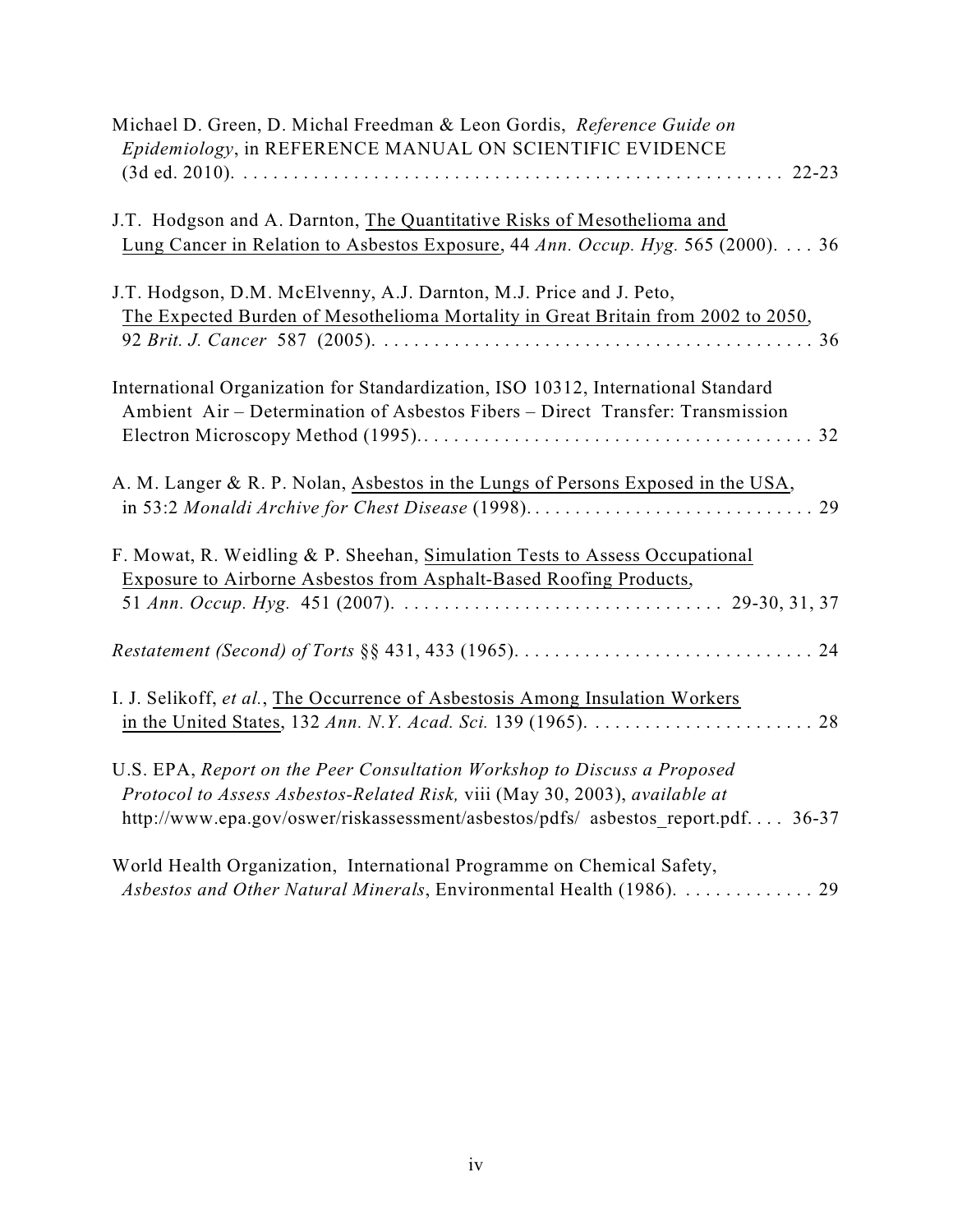#### **INTEREST OF** *AMICI CURIAE*

*Amici* are scientists, including physicians, epidemiologists, toxicologists, chemists, geologists and physicists, who have studied the role that scientific issues play in public affairs and in particular the way in which they can illuminate disputes between different persons or elements of society in the courts of law. *Amici* are also aware of the significance of asbestos litigation nationally and in Pennsylvania, and they are concerned that the mere utterance of "asbestos," no matter the asbestos fiber-type, or the level of exposure, together with "mesothelioma" or "cancer" can have undue impact on juries. *A m i c i* a r e a l s o perturbed by the "shotgun" accusation of any product that a plaintiff may have used, regardless of the extent of such use or the characteristics of the product or the type, form or amount of asbestos in that product and the use of the "each and every exposure" theory (or analogue thereof) to justify that "shotgun" tactic.

Some of the *amici* also filed a brief in the *Betz v. Pneumo Abex, LLC*, 44 A.3d 27 (Pa. 2012), case. *Amici* believe that this case presents an even more egregious example than *Betz* of "litigation science," that is, science that is produced for the express purpose of influencing the outcome of a case, and not for the purpose of presenting evidence-based and scientifically sound evidence to the court.

**RICHARD WILSON, D.Phil.** is Mallinckrodt Research Professor of Physics at Harvard University and was the first Director of the North East Regional Center for Global Environmental Change at Harvard University. He is an affiliate of the Belfer Center for Science and International Affairs at Harvard University Kennedy School of Government, and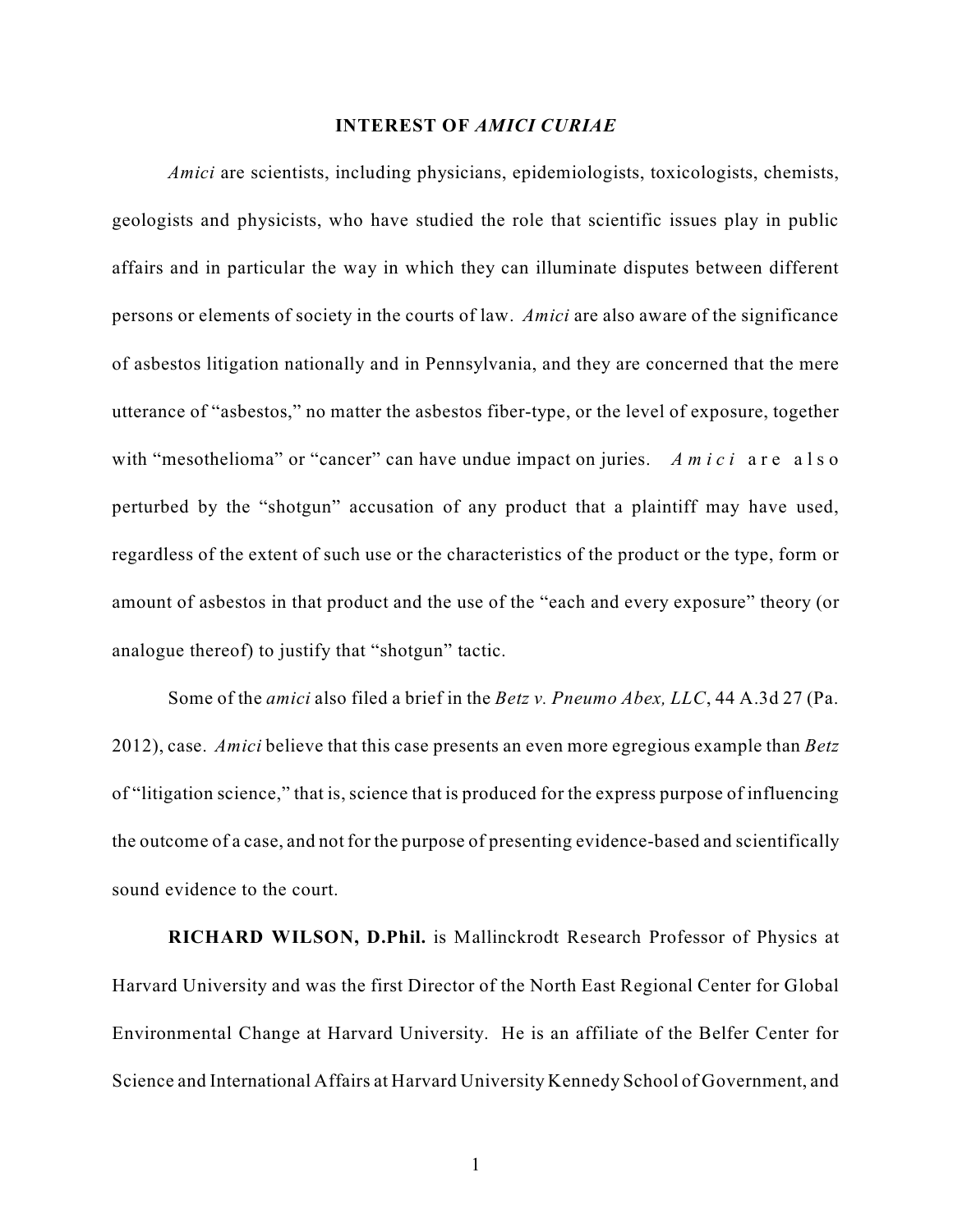an affiliate of the Center for Middle Eastern Studies at Harvard University. Professor Wilson is an associate of the Center for Risk analysis at the School of Public Health at Harvard University. Professor Wilson served as Chairman of the Department of Physics at Harvard University and was chairman of the Harvard Cyclotron Operating Committee as it changed its physics program to patient treatment. He is a past chairman and still a member of the visiting committee of the Radiation Medicine Department at Massachusetts General Hospital. He is a co-founder of the Society for Risk Analysis. Professor Wilson is and has been a consultant to the United States government and the governments of numerous foreign countries on matters of toxicology, epidemiology, public health and safety, nuclear safety, and risk assessment. Professor Wilson's areas of expertise include elementary particle physics, radiation physics, chemical carcinogens, air pollution, ground water pollution by arsenic, and human rights. He is the author of many articles on high energy physics, environmental pollution and risk analysis, including *Particles in Our Air, Exposures and Health Effects* (with John Daniel Spengler) (Harvard University Center for Risk Analysis, 1986) and *Risk-Benefit Analysis* (2<sup>nd</sup> ed., 2001) (with Edmund A. C. Crouch) (Harvard University Center for Risk Analysis). Professor Wilson is the author or co-author of more than 930 published papers on subjects including atomic particles, radioactive particle decay, acute toxicity and carcinogenic risk, carcinogenicity bioassays, statistical distributions of health risks, public health, cancer risk management, shielding of particle accelerators and nuclear reactors, nuclear energy production, health risks of nuclear power plant accidents, health effects of electromagnetic fields, risks and health impacts of radiation, risks of nuclear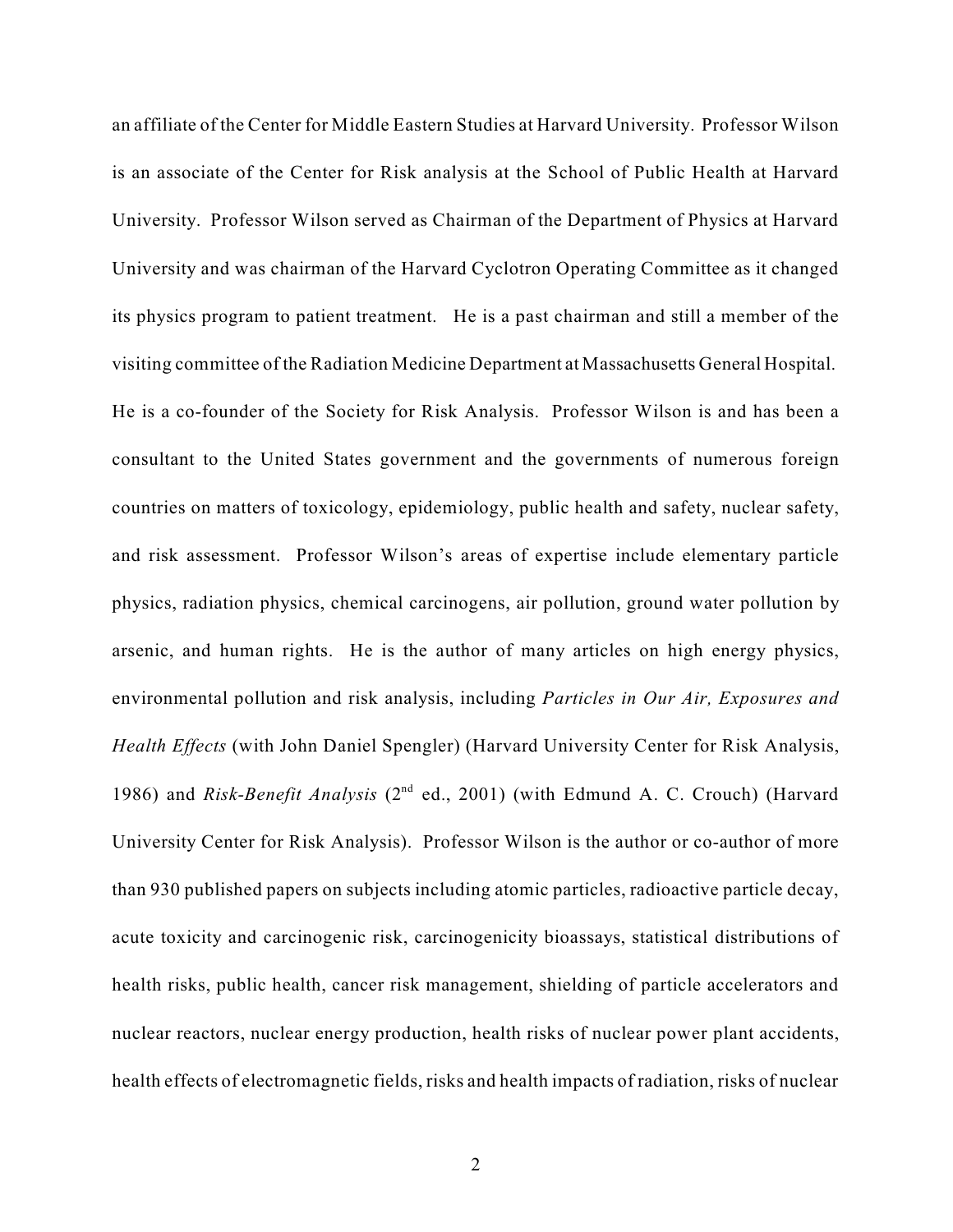proliferation, risk-benefit analysis, global energy use and global warming and has received many awards in these various fields.

**JOHN HENDERSON DUFFUS, B.Sc., Ph.D., D.Sc., C.Sci., C.Chem., F.R.S.C., C.Biol., M.S.B.** is the Director of the Edinburgh Centre for Toxicology and the author of more than 200 publications including books, book chapters, and research papers in peerreviewed journals. He has also helped to organize postgraduate courses on toxicology in the U.K. and many other countries, sponsored by international organizations such as the International Programme on Chemical Safety (World Health Organization, United Nations Environmental Programme, and International Labor Organization) and prepared distance learning material and defined terminology in toxicology for the International Union of Pure and Applied Chemistry (IUPAC), and for the U.S. Society of Toxicology, and for TOXNET, the toxicology internet portal of the U.S. National Library of Medicine. Dr. Duffus has acted as a consultant on toxicology to the World Health Organization and to the European Commission, as well as to the U.K. government and to private individuals and international companies. He has never been connected with the asbestos industry in any way although his main area of expertise relates to the carcinogenicity and toxicity of inorganic substances including the various forms of asbestos. Dr. Duffus has been deeply involved with current developments relating to the chemical speciation of metallic elements in relation to toxicity, and has contributed in various publications to the development of the underlying scientific concepts. He is currently the Chair of the IUPAC Chemistry and Human Health Division Subcommittee on Toxicology and Risk Assessment.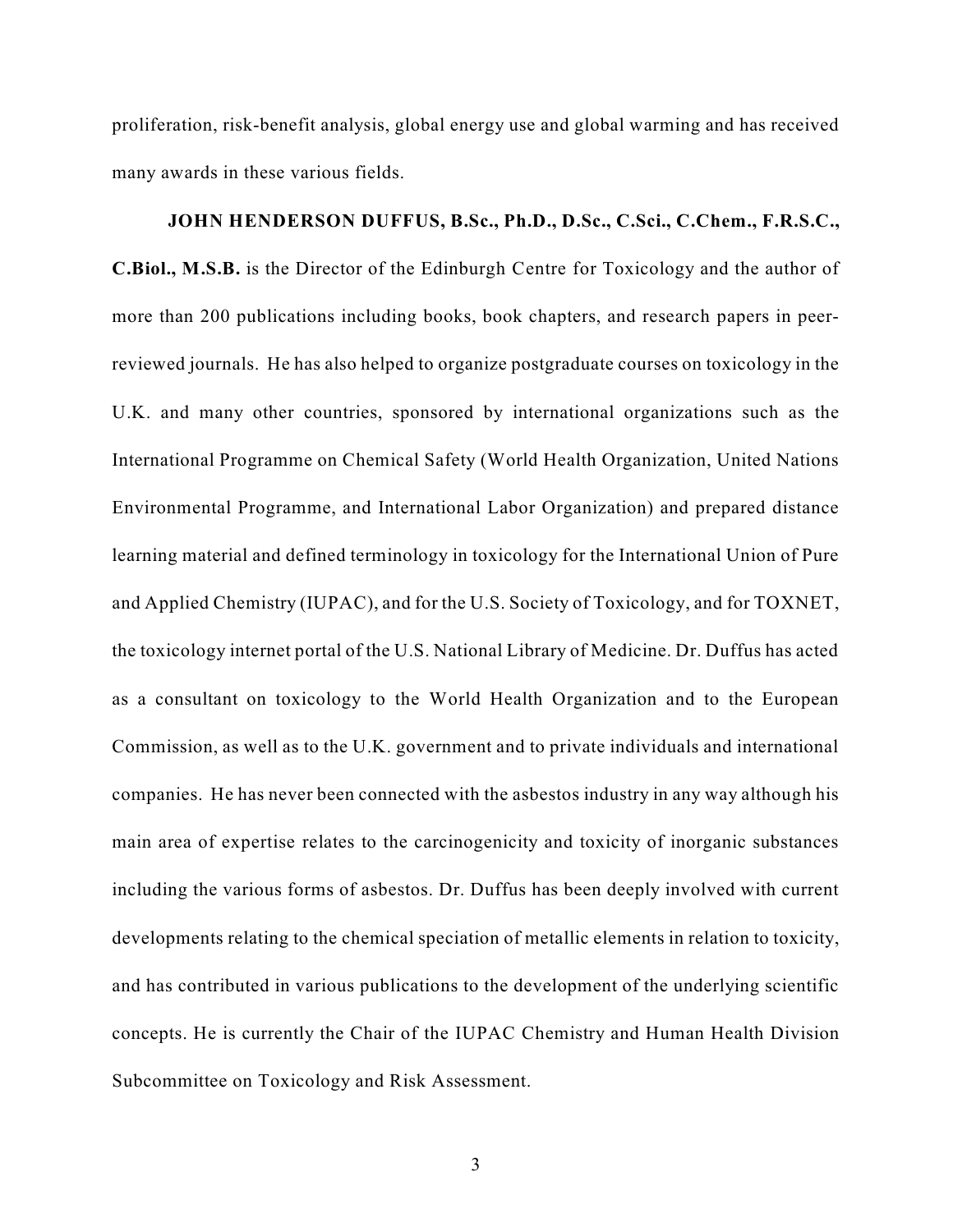**KENNETH R. FOSTER, Ph.D.** received his doctorate in physics in 1971. Since 1976 he has been on the faculty of the Department of Bioengineering, and is now a full professor at the University of Pennsylvania. Professor Foster's research interests relate to biomedical applications of non-ionizing radiation from audio through microwave frequency ranges, and health and safety aspects of electromagnetic fields. One of his major scholarly interests is technological risk, and the impact of technology on humans. Professor Foster examines technology, putting into perspective its relative risks and benefits to society. He is the author or co-author of numerous scientific articles that have been published in peerreviewed journals. He is on the editorial boards of the scholarly journals *Critical Reviews in Biomedical Engineering* and *Ethics in Biology, Engineering and Medicine*. Professor Foster is co-author or co-editor of two books on risk assessment and the law dealing with expert scientific testimony in the courtroom, *Phantom Risk* (with Peter Huber and David Bernstein) (M.I.T. Press 1993) and *Judging Science* (with Peter Huber) (M.I.T. Press 1999).

**JOHN F. GAMBLE, Ph.D.** received an M.A. in Biology at Oberlin College and M.S.P.H. and Ph.D. in Environmental Science and Industrial Hygiene at the University of North Carolina School of Public Health in Chapel Hill, NC. He developed a job classification system used in epidemiology studies for stratifying different jobs with similar exposures. in the rubber industry His dissertation research was a lung function/industrial hygiene study of rubber workers. Subsequently he was Epidemiology Section Chief in National Institute of Occupational Safety and Health (NIOSH) studying morbidity and mortality among miners and workers exposed to diesel exhaust, sulphuric acid, coal mine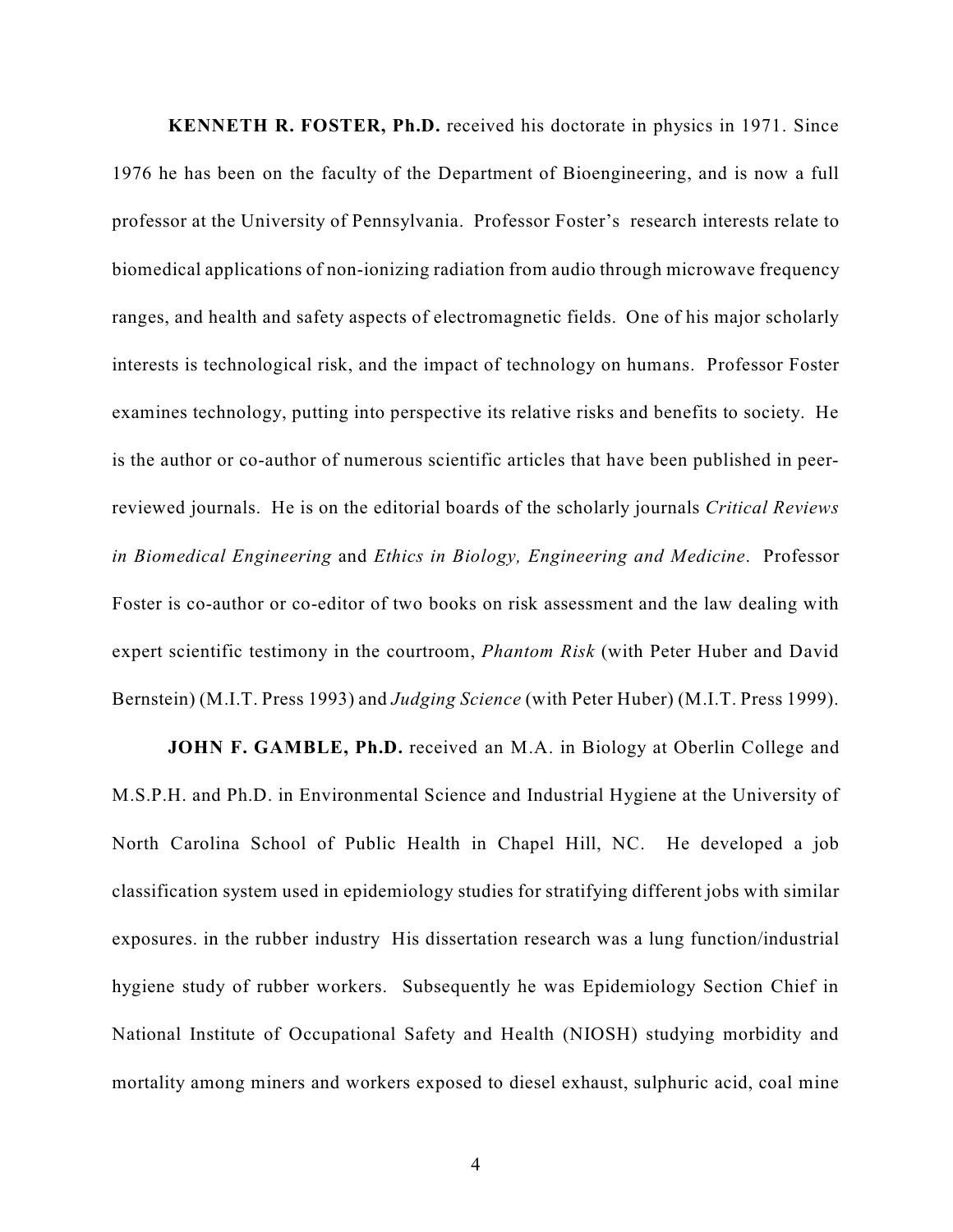dust and industrial talc. Dr. Gamble worked at ExxonMobil Biomedical Sciences Inc. studying mortality of petroleum workers, respiratory morbidity of asphalt-exposed workers and air pollution. He was a member of Scientific Advisory Board of an International Agency for Research on Cancer (IARC) multi-national cohort and case-control study of bitumen workers. He was an observer for IARC Monograph 68 on silica, some silicates, coal dust and para-aramid fibrils. Subsequent to his retirement in 2005, Dr. Gamble has been working as a consultant and conducting critical literature reviews on issues including epidemiology of lung cancer and mesothelioma related to asbestos and non-asbestiform amphibole exposures; epidemiology of asbestos and gastrointestinal cancers; epidemiology of diesel exhaust and lung cancer; epidemiology of silica and lung cancer; and epidemiology of coal mine dust and coal workers pneumoconiosis. He served as industry observer at IARC Monograph 100C which updated previous reviews of silica and asbestos. He has authored chapters on Occupational Epidemiology in *Patty's Industrial Hygiene and Toxicology*, a standard reference work. He has published approximately 100 research articles in peer reviewed journals and book chapters on subjects including lung cancer, the epidemiologic evidence relating to asbestosis and lung cancer, and asbestos and colon cancer.

**RONALD E. GOTS, M.D., Ph.D., DABT**, is chief executive officer of the International Center for Toxicology and Medicine. He is a physician and board certified toxicologist, specializing in toxicology and environmental medicine. He is a member of the Society of Toxicology and the American College of Occupational and Environmental Medicine. Dr. Gots is Adjunct Professor of Pharmacology at Georgetown University School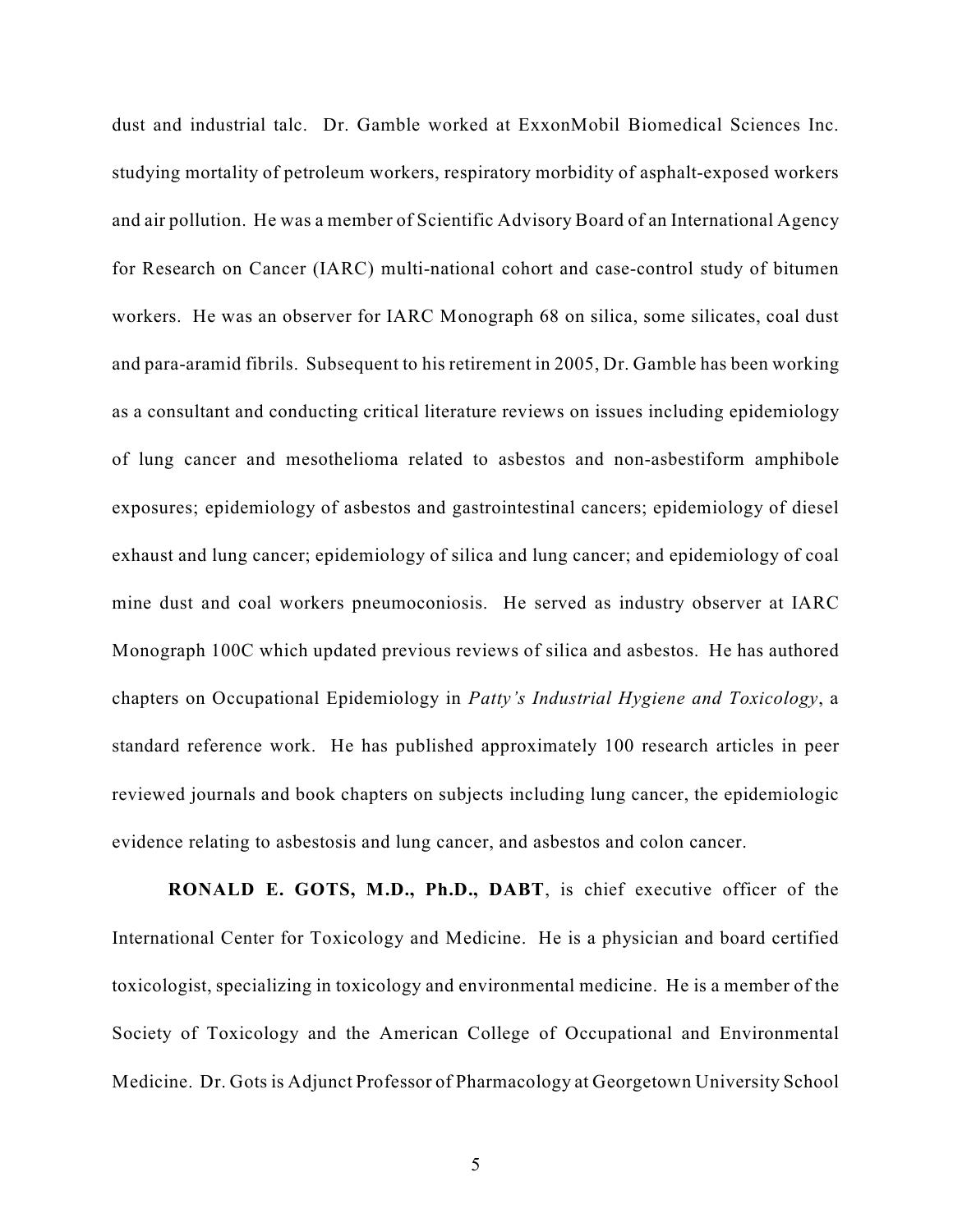of Medicine. He has been Coordinator of the Pharmaceutical Class Labeling Project of the U.S. Food and Drug Administration, Medical Director and Examining Physician of the Occupational Health Units, Bureau of Economic Analysis, Census Bureau and Immigration and Naturalization Service, and Senior Investigator/Chief in the Department of Gastroenterology, Walter Reed Army Institute of Research. Dr. Gots has focused on the scientific methods for assessing causation of diseases associated with chemical and biological agents, the causal analysis of chemically-induced illnesses, and to workplace exposures, worker protection and environmental risk communication. He has provided medical oversight for chemically-exposed individuals. Dr. Gots has chaired two international symposia on "Multiple Chemical Sensitivities: The State of The Science." He was a member of a United Nations committee convened by the International Programme on Chemical Safety (UNEP-ILO-WHO) to evaluate the "chemical sensitivity" issue. Dr. Gots is the author of six books, and has written chapters in six additional books and has published more than 70 articles on biochemistry and toxicology. He has authored book chapters on *Toxic Risks: Science, Regulation, and Perception* and *Risk Analysis and Communication* in *Occupational, Industrial, and Environmental Toxicology,* and *Applying Principles of Science to Daubert Motions in Toxic Tort Claims* in *2000 Wiley Expert Witness Update.* He has written the books *Chemical Sensitivity: The Truth About Environmental Illness* and *Keeping Buildings Healthy*.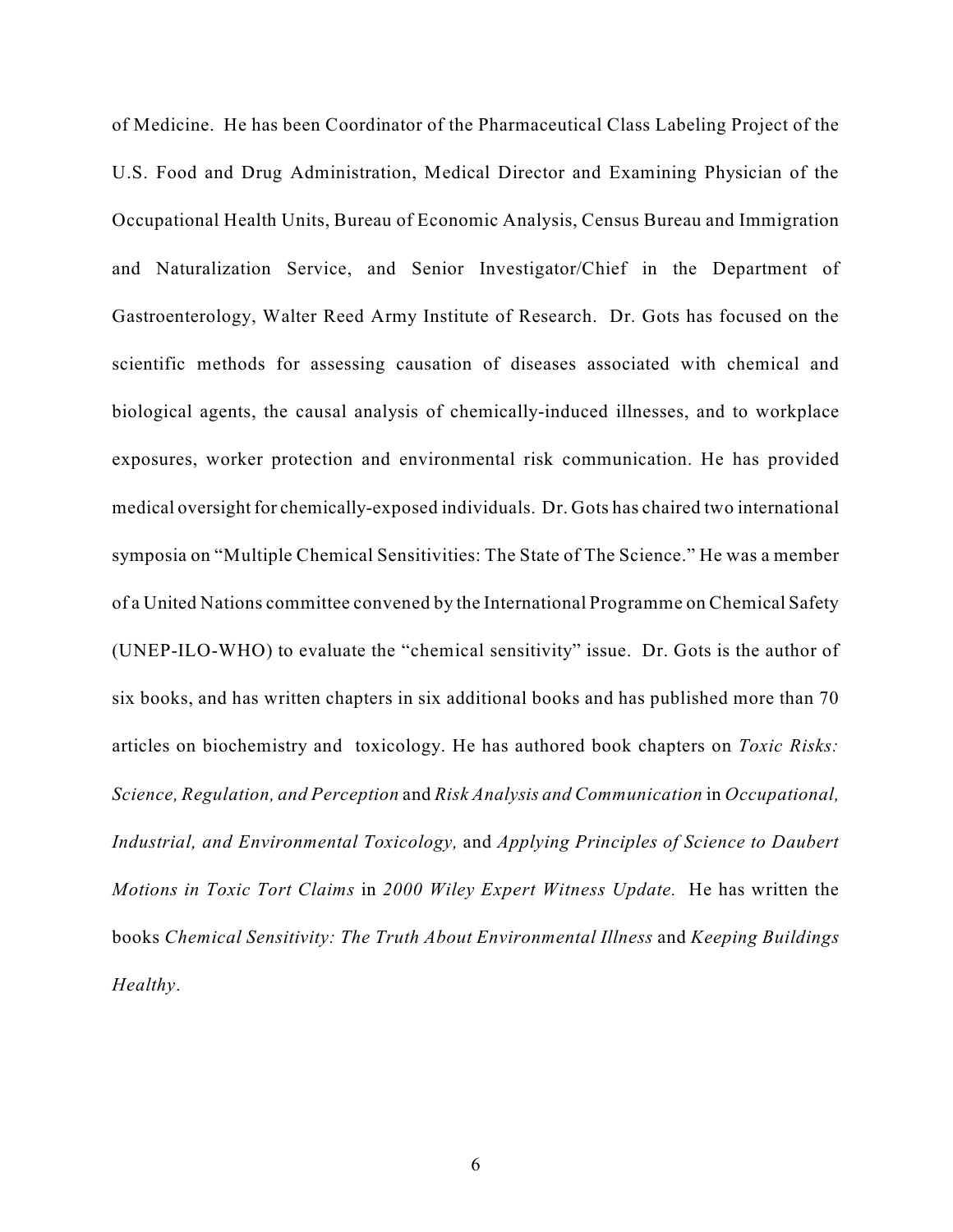**DUDLEY HERSCHBACH** is a Nobel Laureate in Chemistry (1986). He is Baird Professor of Science *emeritus* at Harvard University, where he was previously Professor of Chemistry, Chairman of the Chemistry Department and Chairman of the Chemical Physics program. He is the recipient of the Pure Chemistry Prize of the American Chemical Society, the Linus Pauling Medal, the Michael Polanyi Medal, the Irving Langmuir Prize of the American Physical Society, the National Medal of Science and the Jaroslav Heyrovsky Medal.

**STEVEN H. LAMM, M.D., D.T.P.H.** is a medical doctor; he also holds a diploma in tropical public health. He is board certified in pediatrics, in occupational medicine and preventive medicine. He is a charter fellow of the American College of Epidemiology, and a winner of the Annual Prize of the Society for Epidemiologic Research. Dr. Lamm also holds a Master of Science degree in biophysics. Dr. Lamm is President of Consultants in Epidemiology & Occupational Health, LLC., Associate in the Department of Health Policy and Management at the Johns Hopkins University-Bloomberg School of Public Health and Hygiene and formerly Adjunct Professor, Preventive Medicine and Biometrics, Uniformed Services University of the Health Sciences, and Clinical Assistant Professor of Pediatrics at the Georgetown University Medical School, Washington, DC. Dr. Lamm was Senior Epidemiologist in the Epidemiology Branch of the National Institute of Child Health and Human Development of the National Institutes of Health; Epidemic Intelligence Service Officer at the Centers for Disease Control. He has served as a consultant to the Food Advisory Committee of the U.S. Food and Drug Administration, a consultant on Vaccine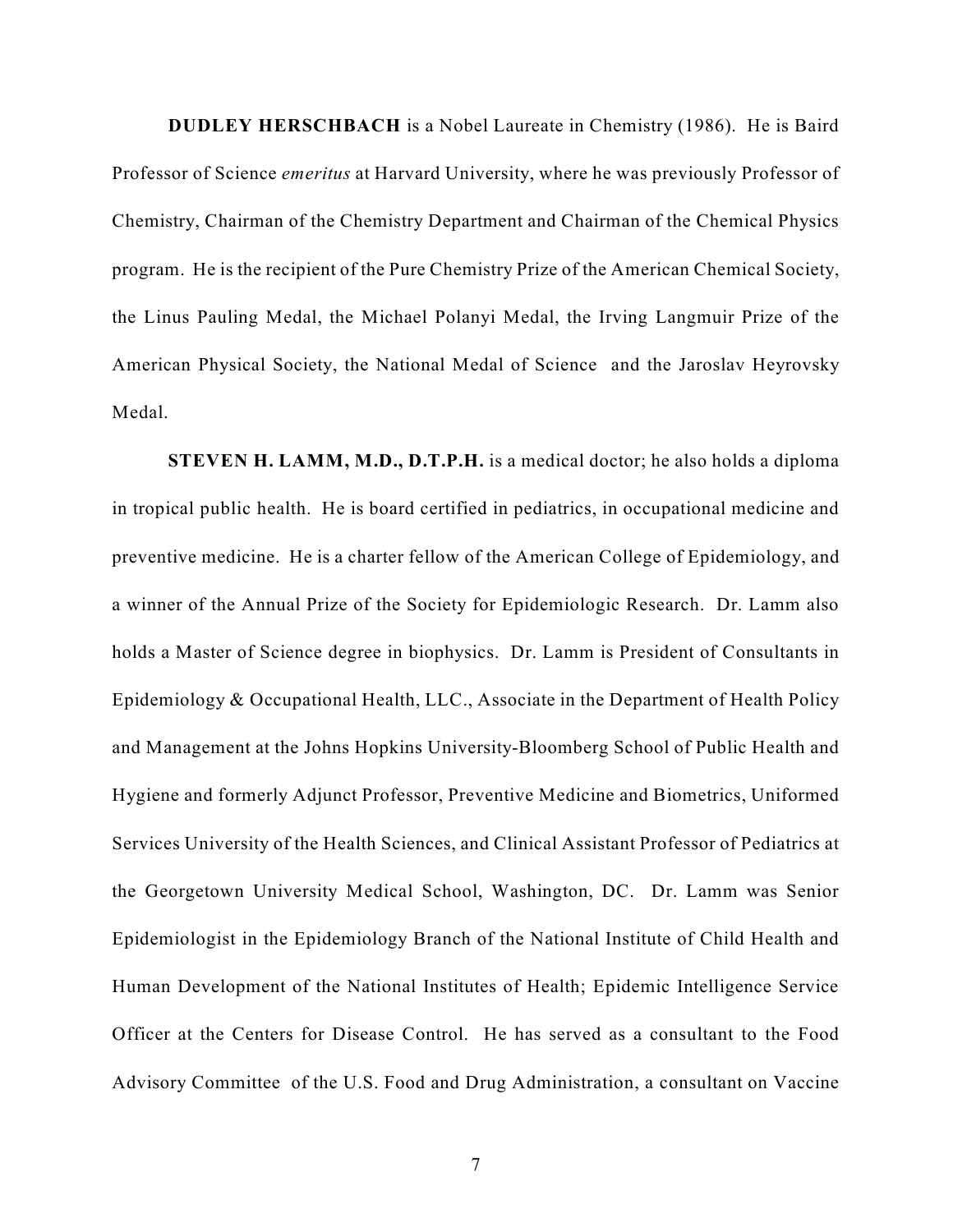Complications to the Health Resources and Services Administration, U.S.P.H.S., consultant to government of Inner Mongolia on the Health Effects of Arsenic Contaminated Drinking Water, consultant to TERIS (Teratology Information Service-University of Washington), consultant to the United States Department of Justice on Mustard Gas, consultant to the U. S. Justice Department on Epidemiology and Toxic Tort Litigation, consultant for the Halogenated Organics Subcommittee of the Environmental Health Committee of the Science Advisory Board of the Environmental Protection Agency, consultant on Drug Effect Epidemiology (Teratology), U.S. District Court, Cincinnati, OH, consultant in Epidemiology, Office of Civil Rights, U.S. Department of Justice, and consultant in Birth Defect Epidemiology, National Center for Health Statistics.

**ARTHUR M. LANGER, Ph.D.**, is a Professor in the Ph.D. Program in Earth and Environmental Sciences at the Graduate School and University Center of the City University of New York, Director of the Center for Applied Studies of the Environment, Applied Sciences Coordinating Institute, City University of New York, and Research Associate in the Department of Earth and Planetary Sciences of the American Museum of Natural History, New York. He previously was Professor and Director of the Environmental Sciences Laboratory of the Institute of Applied Sciences, Brooklyn College of the City University of New York; Associate Professor at the Center for Polypeptide and Membrane Research, Mount Sinai School of Medicine, New York; Associate Professor of Mineralogy, Department of Community Medicine, Mount Sinai School of Medicine, New York; Science Administrator, Environmental Sciences Laboratory, Mount Sinai School of Medicine;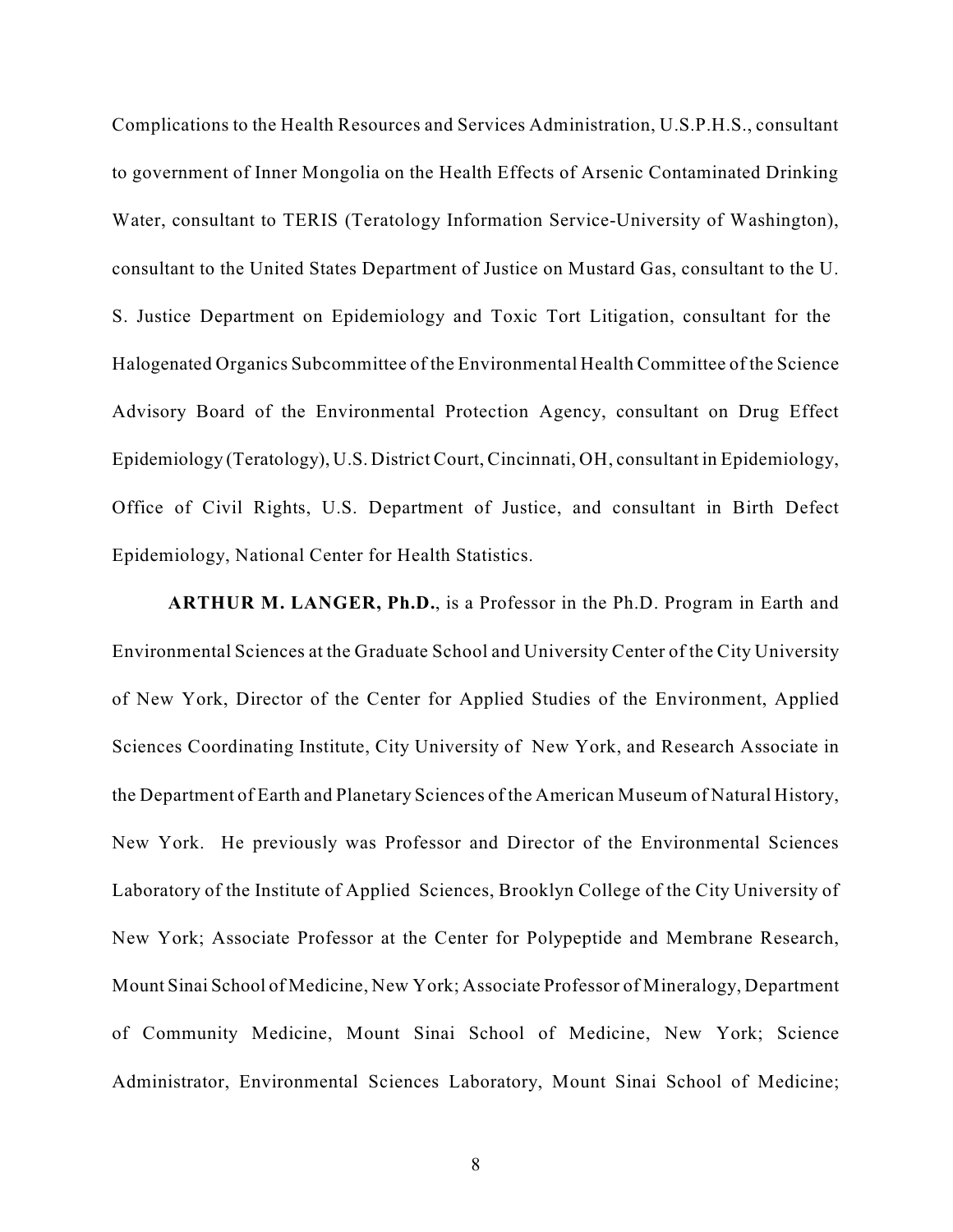Associate Director of the Environmental Sciences Laboratory, an NIEHS Center, Center for the Study of Biological Effects of Environmental Agents, Mount Sinai School of Medicine; Director of Laboratories, Environmental Sciences Laboratory, Mount Sinai School of Medicine; and Head of the Physical Sciences Section, Environmental Sciences Laboratory, Mount Sinai School of Medicine. He received his doctorate in Geology (Mineralogy) from Columbia University. Professor Langer has advised, contributed to, and co-authored, asbestos documents for international organizations (including the World Health Organization's International Agency for Research on Cancer and International Program on Chemical Safety), the United States Government, foreign governments (including those of Canada, Italy, Norway, Peru and South Africa), and international labor organizations. He has studied the bilological activity of m ineral dusts in humans for over 40 years and has published numerous articles on the subject in peer reviewed scientific journals.

**A. ALAN MOGHISSI, Ph.D.** is President of the Institute for Regulatory Science (RSI), a non-profit organization whose major activity is conducting scientific peer reviews for government agencies, and dedicated to the idea that societal decisions must be based on the best available scientific information. The activities of RSI include research, scientific assessment, and science education at all levels – particularly the education of minorities. Dr. Moghissi held positions at the U.S. Public Health Service and the U.S. Environmental Protection Agency (EPA). After his retirement from EPA as Principal Science Advisor for Radiation and Hazardous Materials, Dr. Moghissi joined the University of Maryland at Baltimore as Assistant Vice President for Environmental Health and Safety; subsequently he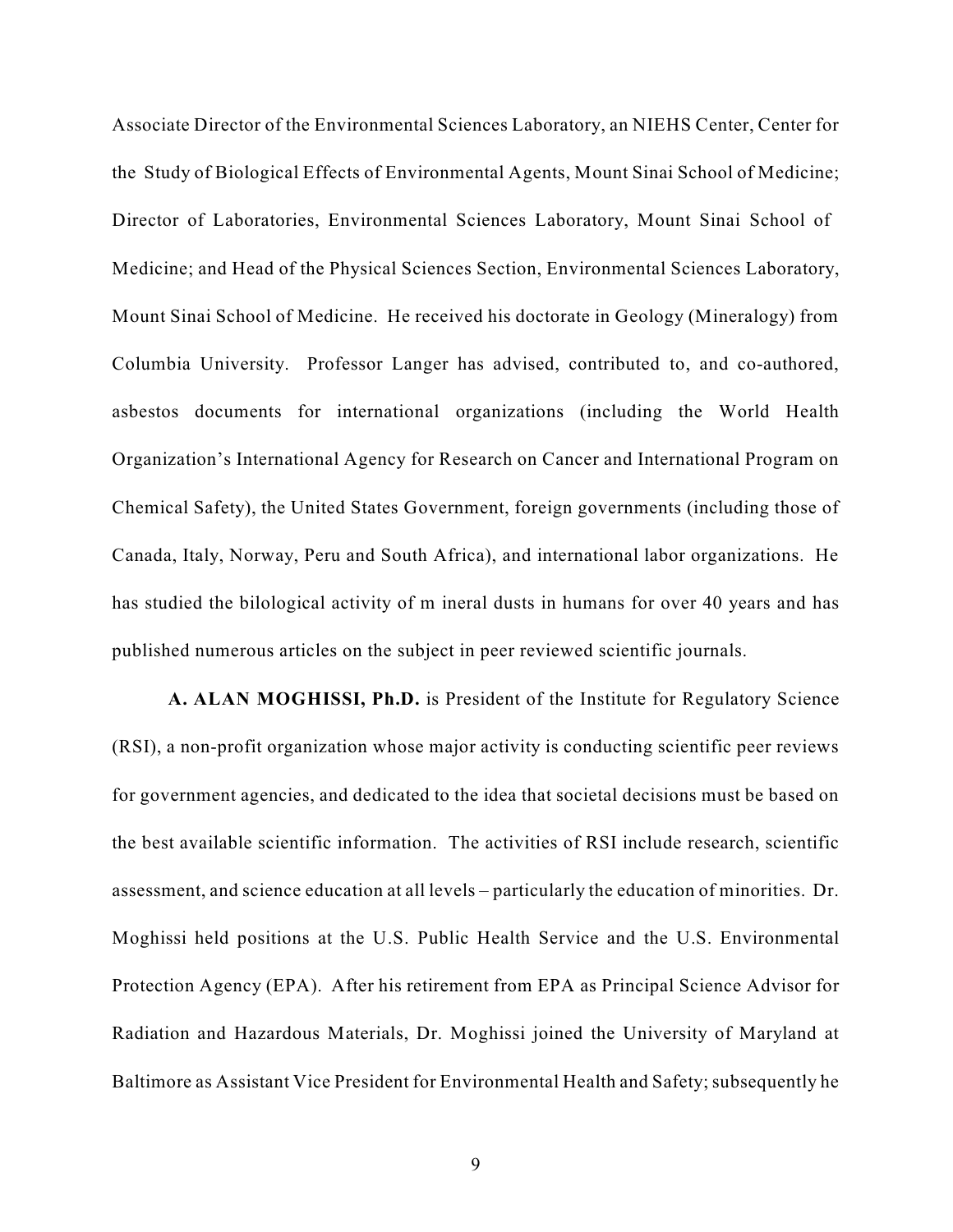was Associate Vice President for Environmental Health and Safety at Temple University in Philadelphia, Pennsylvania. He has been a visiting professor at Georgia Tech and at the University of Virginia. Dr. Moghissi's research has dealt with diverse subjects ranging from measurement of pollutants to the biological effects of environmental agents. A major part of his research has been on the analysis of scientific information upon which laws, regulations, and judicial decisions are based, notably risk assessment. Dr. Moghissi's research has included biological and environmental kinetics, but increasingly has focused on the development and implementation of the concept of "Best Available Science" (BAS) in societal and regulatory decisions. He has published over 400 papers and several books, including *Best Available Science: Fundamental Metrics for Evaluation of Scientific Claims*. He was the editor-in-chief of *Environment International* and *Waste Management* and editorin-chief of *Technology*, which traces its roots to the *Journal of the Franklin Institute*, one of America's oldest continuously published journals of science and technology. Dr. Moghissi is also a member of the editorial board of several other scientific journals. He served on the U.S. National Commission for UNESCO, a Federal Advisory Committee to the Department of State that provides expert advice on issues of education, science, communications and culture. Dr. Moghissi received his education at the University of Zurich, Switzerland, and Technical University of Karlsruhe, Germany (now the Karlsruhe Institute of Technology), from which he received a doctorate in physical chemistry.

**ROBERT P. NOLAN, Ph.D.** received a doctorate in chemistry from The City University of New York in 1986. He was been awarded fellowships from the Stony-Herbert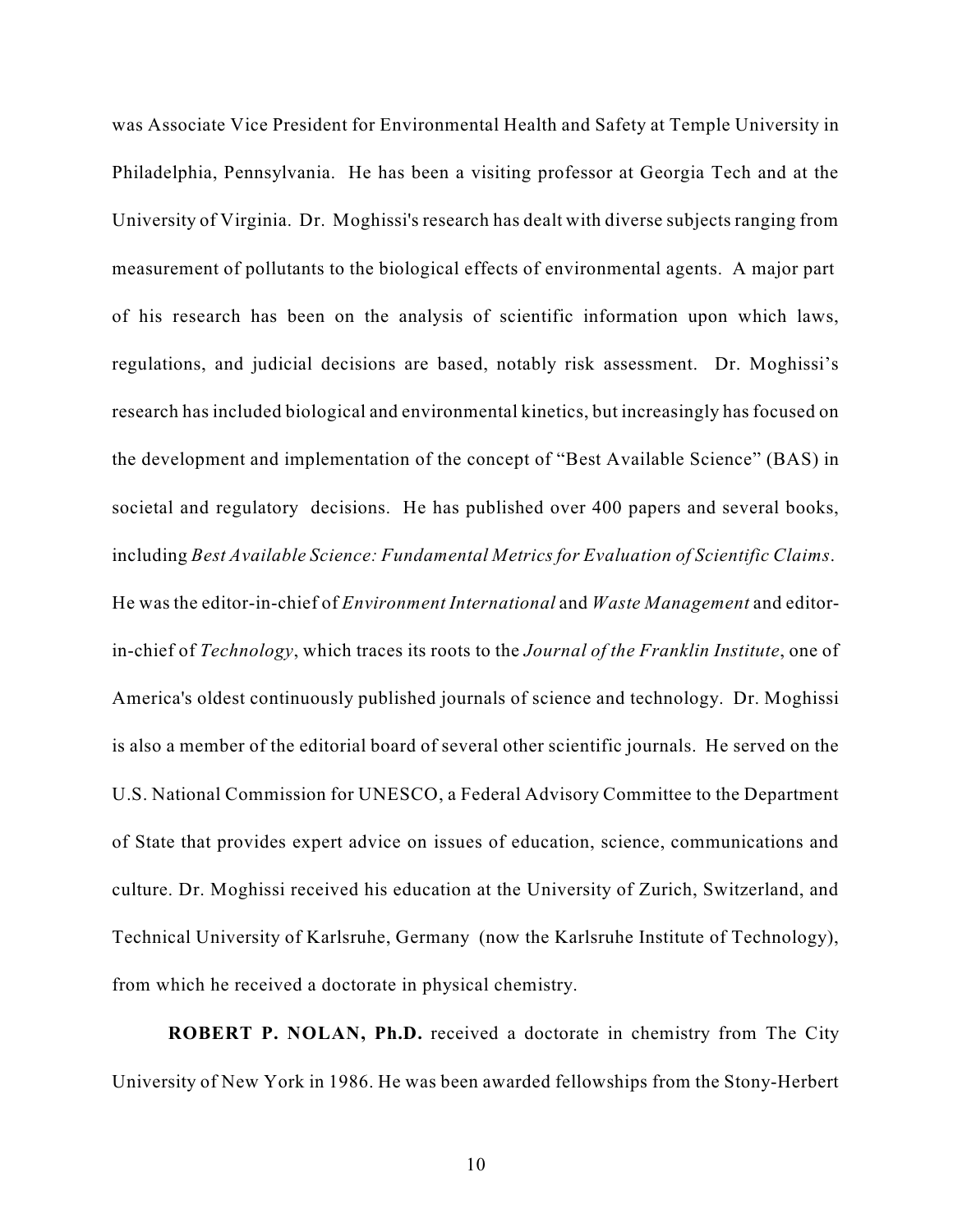Wald Foundation, National Research Council, Fulbright and the International Union for Pure and Applied Chemistry. He is the Deputy Director of the Center for Applied Studies of the Environment and a member of the doctoral faculty in Chemistry and Earth and Environmental Sciences at The Graduate School and University Center of The City University of New York. Professor Nolan is the author of more than fifty scientific papers and is internationally recognized as an expert in the characterization and health hazard evaluation of asbestos and other minerals.

**GORDON L. NORD, JR., Ph.D.** was a research mineralogist with 21 years of service with the U.S. Geological Survey. He received the B.S. degree in geology from the University of Wisconsin at Madison, the M.S. degree in geology from the University of Idaho, and the Ph.D. degree in geology from the University of California at Berkeley. He also held a Royal Society Guest Research Fellowship in the Earth Sciences Department, Cambridge University (England), and a Visiting Fellowship, Clare Hall, Cambridge University. He was elected a Life Fellow of Clare Hall, a College for Advanced Study in the University of Cambridge. Dr. Nord has published over 60 papers in peer-reviewed journals. His main scientific interests at the U.S.G.S. were the broad characterization of both natural and synthetic minerals, phase separation and ordering rates and mechanisms in silicates and oxides, the relationship between magnetic properties and microstructure in iron-titanium oxides and the stability and characterization of nanocrystalline bacterially precipitated iron hydroxides and sulfates in contaminated coal mines drainage. Before he joined the U.S.G.S. Dr. Nord was a Research Associate on a NASA-funded project investigating shock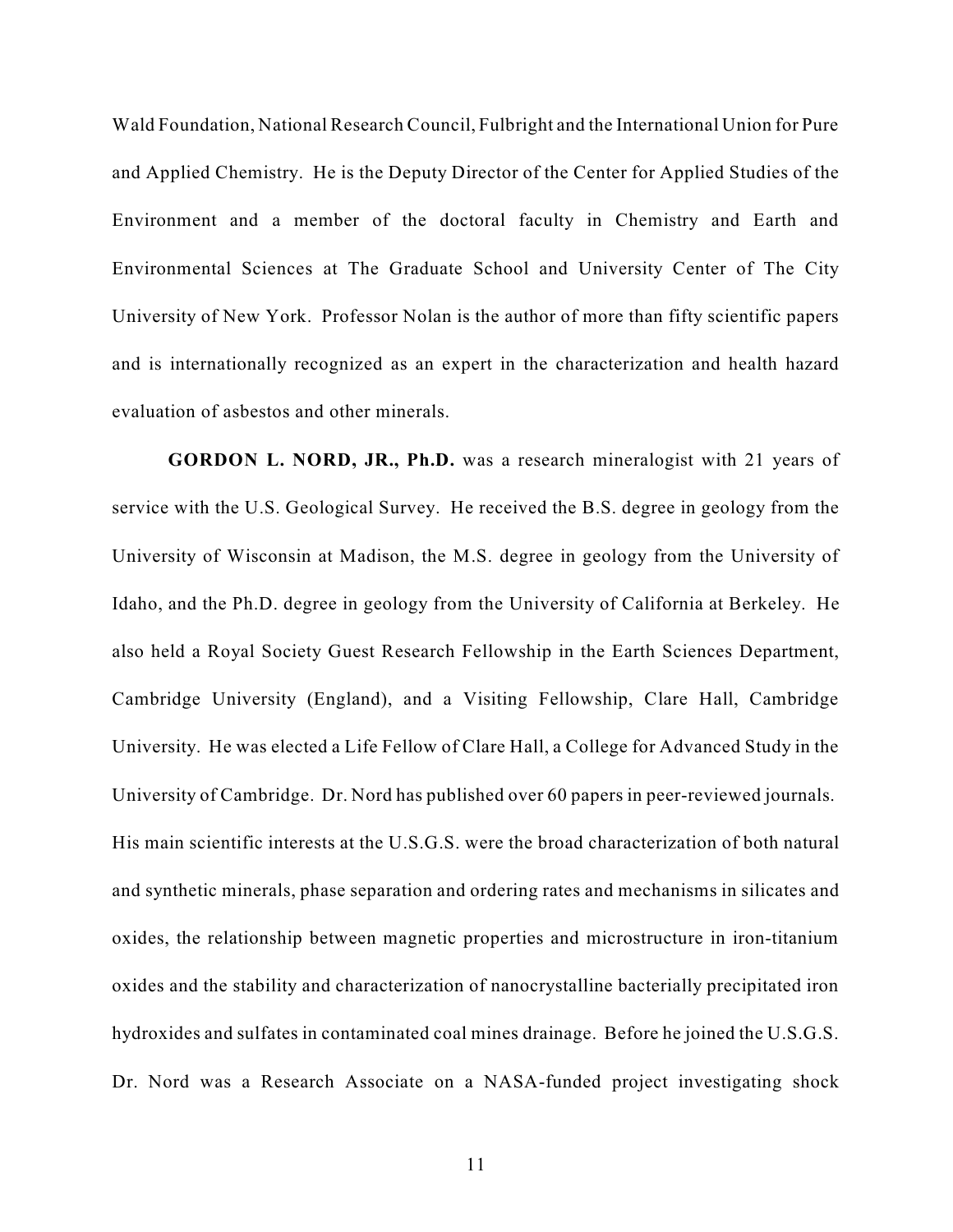deformation of lunar samples in the Department of Geology and Division of Metallurgy and Materials Science at Case Western Reserve University and the U.S. Steel Research Laboratory; for all of these studies the tool of choice was the transmission electron microscope. While working at Case Western and U.S. Steel Dr. Nord began to research the accurate identification of asbestos minerals by electron diffraction. After retiring from the U.S.G.S. Dr. Nord continued his work on asbestos characterization by electron diffraction as a Senior Scientist with the International Environmental Research Foundation. In 1995 he founded Nord Consultants, which is concerned with computing in science and education.

**MALCOLM ROSS, Ph.D.** was a research mineralogist with 41 years of service with the U.S. Geological Survey. He received the B.S. degree in zoology from Utah State University, the M.S. degree in physical chemistry from the University of Maryland, and the Ph.D. degree in geology from Harvard University. Dr. Ross's main scientific interests were: the crystal structure of micas, pyroxenes, and amphiboles; the petrology and mineralogy of igneous and metamorphic rocks; studies of lunar rocks, the effects of acid rain on building stone; and the health effects of mineral dusts, particularly of the asbestos minerals. After retiring from the U.S. Geological Survey in 1995, Dr. Ross became a Senior Scientist with the Environmental Sciences Laboratory, Institute of Applied Sciences, The City University of New York. His research at CUNY is directed towards analyzing various mine dusts, evaluating their possible effects on human health, and advising on possible mitigation procedures to reduce health risks to miners in the United States and abroad. In 1986 Dr. Ross received the U.S. Department of Interior's highest honor, the Distinguished Service Award,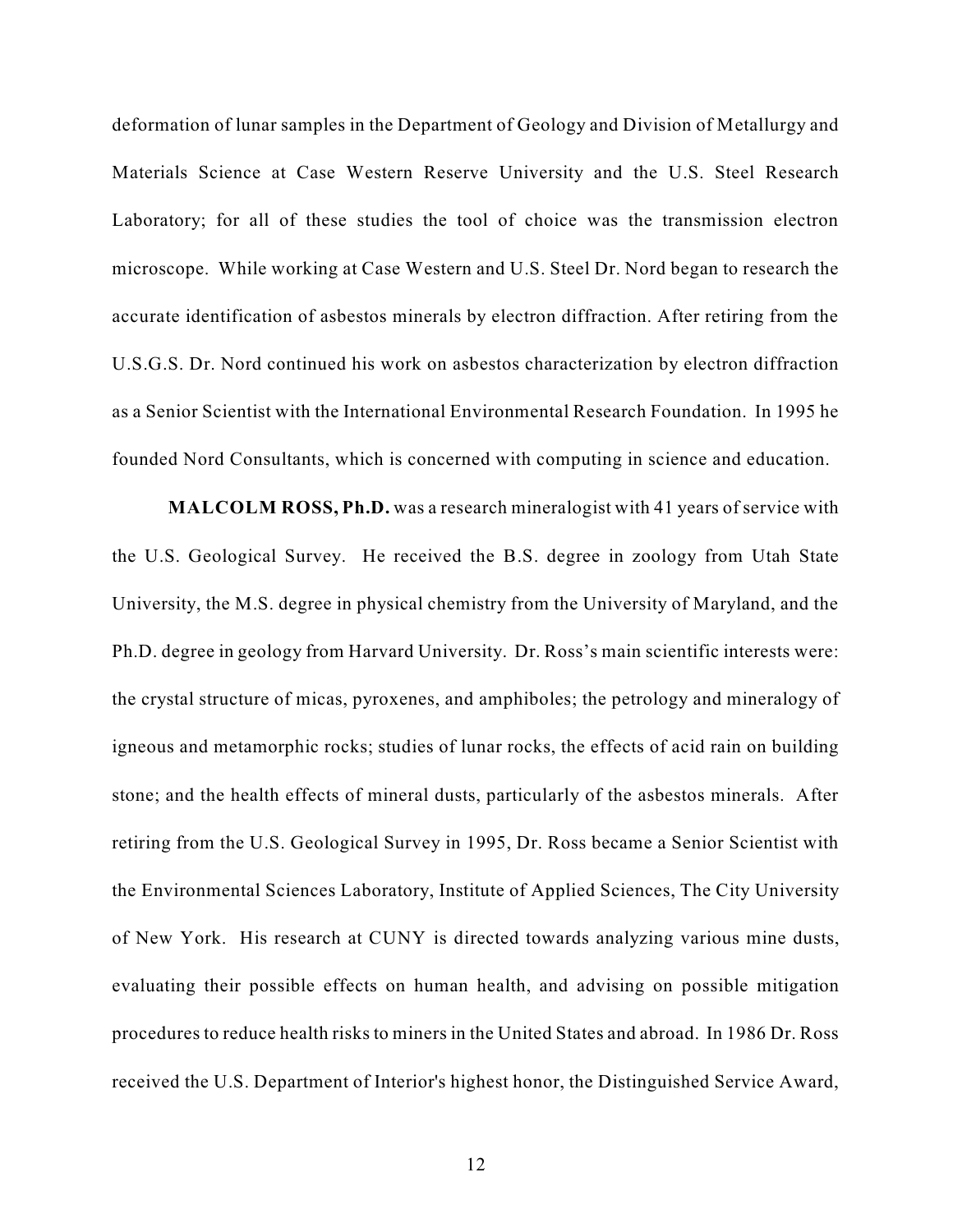for his contributions to a better understanding of the health effects of the several asbestos minerals. He is Past President of the Mineralogical Society of America and in 1990 he received that Society's first Public Service Award for his work on the health effects of minerals. He has published 109 papers and 67 abstracts in peer reviewed journals. Dr. Ross is a co-author of *Asbestos and Other Fibrous Minerals* and is cited in *Who's Who in America*, and in *Who's Who in Medicine and Healthcare*. At present he is particularly concerned with the proper application of scientific information to public policy.

**EMANUEL RUBIN, M.D.** is the Gonzalo Aponte Distinguished Professor of Pathology, Anatomy and Cell Biology at the Jefferson Medical College of Thomas Jefferson University in Philadelphia and Chairman *Emeritus* of the department. He has also served as Chairman of the Department of Pathology at the Mount Sinai School of Medicine and Drexel University Medical School. He held the position of Adjunct Professor of Biochemistry and Biophysics at the University of Pennsylvania School of Medicine for 10 years. Dr. Rubin is the author of some 300 papers in the medical and scientific literature and has been continuously funded by NIH for over 45 years, during which time he has served as Principal Investigator on more than \$100,000,000 in research grants. As editor-in-chief he founded one of the major textbooks in the field of pathology, *Rubin's Pathology: Clinicopathologic Foundations of Medicine*, the sixth edition of which was published in 2011. Dr. Rubin is a highly cited expert in Environmental Pathology, and has authored numerous book chapters in that field and in Pulmonary Pathology. He is recognized as an authority on the effects of asbestos on the human body.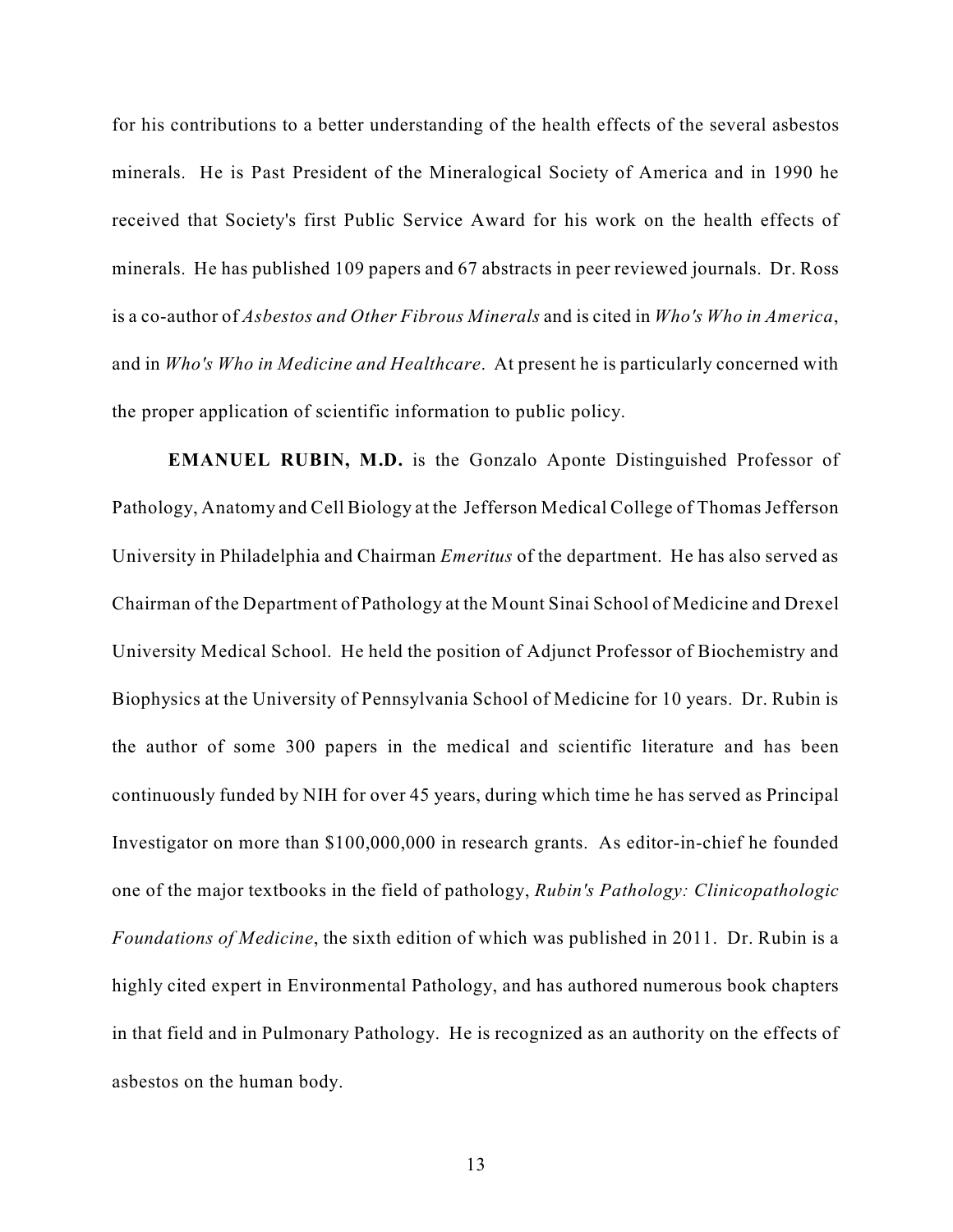**JAMES D. WATSON, Ph.D.** is a Nobel Laureate in Medicine (1962) (with F.H.C.

Crick and M.H.F. Wilkins), and co-discoverer of the structure of DNA. Dr. Watson has also been awarded the John Collins Warren Prize of the Massachusetts General Hospital, the Albert Lasker Prize of the Public Health Association, the John J. Carty Gold Medal of the National Academy of Sciences, and the Presidential Medal of Freedom. He was director and president of the Cold Spring Harbor Laboratory of the National Institutes of Health, and is currently Chancellor *emeritus* of the Cold Spring Harbor Laboratory. He earned his Ph.D. in Zoology, and has been awarded numerous honorary degrees.

None of the *amici* is employed by, have received funding from, or have testified as experts for, any of the parties in this case.

*Amici curiae* respectfully submit this brief pursuant to Pa.R.App.P. 531(a).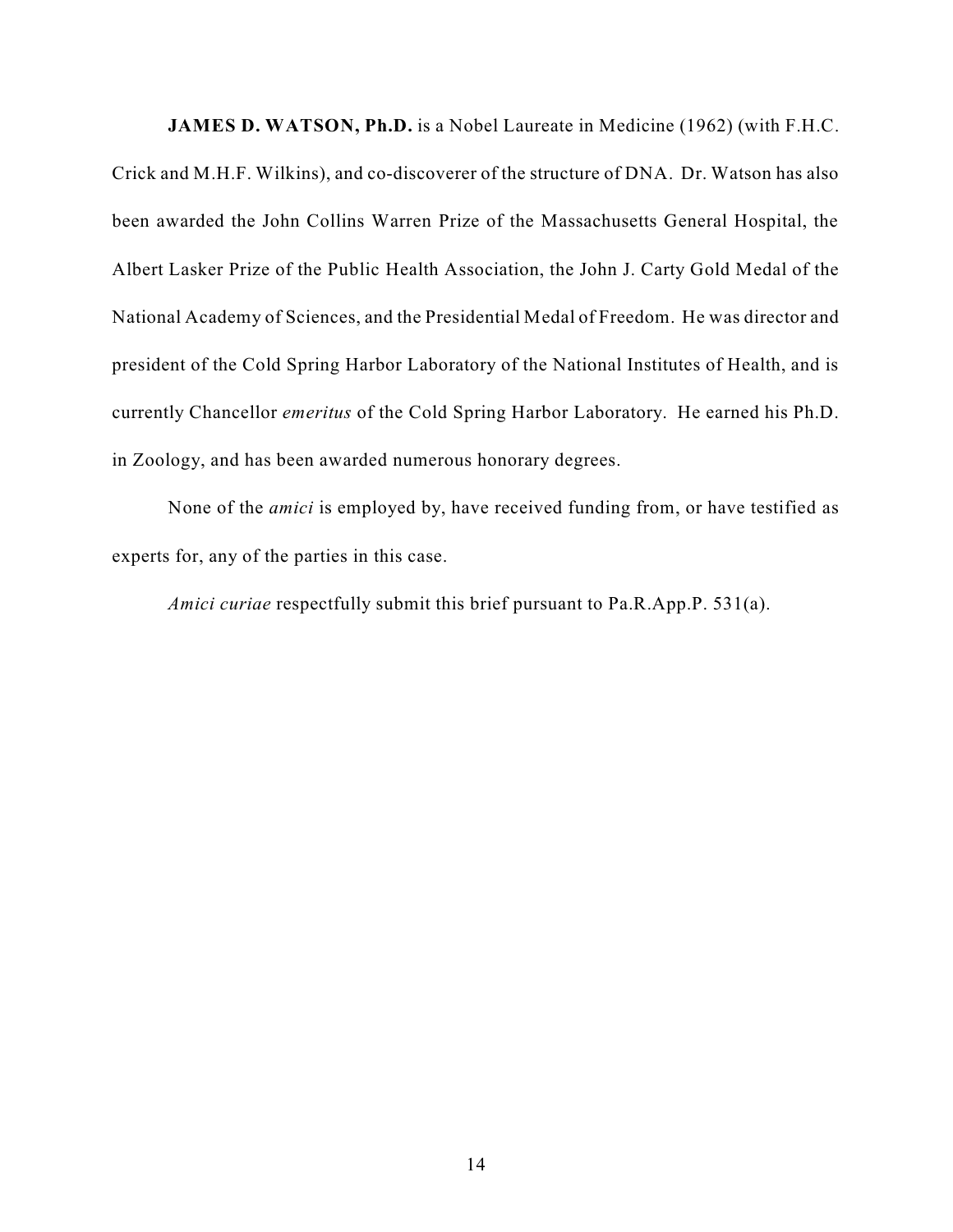#### **SCOPE AND STANDARD OF REVIEW**

The scope and standard of review of a trial court's order granting summary judgment is plenary, *see Commonwealth v. Delbridge,* 859 A.2d 1254, 1257 (2004) and the court shall "consider the order in the context of the entire record," *Fort Cherry Sch. Dist. v. Gedman*, 894 A. 2d 135, 139 (Pa. Super. 2006); *see also Basile v. H & R Block, Inc.*, 563 Pa. 359, 365, 761 A.2d 1115, 1118 (2000). The trial court's order will be reversed only when the court committed an error of law or clearly abused its discretion. *Basile*, 761 A.2d at 1118; *Murphy v. Duquesne Univ. of the Holy Ghost*, 565 Pa. 571, 590, 777 A.2d 418, 429 (2001); *Grieff v. Reisinger*, 548 Pa. 13, 693 A.2d 195, 196-97 (1997). To the extent the issues in a summary judgment motion involve questions of law, the appellate court's standard of review is *de novo*. *Chanceford Aviation Prop., L.L.P. v. Chanceford Twp. Bd. of Supervisors*, 592 Pa. 100, 107, 923 A.2d 1099, 1103 (2007); *see also Gregg v. V-J Auto Parts Co.*, 596 Pa. 274, 284, 943 A.2d 216, 221 (2007).

The standard of review applicable to the trial court's underlying evidentiary ruling is more deferential. This Court set forth the proper standard in *Grady v. Frito-Lay, Inc.,* 576 Pa. 546, 839 A.2d 1038 (2003):

[T]he admission of expert scientific testimony is an evidentiary matter for the trial court's discretion and should not be disturbed on appeal unless the trial court abuses its discretion. An abuse of discretion may not be found merely because an appellate court might have reached a different conclusion, but requires a result of manifest unreasonableness, or partiality, prejudice, bias, or such lack of support so as to be clearly erroneous.

*Id.,* 576 Pa. at 559, 839 A.2d at 1046 (internal citation omitted); *see also Betz v. Pneumo Abex*, *LLC*, 44 A.3d 27, 52 (2012).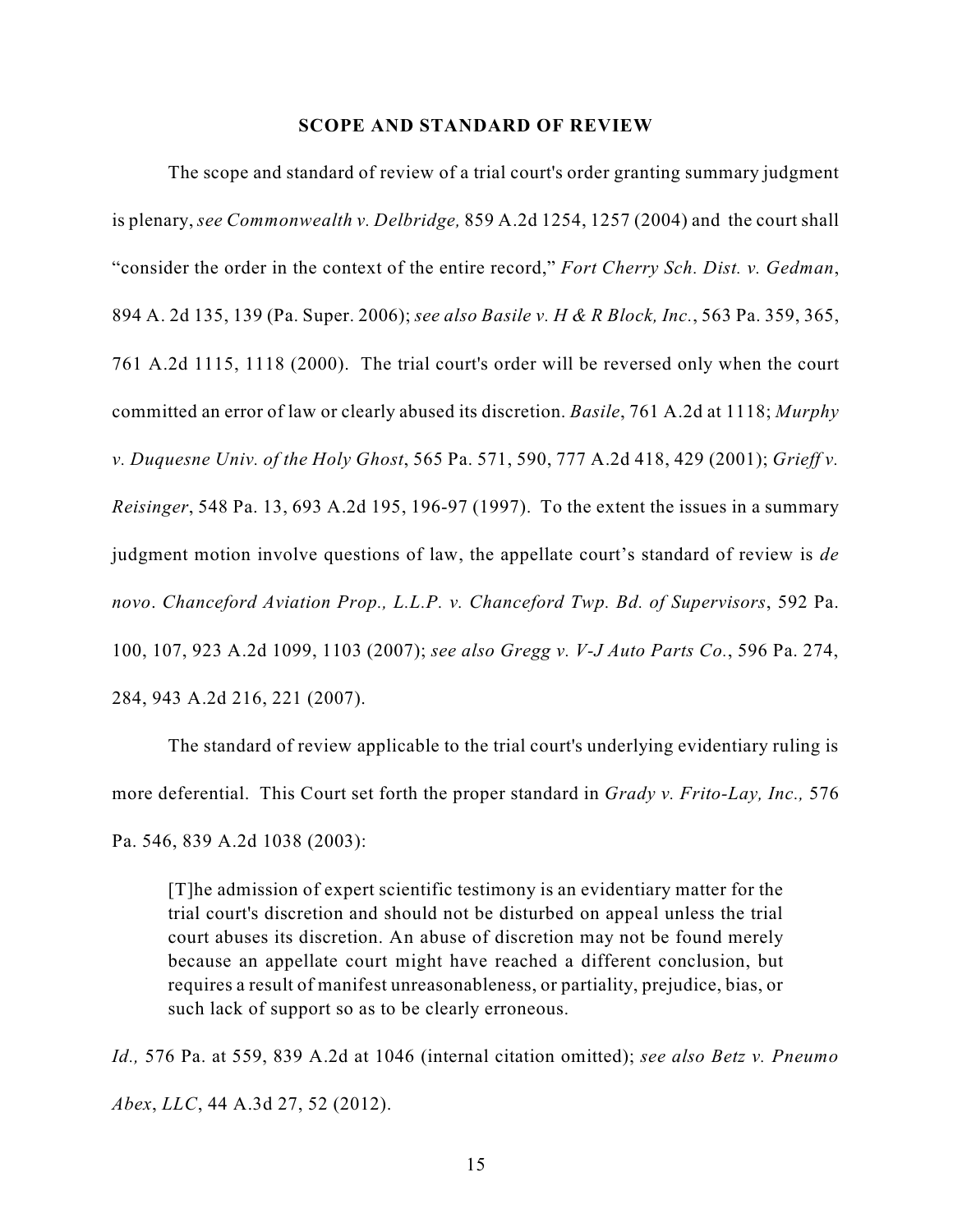## **QUESTIONS PRESENTED FOR REVIEW**

- 1. Does the Superior Court's holding, which permits a plaintiff who fails to produce sufficient evidence of regularity, frequency and proximity of exposure to a defendant's specific asbestos containing product to defeat summary judgment by submitting generic, non-case-specific expert affidavits, conflicts with this Court's holding in *Gregg v. V-J Auto Parts*, 596 Pa. 274, 943 A.2d 216 (2007)?
- 2. Does the Superior Court's holding that a plaintiff need not produce evidence that a defendant 's asbestos-containing product produced dust conflict with this Court's holding in *Gregg v. V-J Auto Parts*, 596 Pa. 274, 943 A.2d 216 (2007)?

*See* Orders of the Supreme Court of Pennsylvania granting the Petition for Allowance of Appeal (October 11, 2012).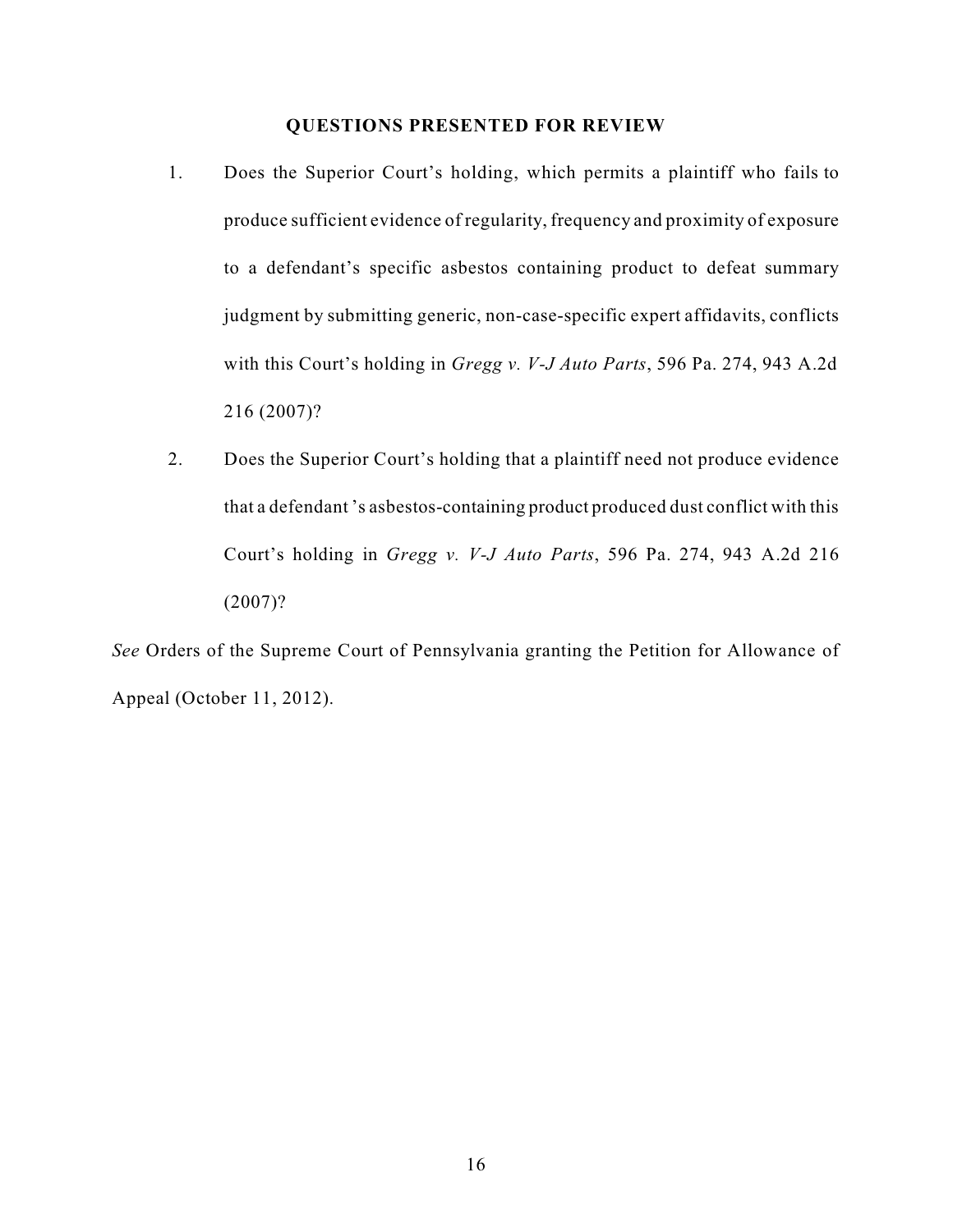#### **STATEMENT OF THE CASE**

*Amici* adopt the statement of the case set forth in Appellant Monsey Products Company's brief. *Amici*, however, will here highlight certain salient, critical and undisputed, facts in the record.

John Ravert was diagnosed with mesothelioma in November, 2006. (R.R. 000098a-000099a, 000123a-000124a) Prior to his death, Ravert commenced this lawsuit, naming over 80 defendants<sup>1</sup> and alleging that he was exposed, occupationally and otherwise, to asbestos contained in products manufactured and/or supplied by each of the defendants from 1962 through 2000. (R.R. 000077a-000084a)

Ravert claimed to have worked with numerous asbestos-containing products over the years including, but not limited to, gaskets, brake shoes, brake linings, boilers, valves, sheet packing, rope packing, pipe insulation, furnace cement, gypsum board, joint compounds and sealants, radiator products, roofing cement and other roofing products, ceiling tiles and panels, and perhaps many other products. (R.R. 000086a-000099a, 000111a-000125a)

Ravert testified on deposition that he applied Monsey's "oilish black" "thick liquid roofing cement and a semi-liquid roofing coating (R.R. 000337a) on a limited number of occasions while working as a maintenance man from 1969 through 1970, and again from 1979 through 1981.

 $<sup>1</sup>$  Monsey was not originally named in this case, but was added as a defendant in an</sup> Amended Complaint.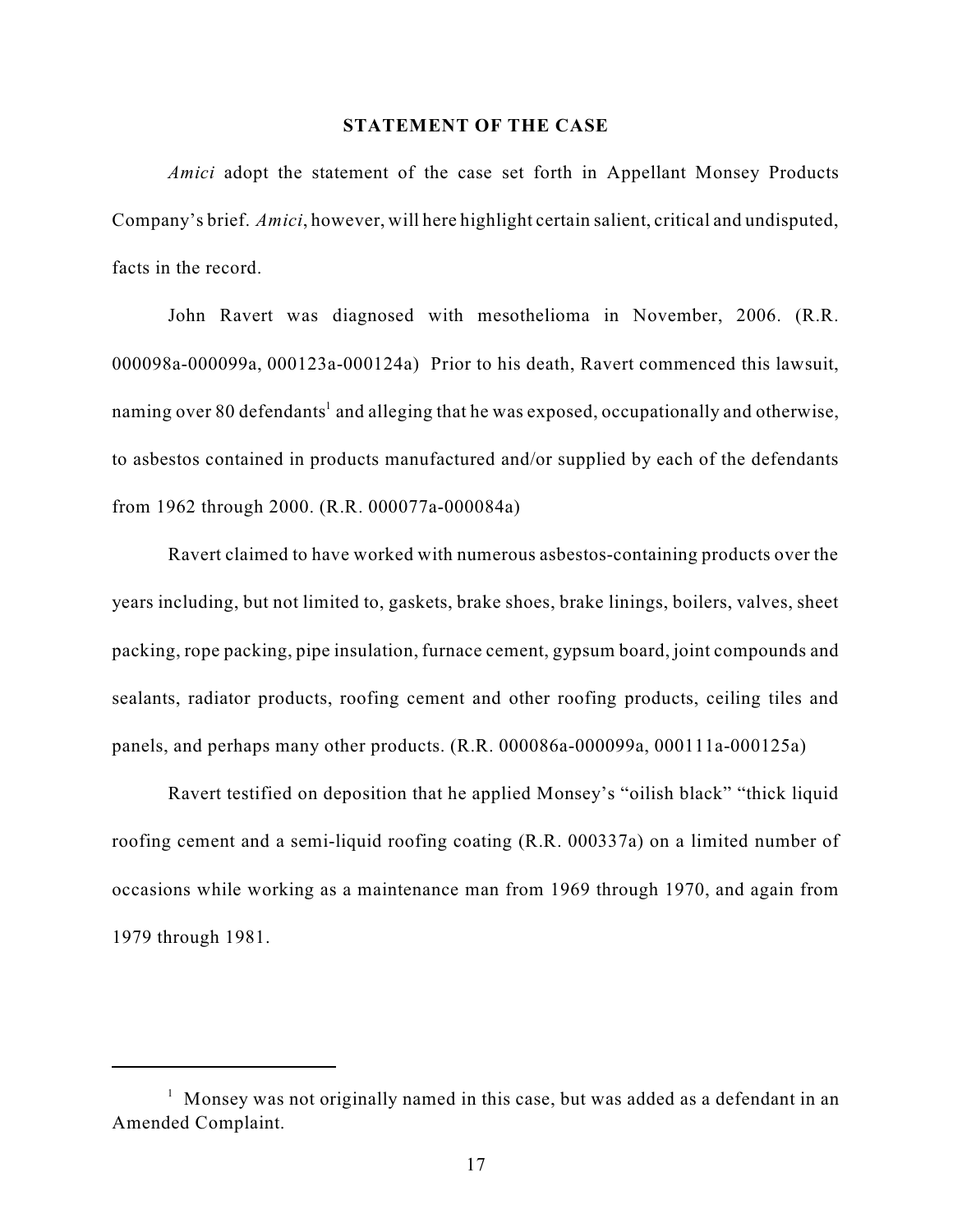Ravert also testified that he used Monsey roofing cement on a limited number of occasions while making roof repairs for his mother or his friends. (*see* R.R. 000338a-000339a) Ravert's exposure to the Monsey roofing products in question was sporadic and limited.

Ravert used different brands of roofing cement beside Monsey's and he did not know how many times he used Monsey's roofing cement for the repairs as opposed to other cement products which he also used. (R.R. 000334a). Ravert never worked with the Monsey roofing product after he applied it on the roof; in other words, he did not "disturb" dried Monsey roof cement or roof coating; in fact, because Mr. Ravert repaired his employers' roofs after a rain, he had to sweep the roof to get rid of leaves, then dry the roof with rags, before applying the roof cement or coating. (R.R. 00038a). There was no dust from Monsey's products because they were liquid. *Id*.

The Monsey roofing products at issue are thick liquid asphalt, petroleum distillate and encapsulated asbestos compounds which contained only a small percentage of encapsulated asbestos and were "non-friable" (which means that they "contain minimal amounts of encapsulated asbestos which do not emit airborne fibers if left intact." *See* Occupational Safety and Health Administration, 29 C.F.R. §1915.1001, App. H (2000)). OSHA has exempted the types of asbestos products such as Monsey's roofing cement from the its asbestos regulations because there is no evidence that such products are "friable" or hazardous to the user. *See* 29 C.F.R. § 1915.1001(a)(8)(2000).<sup>2</sup> Ravert testified that the

The United States Court of Appeals for the Fifth Circuit in *Asbestos Info.* <sup>2</sup> (continued...)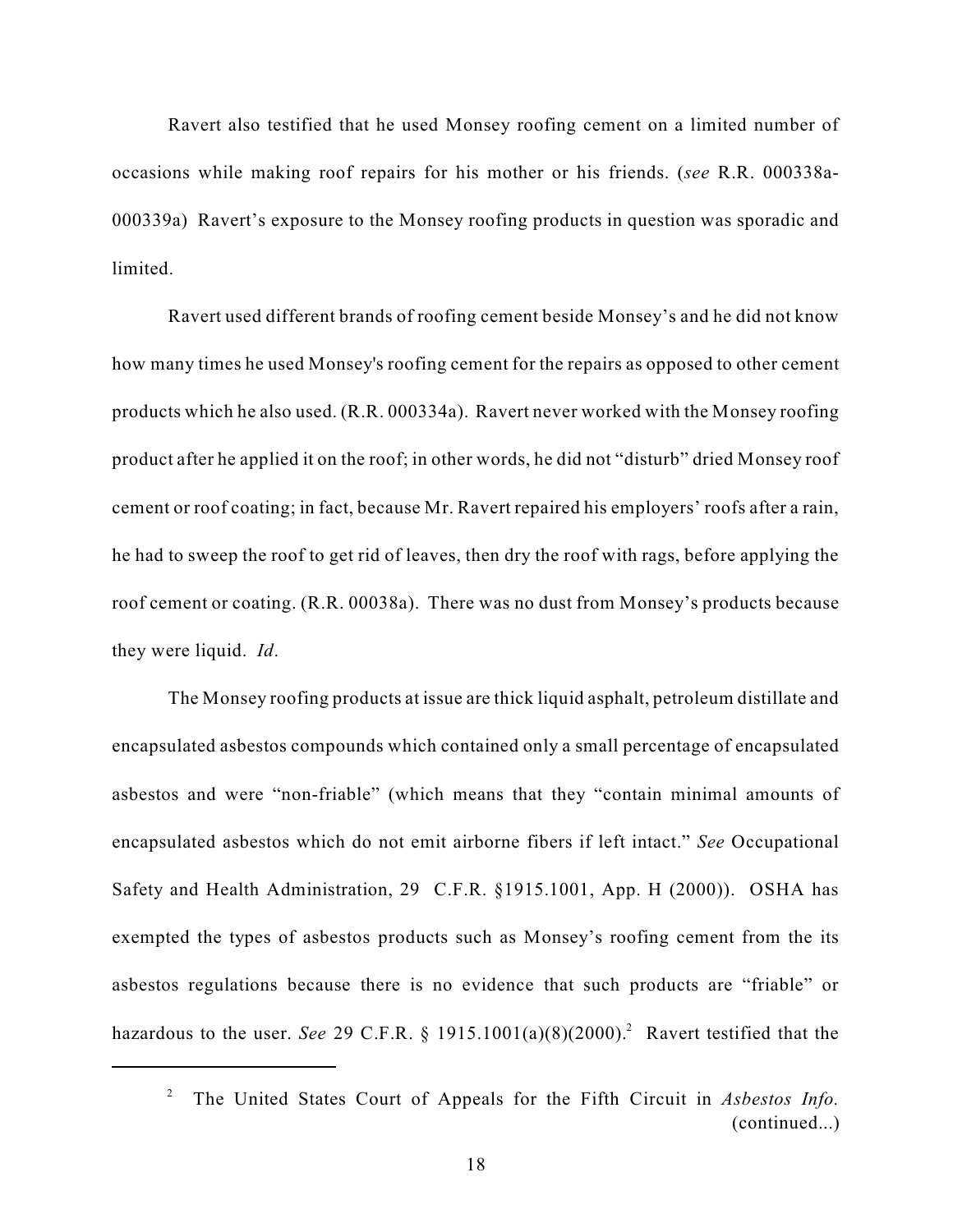Monsey roofing products were semi-liquids, and that no dust was created when he applied the product on the roof. (R.R. 00038)

In opposition to Monsey's motion for summary judgment, plaintiffs submitted short "expert" affidavits of James E. Girard, Ph.D. (R.R. 000698a-000699a and R.R. 000701a-000702a) and Arthur L. Frank, M.D., Ph.D. (R.R. 000794a-000707a).

Dr. Girard is a chemist. Two affidavits of Dr. Girard are in the record. They are substantially similar. Each is two pages long. One is dated November 14, 2000 (many years before this case was commenced), and the other is dated November 16, 2006 (shortly after this action was brought). Dr. Girard's 2000 affidavit discusses mainly asbestos gaskets, brakes and packing; his 2006 affidavit contains only a glancing reference to "cement products," but neither Girard affidavit mentionsroofing cement orsealant. Dr. Girard's 2006 specifically asserts that "It is generally accepted. . . that all asbestos products, including gaskets, brake linings, packing, welding rods and cement, when abraded, handled or installed release respirable asbestos fibers." Girard Affidavit, November 16, 2006,  $\P$  4  $\mathbb{R}$ . R. 000698a) (emphasis added).

Dr. Frank is a medical doctor with experience in asbestos-related diseases. Dr. Frank's short (slightly more than three pages long) affidavit discusses exposure to asbestos from gaskets, packing, automotive brakes, and welding rods. Dr. Frank stated in his affidavit that "it is my opinion, to a reasonable degree of medical certainty, that exposure to asbestos

 $^{2}$ (...continued)

Ass'n/North *America v. Reich*, 117 F.3d 891, 893 ( $5<sup>th</sup>$  Cir. 1997) found that "there is no evidence in the record that asbestos fibers can ever escape from roofing sealants and become airborne; in fact, the evidence in the record indicates that they cannot."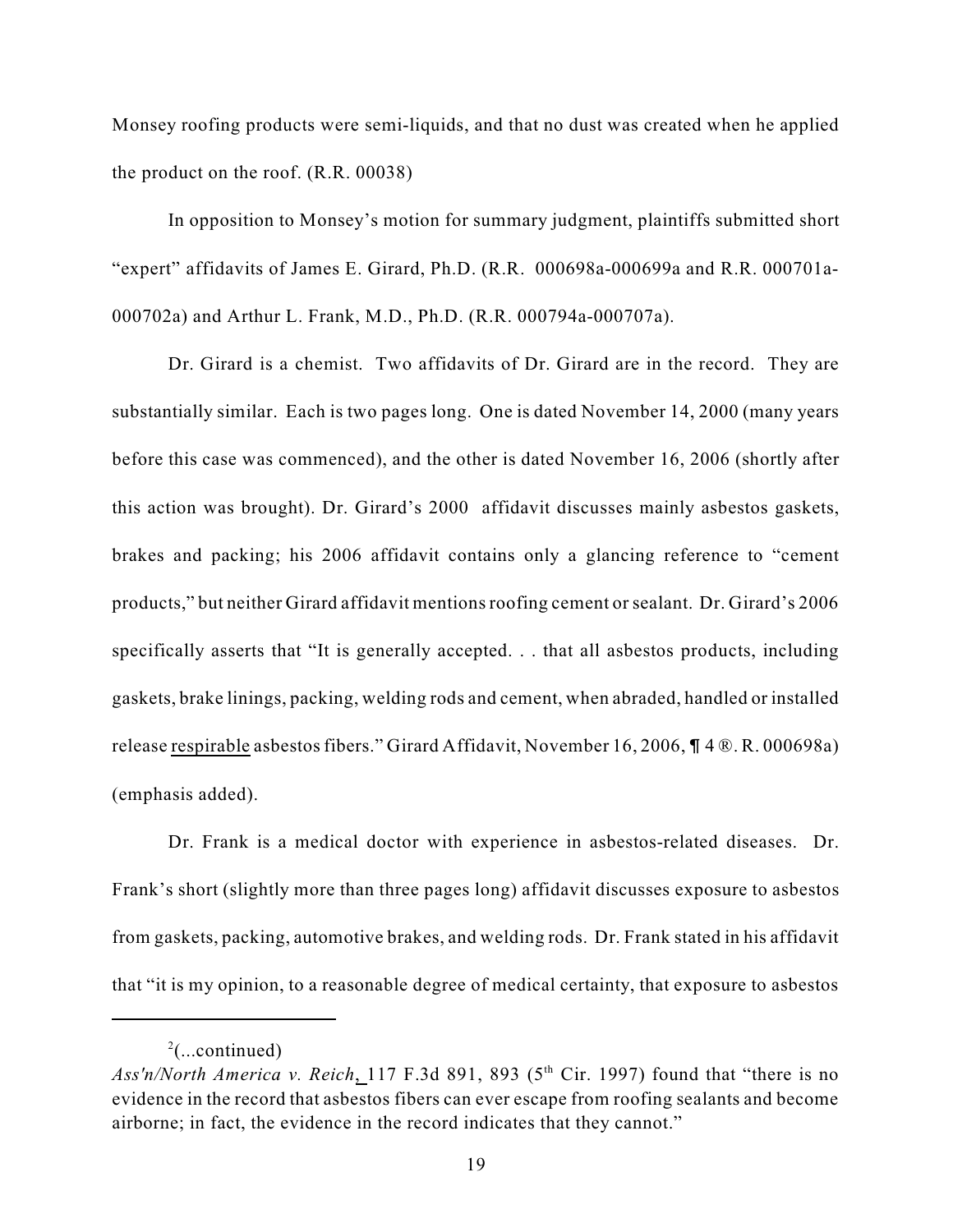from gaskets and/or packing materials, or welding rod [sic] or brake linings or cement can substantially contribute to cause the development of asbestos-related disease. . . ." (Frank Affidavit, ¶ 21, R.R. 000706a)

It is noteworthy that the Girard and Frank affidavits do not address roofing products such as those made by Monsey and used by Mr. Ravert, and thus *amici* believe they are inapplicable to Monsey's products.<sup>3</sup>

<sup>&</sup>lt;sup>3</sup> Neither Girard nor Frank cite any scientific studies or testing of the unspecified "cement." In contrast, Dr. Frank discusses studies or testing with regard to brake products and gaskets. Notwithstanding the lack of empirical data, in the opinion paragraph of his affidavit (para. 21), Dr. Frank, seemingly off-handedly, includes "cement" as one of the accused products. In his 2006 affidavit of Dr. Girard refers to "cement," but does not identify the type of cement to which he refers, nor does he mention any testing, studies, or scientific reports regarding "cement." The only references to "cement" that appear in these affidavits do not provide any description of the type of "cement" being referred to. In common usage "cement" refers to a paving or construction material that is a component of concrete, and is quite different from "roofing cement." When cement and aggregate are mixed and harden it is called concrete; the cement is the "glue" that holds the aggregate together. For example, cement sidewalks are actually concrete.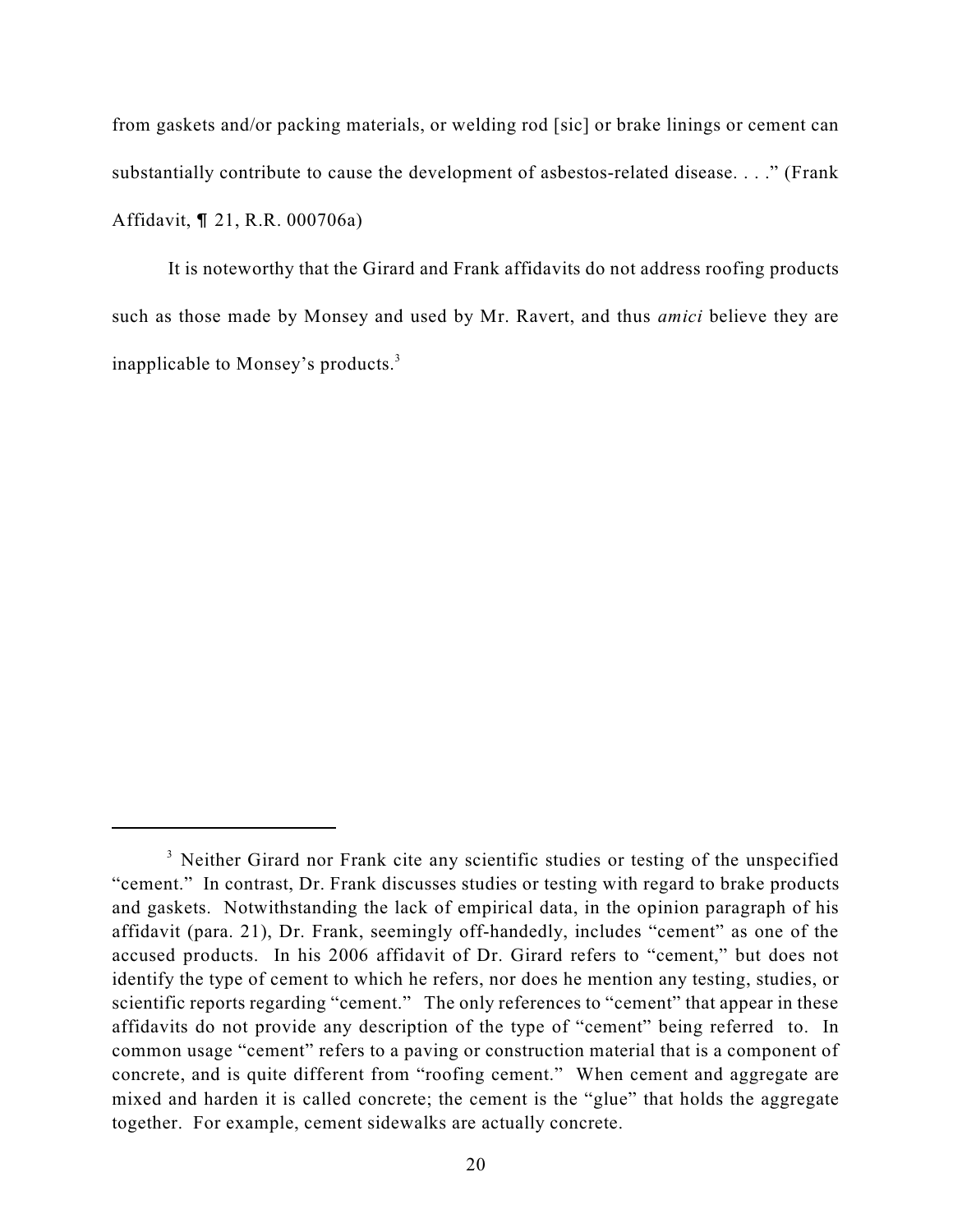## **SUMMARY OF ARGUMENT**

In *Gregg v. V-J Auto Parts, Co.,* 596 Pa. 274, 292, 943 A.2d 216, 226-27 (2007), this Court explained that a plaintiff in an asbestos action must present "reasonably developed scientific reasoning that would support the conclusion that the product sold by the defendant was a substantial factor in causing the harm." The Court noted further that the "fiction that each and every exposure to asbestos, no matter how minimal in relation to other exposures, implicates a fact issue concerning substantial-factor causation" is not "reasonably developed scientific reasoning." *Id*. Here, the trial court correctly rejected precisely the type of expert testimony labeled as a "fiction" in *Gregg. See Betz,* 998 A.2nd at 30, 40, 53, 56 (characterizing plaintiff Betz's expert's testimony as "each and every exposure to asbestos – no matter how small – contributes substantially to the development of asbestos-related diseases."

Moreover, the expert affidavits proffered by plaintiffs in this case are bereft of any empirical evidence concerning specific products or Mr. Ravert's actual exposure to respirable asbestos fibers from roofing cement or coatings generally or Monsey's products specifically. In addition those expert affidavits do not explain how the authors link any clinical data to their conclusions. They are, in other words, the mere "*ipse dixit*" of the affiants, and thus not competent evidence.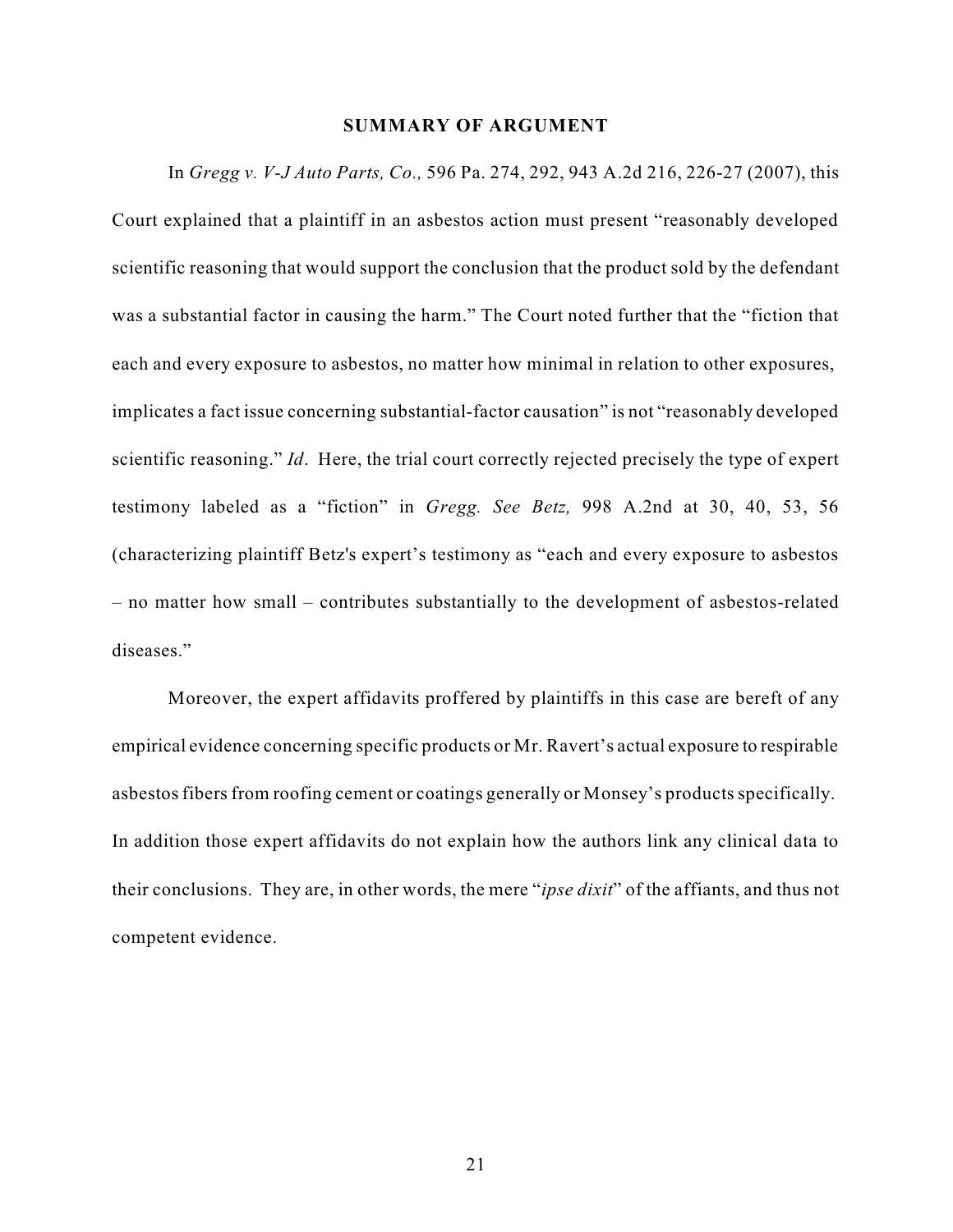#### **ARGUMENT**

# **I. PLAINTIFFS' EXPERT AFFIDAVITS ARE INCOMPETENT TO DEFEAT MONSEY'S MOTION FOR SUMMARY JUDGMENT AND THE TRIAL CORRECTLY GRANTED SUMMARY JUDGMENT.**

American courts have reached a broad consensus on what a plaintiff must show to prove causation in a toxic tort case. First, a plaintiff must show that the substance in question is capable of causing the injury in question. This is known as "general causation." Second, a plaintiff must show that this substance caused *his* injury. This is known as "specific causation." Because proof of general causation cannot satisfy a plaintiff's burden without proof of specific causation, and proof of specific causation implicitly requires proof of general causation, the focus of inquiry in toxic tort cases typically is on the existence of specific causation.

### **A. General and Specific Causation.**

General causation concerns the question of whether a chemical can cause an adverse effect. The ability to cause such an effect is referred to as its toxicity. Hazard is the likelihood of such effect occurring. Some highly toxic chemicals present little hazard because of careful handling; whereas some chemicals with little toxicity present a significant hazard because of poor handling, perhaps due to lack of concern. General causation considers the issue of whether an agent increases the incidence of disease in a group and not whether the agent caused any given individual's disease. A toxic agent generally will not cause disease in every exposed individual because of individual varied physiological and biochemical characteristics and because of differing degrees of exposure. Michael D. Green, D. Michal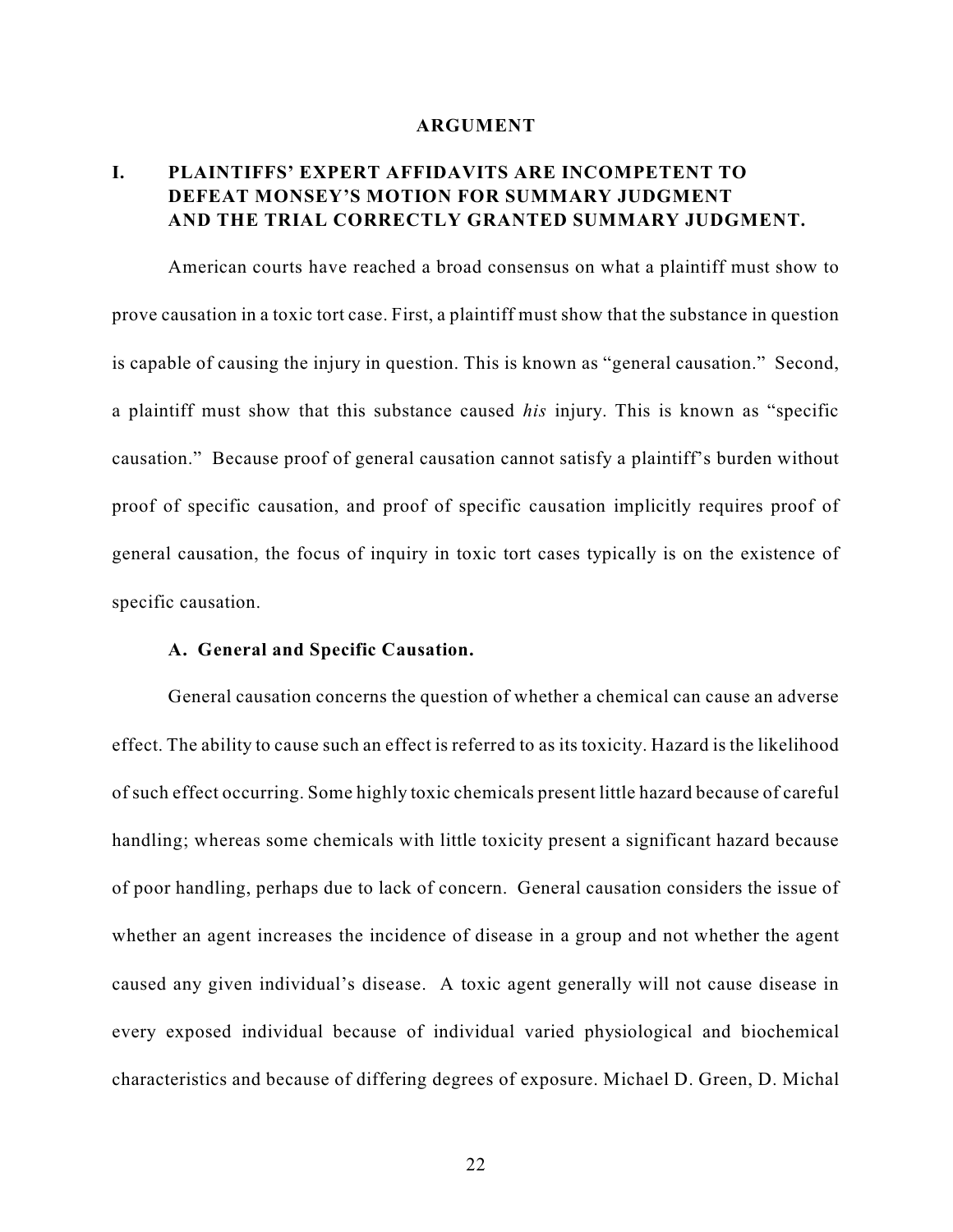Freedman & Leon Gordis, *Reference Guide on Epidemiology*, in REFERENCE MANUAL ON SCIENTIFIC EVIDENCE at 623 (3d ed. 2010).

Specific causation is a necessary legal element in a toxic substance case. The plaintiff must establish not only that an agent is capable of causing disease, but also that it did cause the plaintiff's disease. Specific causation considers whether a specific exposure to an agent was responsible for a given individual's disease. Specific causation asks the question whether a chemical did cause an adverse effect, under a specific set of exposure and personal circumstances. Specific causation is based upon prior proof of general causation; it is not possible to establish, within the same event both general and specific causation, unless the effect is quite rare and dose response relationships are established for the exposure.<sup>4</sup> Specific causation requires a number of steps, including determination that general causation exists. The plaintiff must also show that the level of the toxin he was exposed to can cause the illness he contracted.

Beyond general and specific causation, an additional causation issue arises when multiple defendants are held responsible for exposing the plaintiff to a harmful substance.<sup>5</sup>

<sup>&</sup>lt;sup>4</sup> If Mr. Ravert's exposure to asbestos from Monsey's products was to chrysotile asbestos, general causation is not clear. Chrysotile asbestos may cause increased risk of mesothelioma, but the exposures must be very high. *See infra*, n. 10. Low cumulative exposures to chrysotile are unlikely to be important for the specific causation argument. Cumulative exposure to any type of asbestos from Monsey's products in this case is not known, but it is likely to have been very low because that asbestos was contained in a viscous medium and thus not respirable, making any argument about specific causation very weak. *See infra*, pp. 36-38.

 $5$  Other steps involve exposure and health assessments, and consideration of alternative causes.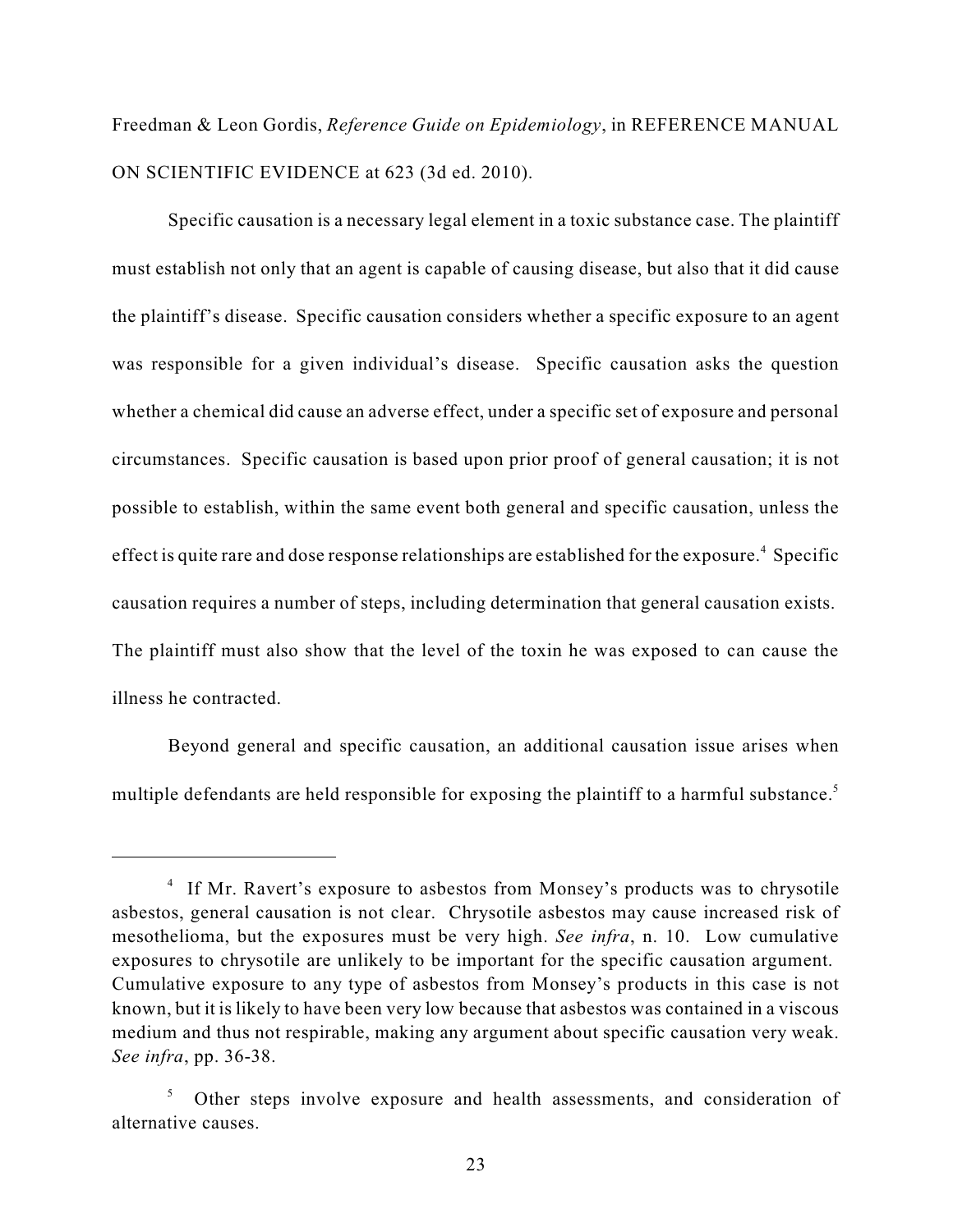The most common example is a plaintiff who contracts an asbestos-related disease, such as mesothelioma, lung cancer or asbestosis, and, as here, was exposed to asbestos from multiple sources.

## **B. Proximate Causation in Asbestos Cases Generally.**

Assuming the plaintiff is able to show that his disease was more probably than not caused by asbestos exposure, he still has to prove that a particular defendant's asbestoscontaining product was a "proximate cause" of that injury to recover damages from that defendant. Courts, building on the *Restatement (Second) of Torts*, have concluded that for example, plaintiffs must provide sufficient evidence for a jury to conclude that exposure to the defendant's asbestos or asbestos-containing product was a "substantial factor" in promoting the disease. As the comments to the *Restatement (Second)* note, if other actors' conduct is the predominant factor in bringing the harm at issue, then a defendant's action is not a "substantial factor" in causing the harm, and thus it is not the legal cause of the harm. *Restatement (Second) of Torts*, §§ 431, 433 (1965).

Asbestos plaintiffs have faced the problem that in most cases they were exposed to asbestos many years before being diagnosed with lung disease and are unable to prove with any precision how much exposure they received from any particular defendant's products. Given that this inability could prove an insuperable barrier to many deserving plaintiffs, courts have generally held that proximate causation in the asbestos context should be considered in light of the "frequency, regularity, proximity test" articulated by the Fourth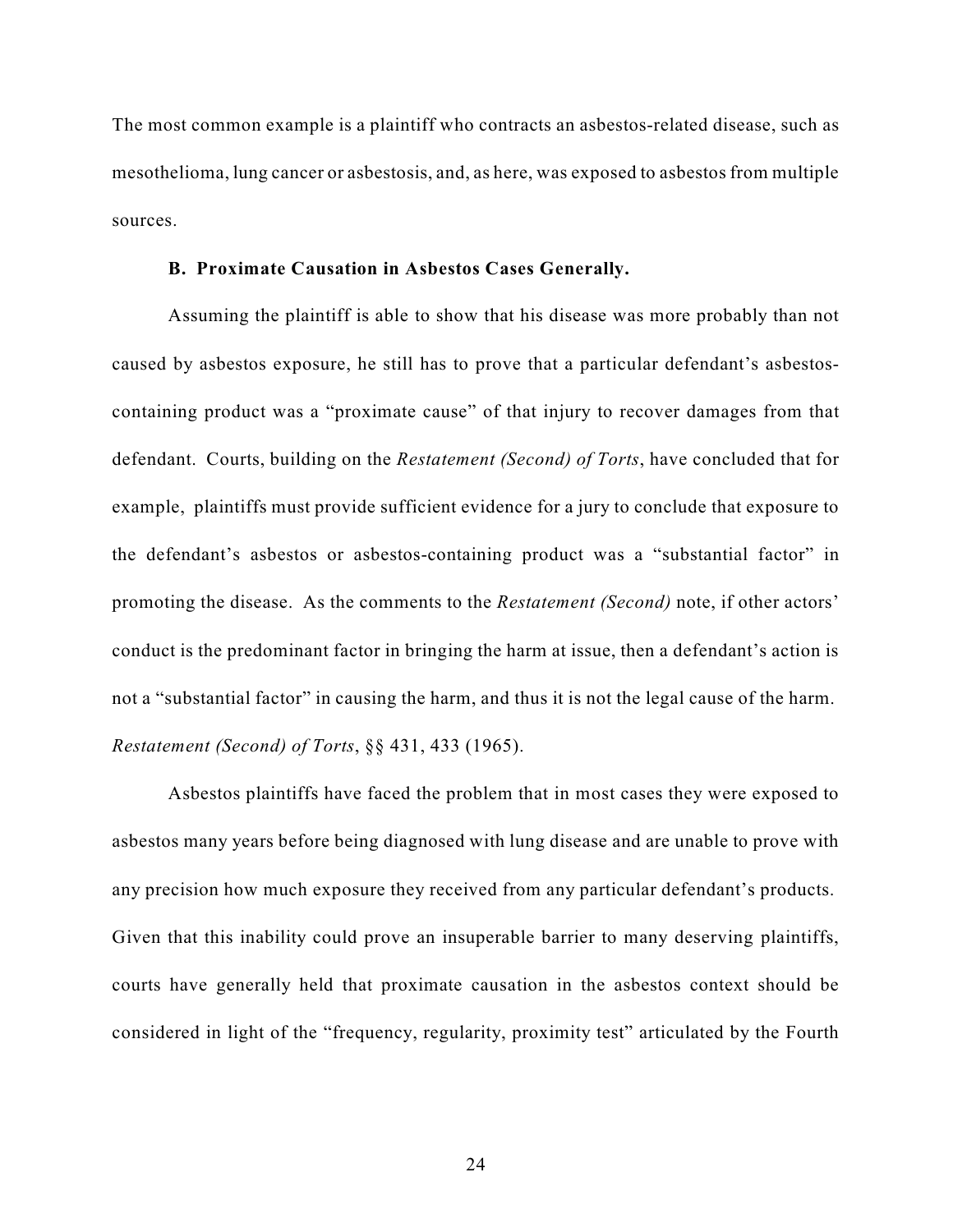Circuit Court of Appeals in *Lohrmann v. Pittsburgh Corning Corp*., 782 F.2d 1156, 1162-63 (4th Cir. 1986).

The *Lohrmann* court held that when a plaintiff alleges multiple sources of exposure to asbestos, the plaintiff must present evidence: (1) of exposure to a "specific product" attributable to the defendant, (2) "on a regular basis over some extended period of time," (3) "in proximity to where the plaintiff actually worked," [or where he otherwise claims to have been exposed to asbestos], (4) such that it is probable that the exposure to the defendant's product caused plaintiff's injuries. *Lohrmann*, 782 F.2d at 1162-63. The court found it insufficient to raise an inference of causation that the plaintiff claimed exposure to a specific asbestos-containing product ten to fifteen times for a duration of one to eight hours over a thirty-nine year period. *Id.* at 1163.

The "frequency, regularity, proximity" test attempts to reduce the evidentiary burden on plaintiffs while absolving defendants who were not responsible for plaintiffs' injuries. The "frequency, regularity, and proximity" test has been determined to provide a rational method for eliminating inconsequential exposure cases involving infrequent or *de minimis* exposures.

## **C. The Burden Of Proof In Asbestos Cases In Pennsylvania.**

In *Eckenrod v. GAF Corp.*, 544 A.2d 50 (Pa. Super. 1988), the initial case in Pennsylvania setting forth a plaintiff's burden of proof in an asbestos case, the Superior Court discussed the plaintiff's burden of proof in an asbestos case:

In order for liability to attach in a products liability action, plaintiff must establish that the injuries were caused by a product of the particular

25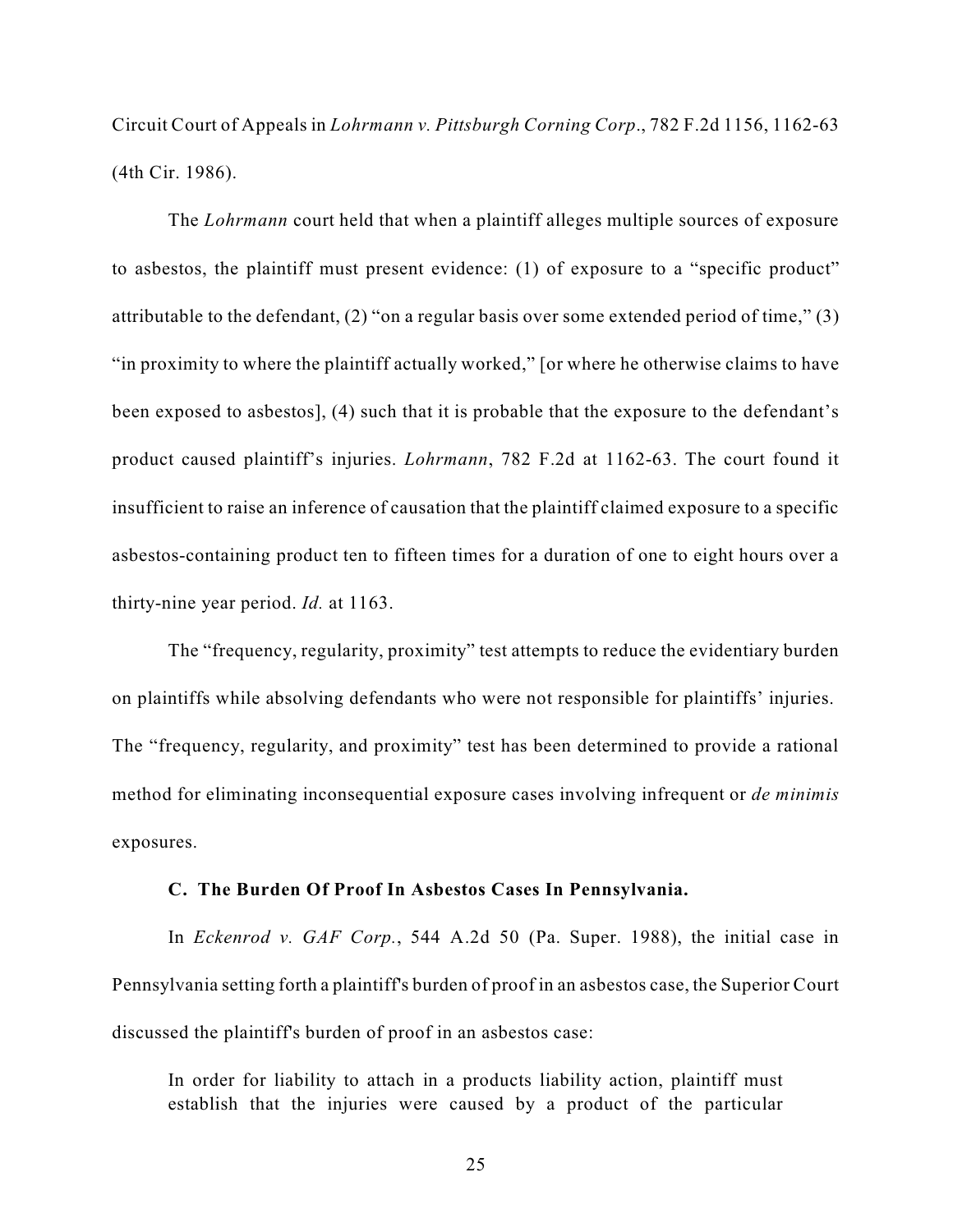manufacturer or supplier. Additionally, in order for a plaintiff to defeat: a motion for summary judgment, a plaintiff must present evidence to show that he inhaled asbestos fibers shed by the specific manufacturer's product. Therefore, a plaintiff must establish more that the presence of asbestos in the workplace; he must prove that he worked in the vicinity of the product's use. Summary judgment is proper when the plaintiff has failed to establish that the defendants' products were the cause of plaintiff's injury.

\* \* \* \*

Whether a plaintiff could successfully get to the jury or defeat a motion for summary judgment by showing circumstantial evidence depends upon the frequency of the use of the product and the regularity of plaintiff's employment in proximity thereto.

*Eckenrod*, 544 A.2d at 52-53 (citations omitted)(emphasis added).

The burden of proof standard for asbestos cases established by the Superior Court in

*Eckenrod* was adopted by this Court in Gregg, 943 A.2d 216 (2007). This Court added:

In summary, we believe that it is appropriate for courts, at the summary judgment stage, to make a reasoned assessment concerning whether, in light of the evidence concerning frequency, regularity, and proximity of a plaintiff s/decedent's asserted exposure, a jury would be entitled to make the necessary inference of a sufficient casual connection between the defendant's product and the asserted injury.

*Gregg*, 943 A.2d at 227.

This Court said in *Gregg*:

We appreciate the difficulties facing plaintiffs in this and similar settings, where they have unquestionably suffered harm on account of a disease having a long latency period and must bear a burden of proving specific causation under prevailing Pennsylvania law which may be insurmountable. Other jurisdictions have considered alternate theories of liability to alleviate the burden. *See, e.g., Menne v. Celotex Corp.,* 861 F.2d 1453, 1464-70 (10th Cir.1988). *See generally* Comment, *The Threshold Level of Proof of Asbestos Causation: The "Frequency, Regularity and Proximity Test" and a Modified Summers v. Tice Theory of Burden-Shifting,* 24 CAP. U.L.REV. 735 (1995).[fn]. Such theories are not at issue in this case, however,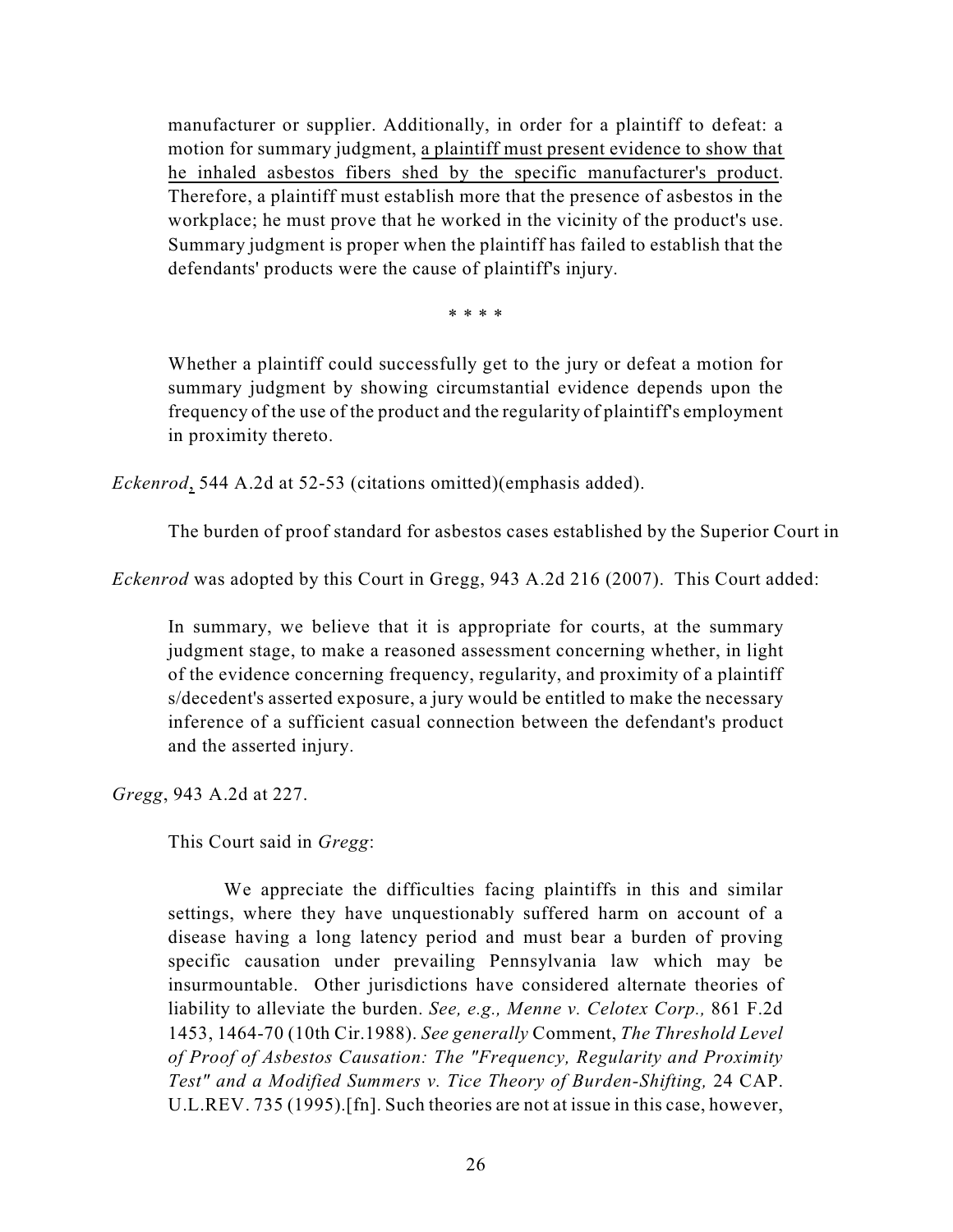and we do not believe that it is a viable solution to indulge in a fiction that each and every exposure to asbestos, no matter how minimal in relation to other exposures, implicates a fact issue concerning substantial-factor causation in every "direct-evidence" case. The result, in our view, is to subject defendants to full joint-and-several liability for injuries and fatalities in the absence of any reasonably developed scientific reasoning that would support the conclusion that the product sold by the defendant was a substantial factor in causing the harm.

#### *Gregg* 943 A.2d at 226-27 (2007).

At bottom a plaintiff must offer competent evidence to defeat a well-supported motion for summary judgment. *Amici* believe the trial court was correct in granting the motions for summary judgment at issue on this appeal because the Girard and Frank affidavits do not provide competent evidence of causation.

## **D. The Inadequacies of Plaintiffs' Expert Evidence**.

In this case, plaintiffs claim, in defiance of both science and common sense, that trivial exposure to asbestos in Monsey's roof cement and roof coating products was the proximate cause of Mr. Ravert's injuries. Drs. Girard and Frank completely failed to investigate the dose to which Mr. Ravert was exposed, either cumulatively, by asbestos type, or from each defendant's products, so they argue, at least implicitly, that any amount of exposure, no matter how minimal, was a "cause" of the plaintiff's injury. Plaintiff's experts did not, in fact, establish that *any* asbestos exposure occurred from Monsey's products. Plaintiffs' experts did not use a scientifically accepted method to assess causation in this case.

In *Betz*, this Court was critical of expert opinions which find no individual differences in the potency of the fiber, the concentration or intensity of the fibers, or the duration of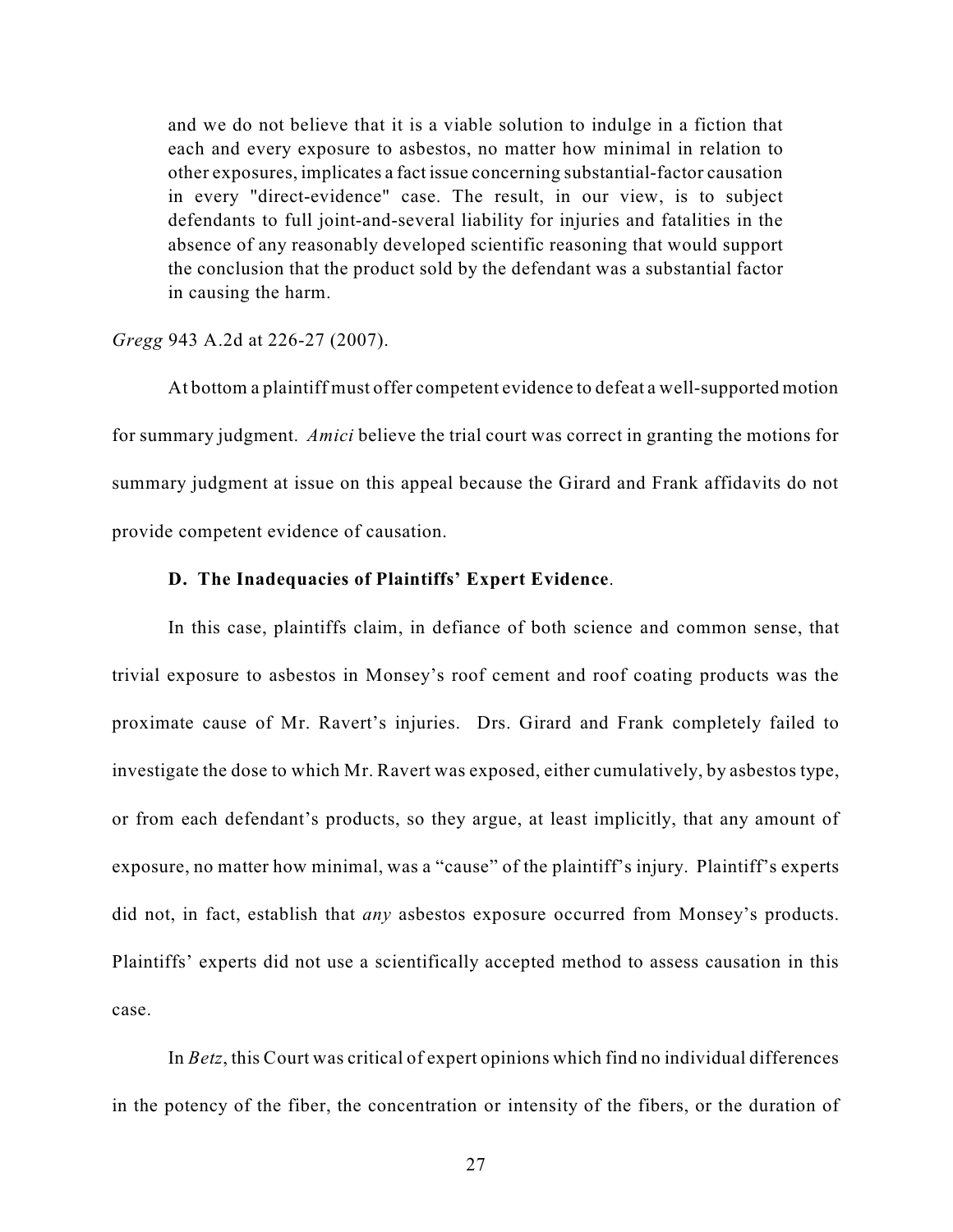exposure to a particular product. 44 A.3d at 36-37. As Dr. Irving Selikoff (whose seminal epidemiological studies on shipyard and insulation workers, are credited as raising awareness of the hazards of occupational exposure to asbestos) observed, "different occupations vary widely in important respects; in intimacy, intensity and duration of exposure, in variety and grade of asbestos used, in working conditions, in concomitant exposure to other dusts or inhalants." I. J. Selikoff, *et al.,* The Occurrence of Asbestosis Among Insulation Workers in the United States*,* 132 *Ann. N.Y. Acad. Sci*. 139 (1965).

The affidavits of Messrs. Girard and Frank are inadequate to create an issue of fact with respect to allegations that the roofing products manufactured by Monsey and used by Ravert caused Ravert's mesothelioma for several reasons.

First, Drs. Girard and Frank did not consider the dose or level of exposure of Mr. Ravert. Determining the minimum threshold of fiber levels critical to any consideration of medical causation. Plaintiffs' experts in this case ignore one of the "central tenets" of toxicology – "the dose makes the poison." *See* Bernard D. Goldstein & Mary Sue Henifin, *Reference Guide on Toxicology*, in REFERENCE MANUAL ON SCIENTIFIC EVIDENCE 651 (3d ed. 2010) ("There are three central tenets of toxicology. First, 'the dose makes the poison'. . . ."); *see also* David L. Eaton, Scientific Judgment and Toxic Torts-A Primer in Toxicology for Judges and Lawyers, 12 *J.L. & Pol'y* 5, 10, 11 (2003) (in toxicology "[d]ose is the single most important factor to consider in evaluating whether an alleged exposure caused a specific adverse effect"); David L. Faigman, The Limits of Science in the Courtroom, in E. Borgida & S. T. Fiske, eds., *Beyond Common Sense* 303, 309 (2008) ("The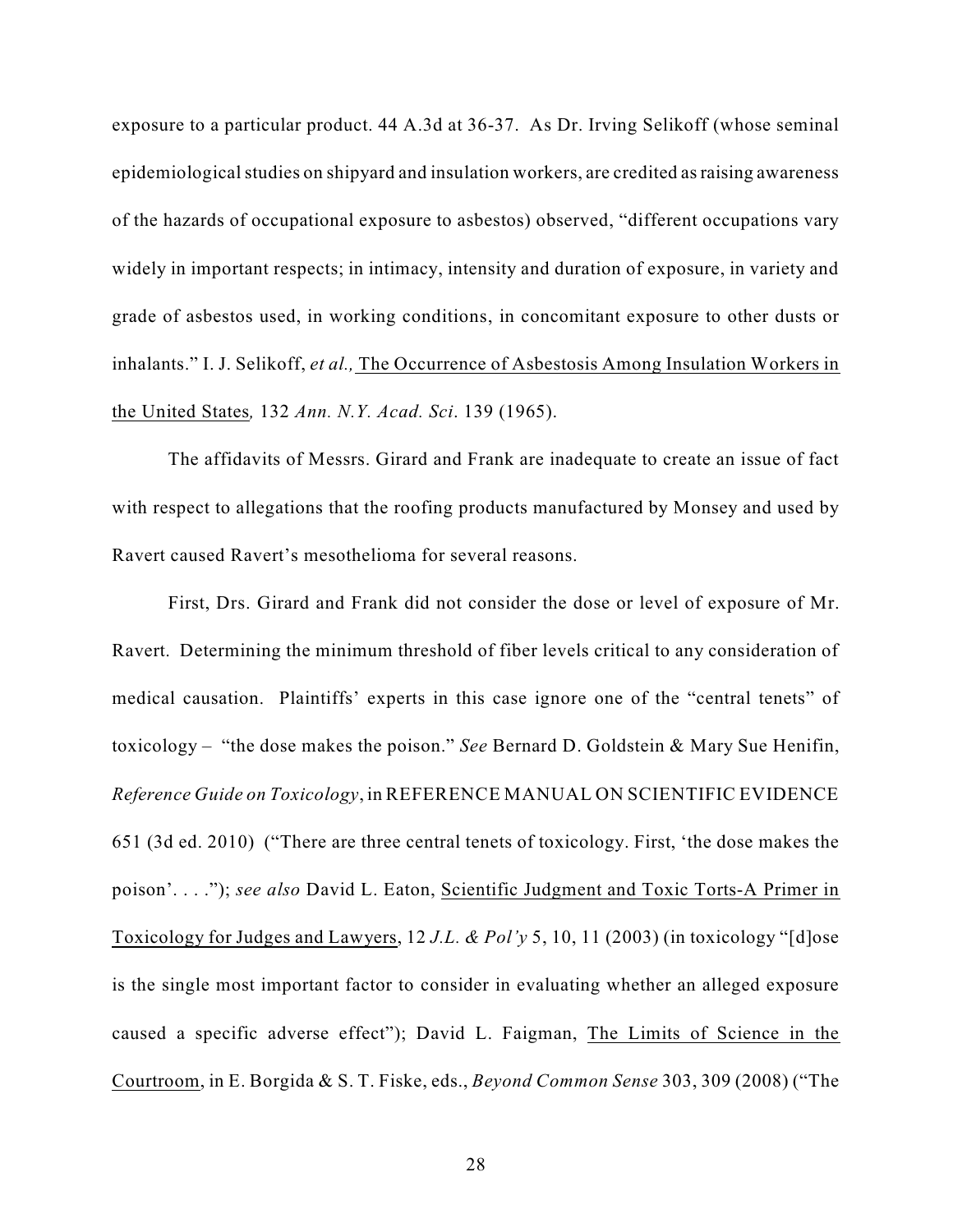first principle of toxicology is that the dose is the poison  $\dots$ .") (citation and internal quotation marks omitted). While general causation for generic "asbestos" is generally accepted, general causation is not so clear for chrysotile and anthophyllite asbestos.

Second, Drs. Girard and Frank did not consider the physical, chemical and toxicological differences among various types of asbestos, and they did not even mention what type of asbestos was found in each of the products from each of the defendants Mr. Ravert used. Mr. Ravert claimed to have worked with numerous asbestos-containing products over the years including, but not limited to, gaskets, brake shoes, brake linings, boilers, valves, sheet packing, rope packing, pipe insulation, furnace cement, gypsum board, joint compounds and sealants, radiator products, roofing cement and other roofing products, and ceiling tiles and panels and perhaps many other products.

Of these exposures, the most important would be pipe insulation, boilers and furnace cement. These products can contain amphibole asbestos and known to be dusty and associated with an increase risk of asbestos-related diseases. *See* World Health Organization, International Programme on Chemical Safety, *Asbestos and Other Natural Minerals*, Environmental Health at 12 (1986); A. M. Langer & R. P. Nolan, Asbestos in the Lungs of Persons Exposed in the USA, in 53:2 *Monaldi Archive for Chest Disease* 168 (1998).

The concentration of airborne asbestos reported by Mowat, *et al.* from applying roofing cement and coating correspondsto what the World Health Organization,*supra* at 12, reports as the low-end of the background concentration of asbestos in urban air worldwide. *See* F. Mowat, R. Weidling & P. Sheehan, Simulation Teststo Assess Occupational Exposure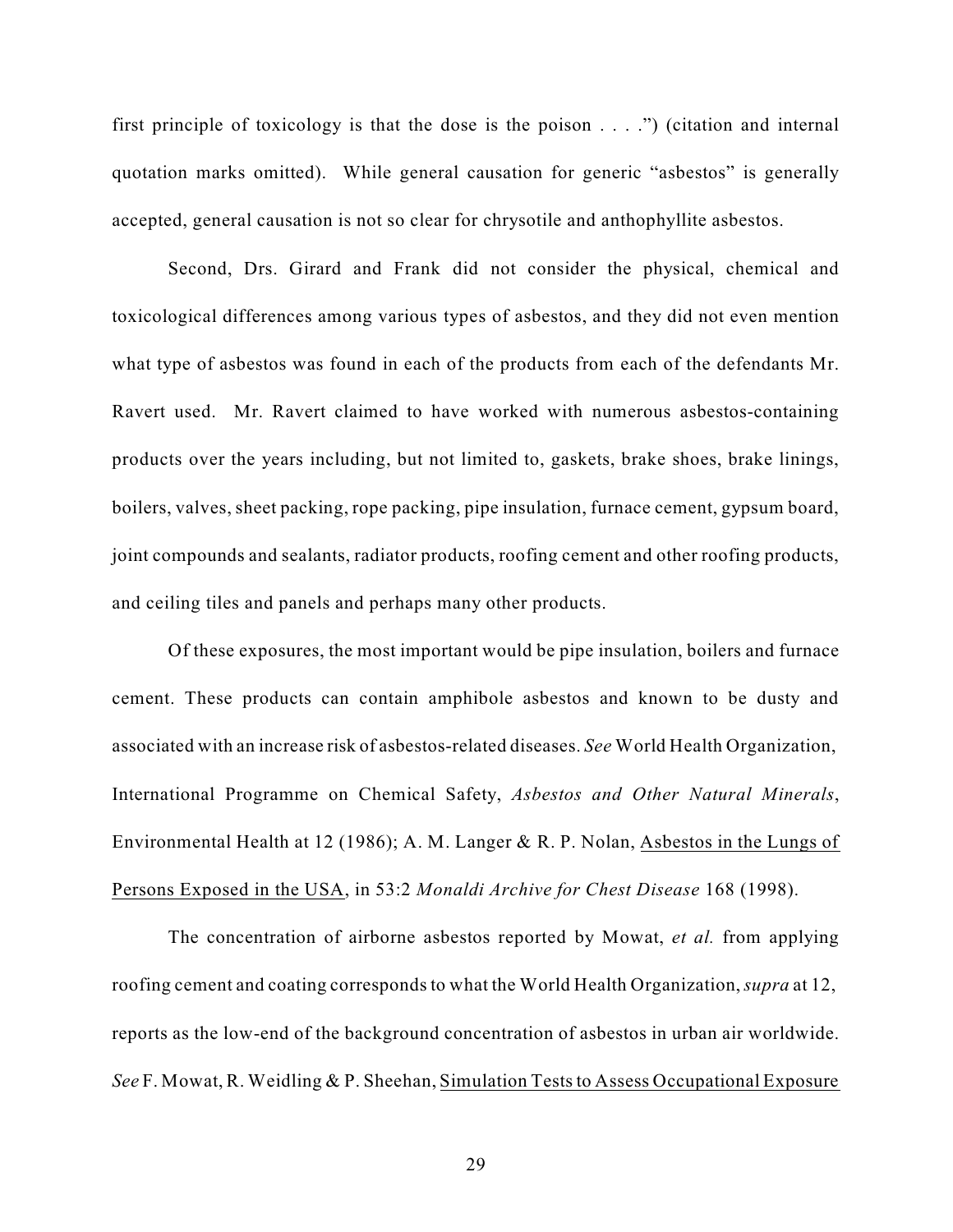to Airborne Asbestos from Asphalt-Based Roofing Products, 51 *Ann. Occup. Hyg.* 451-462 (2007).

Contrary to correct practice, Drs. Girard and Frank use broad, conclusory language, implicating products unrelated to this case, regardless of the type of product, its properties, or its use, or the type and degree of Mr. Ravert's exposure to each product.

Asbestos containing roofing products similar to those made by Monsey and others have not been shown to release airborne asbestos when applied. Mowat, *et al.* collected air samples while applying roof cement (15% chrysotile) and coating (3% chrysotile) and detected no airborne asbestos fibers in 12 air samples collected while applying these product analyzing the air samples using analytical transmission electron microscopy.<sup>6</sup> This

| <b>Application</b>      | Composition                                                         | <b>Asbestos</b> | <b>No. of Samples</b> | <b>Asbestos Fibers</b><br><b>Airborne</b> |
|-------------------------|---------------------------------------------------------------------|-----------------|-----------------------|-------------------------------------------|
| Plastic Roof<br>Cement  | Asphalt,<br>petroleum<br>distillate and<br>encapsulated<br>asbestos | 15% Chrysotile  | 6                     | None Detected                             |
| Fibered Roof<br>Coating | Asphalt,<br>petroleum<br>distillate and<br>encapsulated<br>asbestos | 3% Chrysotile   | 6                     | None Detected                             |
| <b>Background</b>       |                                                                     |                 | 6                     | None Detected                             |

**Concentration of Airborne Asbestos from Application of Roof Cement and Roof Coating by Analytical Electron Microscopy**

 $6$  F. Mowat, R. Weidling & P. Sheehan, Simulation Tests to Assess Occupational Exposure to Airborne Asbestos from Asphalt-Based Roofing Products, 51 Ann. Occup. Hyg. 451-462 (2007). We combine Mowat, *et al.* Tables 4 and 5, which show the following: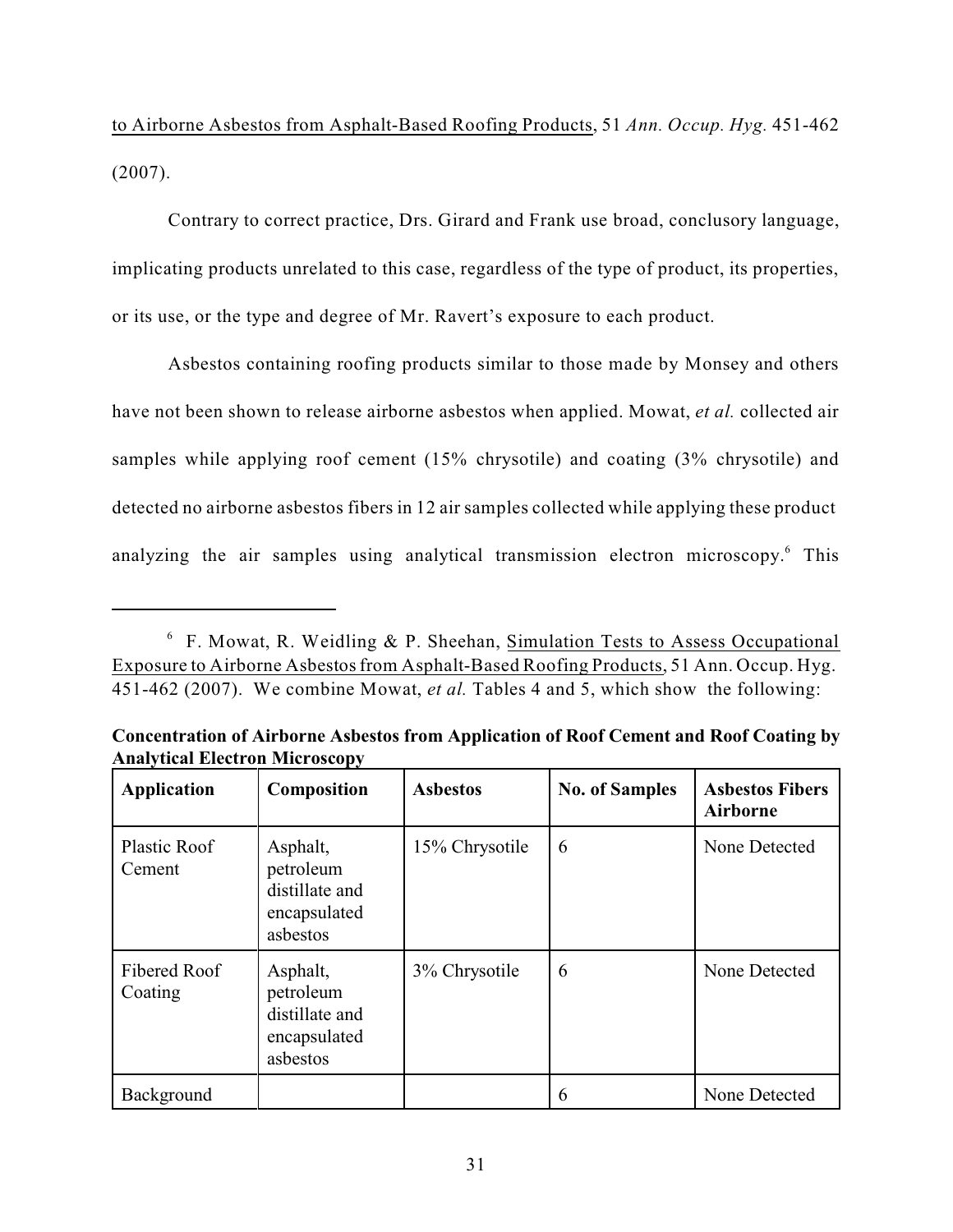methodology is most sensitive way to detect airborne asbestos and mandated by International Standard for detecting asbestos in the ambient air (International Organization for Standardization, ISO 10312, International Standard Ambient Air – Determination of Asbestos Fibers – Direct Transfer: Transmission Electron Microscopy Method, (1995)).

It is significant that the Monsey products came pre-mixed in a viscous liquid. (*See* R.R. 000347a-000363a). Once the cement or coating was applied to the roof it hardened and became water resistant. Further, these products were used in open air, on the roofs of buildings, not in confined spaces, as is typical of asbestos-containing products in typical occupational exposure situations.<sup>7</sup> Thus, airborne concentration of asbestos from these products was very low, if any was released at all. These exposures are orders of magnitude lower than from pipe insulation, boilers and furnace cement to which Mr. Ravert was exposed.

Second, Messrs. Girard and Frank did not consider the physical, chemical and toxicological differences among various types of asbestos, and they did not even mention what type of asbestos was found in each of the products Mr. Ravert used. Mr. Ravert claimed to have worked with numerous asbestos-containing products over the years

 $\frac{1}{1}$  In order for liability to attach in an asbestos exposure case, plaintiffs must establish that Ravert's disease was caused by Ravert's inhalation of asbestos fibers from a Monsey product. *See Eckenrod*, 544 A.2d at 52-53. Plaintiffs assert that Ravert inhaled asbestos fibers when working with the Monsey products. (R.R. 000421a-000422a, 000438a-000441a, 000483a-000484a). While the Girard and Frank affidavits speak about the possibility that a worker might be exposed to non-visible asbestos dust, plaintiffs' assertions are merely extrapolations from Girard's and Frank's generic, non-specific observations, which do not speak to roofing cement and coatings generally, nor to Monsey products in particular, nor to Mr. Ravert's use of Monsey products. Under *Gregg* and *Betz*, plaintiffs' assertions are factually and legally insufficient, and do not raise genuine issues of fact.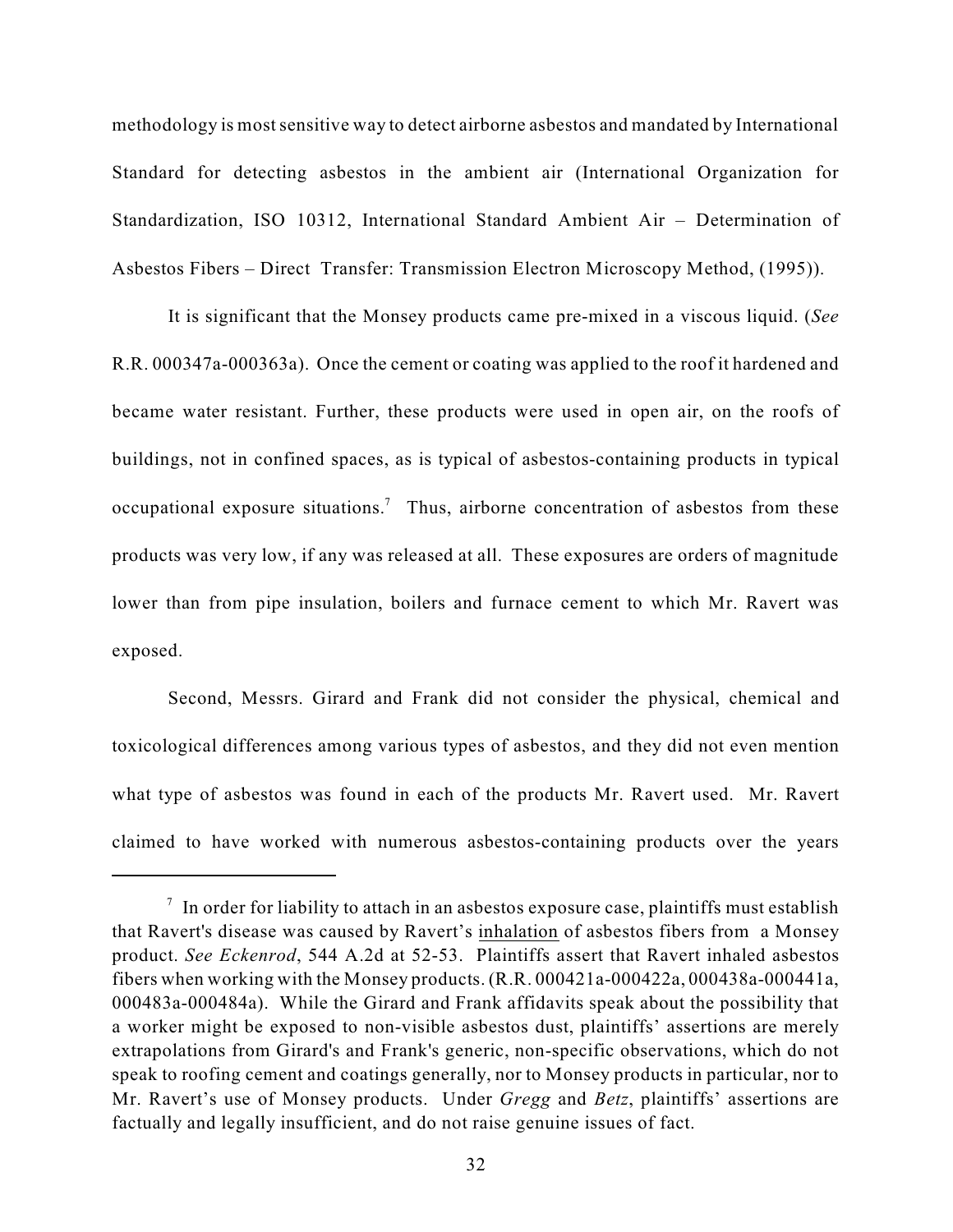including, but not limited to, gaskets, brake shoes, brake linings, boilers, valves, sheet packing, rope packing, pipe insulation, furnace cement, gypsum board, joint compounds and sealants, radiator products, roofing cement and other roofing products, and ceiling tiles and panels and perhaps many other products.

Of these exposures the most important would be pipe insulation, boilers and furnace cement. These products can contain amphibole asbestos and known to be dusty. In contrast, roofing cement is an asphalt based product and sealant.

Contrary to correct practice, Drs. Girard and Frank use broad, conclusory language, implicating products unrelated to this case, regardless of the type of product, its properties, or its use, or the type and degree of Mr. Ravert's exposure to each product.

The asbestos containing roofing products made by Monsey and others have not been shown to release airborne asbestos under normal conditions of use. It is significant that the Monsey products came pre-mixed in a viscous liquid. (*See* R.R. 000347a-000363a). Once the cement or sealant were applied to the roof it hardened and became water resistant. Further, these products were used in open air, on the roofs of buildings, not in confined spaces, as is typical of asbestos-containing products in typical occupational exposure situations.<sup>8</sup> Thus, airborne concentration of asbestos from these products was very low if any

 $\delta$  In order for liability to attach in an asbestos exposure case, plaintiffs must establish that Ravert's disease was caused by Ravert's inhalation of asbestos fibers from a Monsey product. *See Eckenrod*, 544 A.2d at 52-53. Plaintiffs assert that Ravert inhaled asbestos fibers when working with the Monsey products. (R.R. 000421a-000422a, 000438a-000441a, 000483a-000484a). While the Girard and Frank affidavits speak about the possibility that a worker might be exposed to non-visible asbestos dust, plaintiffs' assertions are merely extrapolations from Girard's and Frank's generic, non-specific observations, which do not (continued...)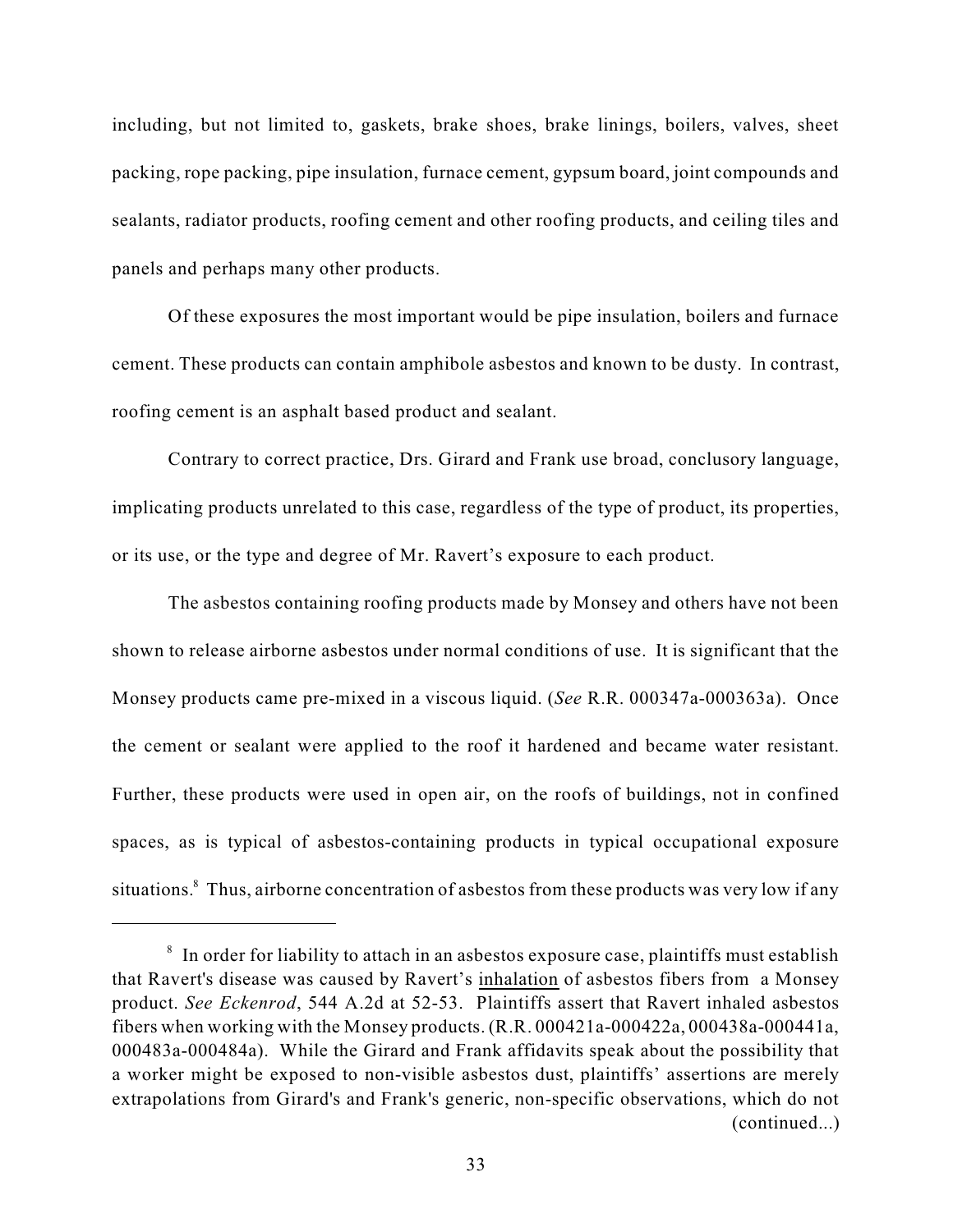was released at all. These exposures are orders of magnitude lower than from pipe insulation, boilers and furnace cement to which Mr. Ravert was exposed.

Significantly, the Occupational Safety and Health Administration, an agency often thought to err on the side of excessive caution, exempts roofing cement and sealants as asbestos containing because of the matrix in which the asbestos is found. OSHA regulations exempt roofing cement and sealants from the requirement that products be labeled as containing "asbestos." *See* U. S. Department of Labor, Occupational Safety and Health Administration, Occupational Exposure to Asbestos, 63 Fed. Reg. 35137, *et seq*. (revising regulations on "Construction and Shipyard Standards," 29 C.F.R. Parts 1915 and 1926) and especially at 63 Fed. Reg. 35138 (amending 29 C.F.R. § 1926.1101(a)(8) to read "This section does not apply to asbestos-containing asphalt roof coatings, cements and mastics."<sup>9</sup> *See* 29 C.F.R. § 1915.1001(a)(8)(2000); *see also Asbestos Information Ass'n of N. Am. v. Reich*, 117 F.3d 891 (5th Cir. 1997) ("The potential for fiber release from sealants is not analogous to the potential for fiber release from asphalt coated asbestos felting or similar built-up roofing products. It is clear that built up roofing poses real risks of exposure that are not present in roofing sealants.").

 $%$ ...continued)

speak to roofing cement and coatings generally, nor to Monsey products in particular, nor to Mr. Ravert's use of Monsey products specifically. Under *Gregg* and *Betz*, plaintiffs' assertions are factually and legally insufficient, and do not raise genuine issues of fact.

<sup>&</sup>lt;sup>9</sup> The Monsey roofing products at issue are thick-liquid asphaltic-based compounds which contained only a minimal percentage of encapsulated asbestos and "contain minimal amounts of encapsulated asbestos which do not emit airborne fibers if left intact." *See* 29 C.F.R. §1915.1001, App. H (2000). There is no evidence in this case that Monsey's cement and coating products were disturbed by Mr. Ravert after he applied them.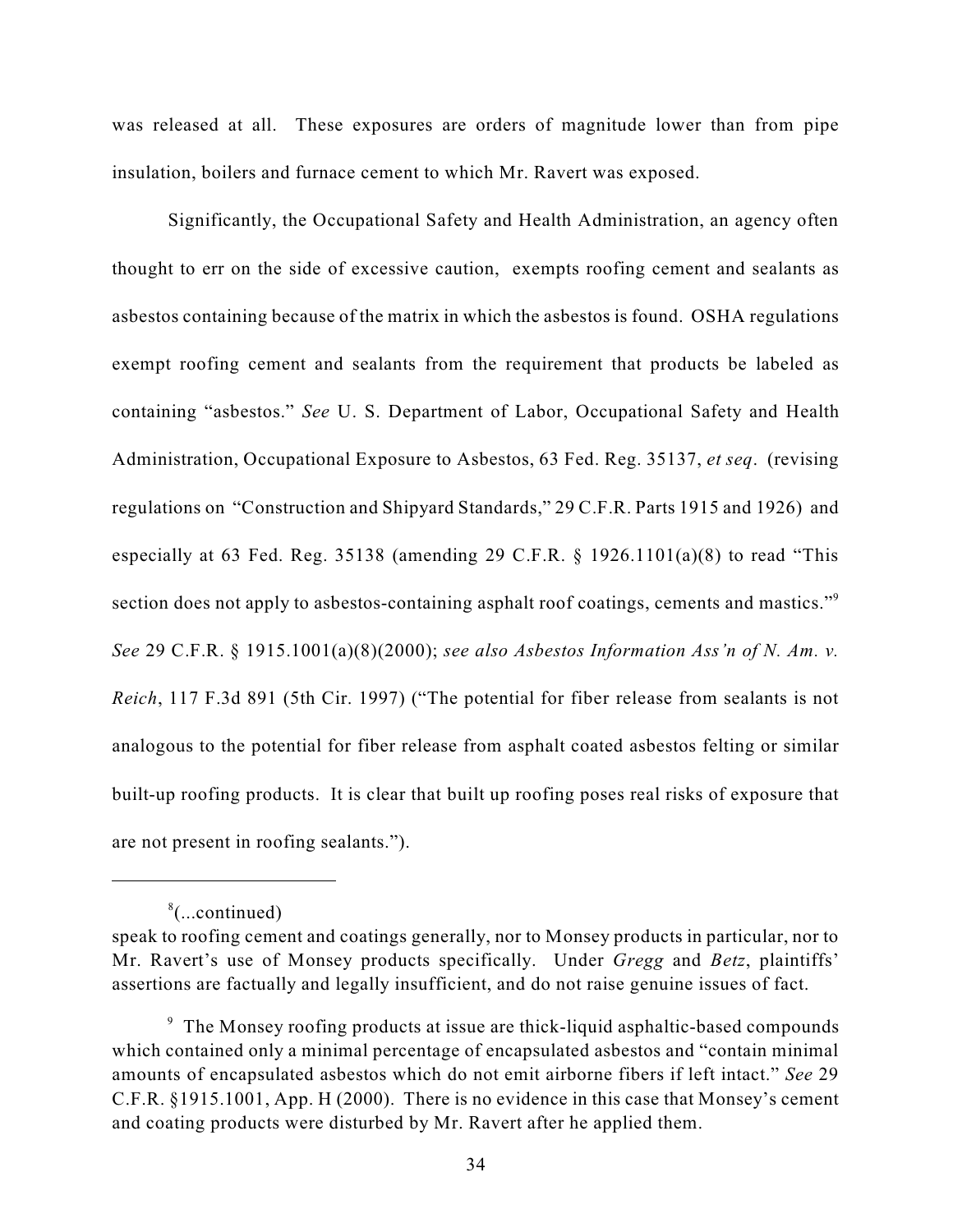*Eckenrod*, *Gregg* and *Betz* have established the burden of proof standard for causation that a plaintiff must meet before an asbestos case can be submitted to a jury in Pennsylvania. While the evidence necessary to meet this standard may vary depending on the circumstances of each case, it is clear that simply showing that a plaintiff had used an asbestos-containing product manufactured by a particular defendant is not, by itself, sufficient to meet this standard. To the contrary, a plaintiff must first provide evidence that he or she was exposed to an asbestos-containing product of a particular defendant, that the product emitted asbestos fibers, and that he or she inhaled those asbestos-containing fibers; and second, a plaintiff must also provide evidence that this exposure to airborne asbestos was on a frequent and regular basis in proximity to the source of the asbestos fibers, so that cumulative exposures occurred, sufficient to support an inference that the exposure was a substantial contributing factor in causing the disease. It is the trial court's proper function to act as gatekeeper to assure that speculation masquerading as science does not get to a jury, and to avoid confusion and prejudice. The Girard and Frank affidavits provide no such evidence, and Mr. Ravert's testimony refutes the claim that he was exposed to asbestos through his use of Monsey's products.

The Superior Court panel ignored this Court's holding in *Gregg* and said that the generic Girard and Frank affidavits were sufficient to defeat summary judgment. The Superior Court's ruling conflicts with *Gregg*, and with long-standing law in this Commonwealth regarding evidentiary evaluation of expert opinions. "[A]n expert cannot base his opinion upon facts which are not warranted by the record," *Collins v. Hand*, 431 Pa.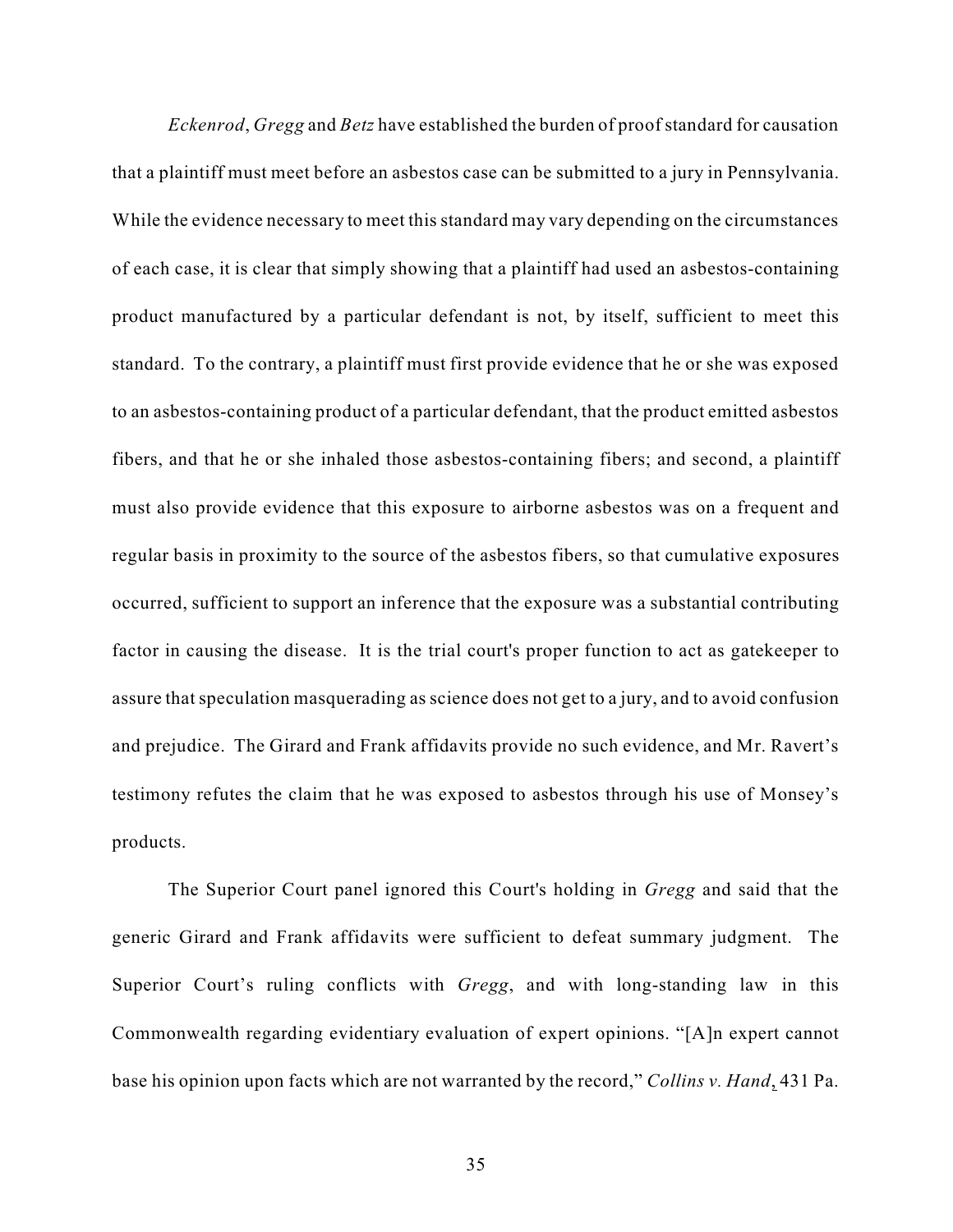378, 390, 246 A.2d 398, 404 (1968)*; see also Kenner v. Kappa Alpha Psi Fraternity, Inc.*,

808 A.2d 178, 183 (Pa. Super. 2002) (summary judgment was proper where expert's opinion in report failed to point to specific facts, testimony, or empirical data to support it).

Indeed, in this case, as in *Betz*, plaintiffs' experts, Dr. Girard and Dr. Frank, had no direct knowledge of plaintiff's asbestos exposure from any product, and especially any Monsey product. Nor were they familiar with the type(s) of asbestos involved, the differences in potency of fibers<sup>10</sup>, the concentration or intensity of the airborne asbestos fibers, if any,

 $10$  The approach taken by plaintiffs' experts also ignores the fact that the carcinogenic potential of different types and quantities of asbestos contained in such products can be significantly different for many reasons, including, *inter alia,* the length of the fibers released and carcinogenic risk associated therewith. Recent research has focused mainly on two questions: (1) whether long asbestos fibers, generally greater than 5 micrometers, are principally responsible for asbestos disease, and (2) whether chrysotile asbestos (which breaks down easily into short sections) is less potent than other forms. Hodgson and Darnton estimate the mesothelioma causing potency of chrysotile, amosite, and crocidolite as 1:100:500, meaning amosite and crocidolite are, respectively, 100 and 500 times more potent in causing mesothelioma than chrysotile. J.T. Hodgson and A. Darnton, The Quantitative Risks of Mesothelioma and Lung Cancer in Relation to Asbestos Exposure, 44 *Ann. Occup. Hyg.* 565-601 (2000). In a later paper, Hodgson, *et al.* show that the amphibole asbestos types(amosite and crocidolite) explain mesothelioma distribution and that chrysotile has zero weight, indicating that chrysotile is unlikely to be responsible for any of the mesothelioma cases recently diagnosed in Great Britain. J.T. Hodgson, D.M. McElvenny, A.J. Darnton, M.J. Price and J. Peto, The Expected Burden of Mesothelioma Mortality in Great Britain from 2002 to 2050, 92 *Brit. J. Cancer* 587-593 at 590, Fig. 5A (2005).

The United States Environmental Protection Agency commissioned a study, D. W. Berman, K. S. Crump, Update of Potency Factors for Asbestos-Related Lung Cancer and Mesothelioma, 38 *Crit. Rev. Tox.* (supp. 1) 1-47 (2008) and D. W. Berman and K. S. Crump, A Meta-Analysis of Asbestos-Related Cancer Risk That Addresses Fiber Size and Mineral Type, 38 *Crit. Rev. Tox.* (supp. 1) 49-73 (2008), which reached a similar conclusion. An EPA panel, after reviewing the extensive literature, concluded, by consensus, that chrysotile asbestos fibers are far less likely to cause disease than amphiboles, by a factor of at least two orders of magnitude. U.S. EPA, *Report on the Peer Consultation Workshop to Discuss a Proposed Protocol to Assess Asbestos-Related Risk,* viii (May 30, 2003), *available at* http://www.epa.gov/oswer/riskassessment/asbestos/pdfs/ asbestos\_report.pdf (last accessed (continued...)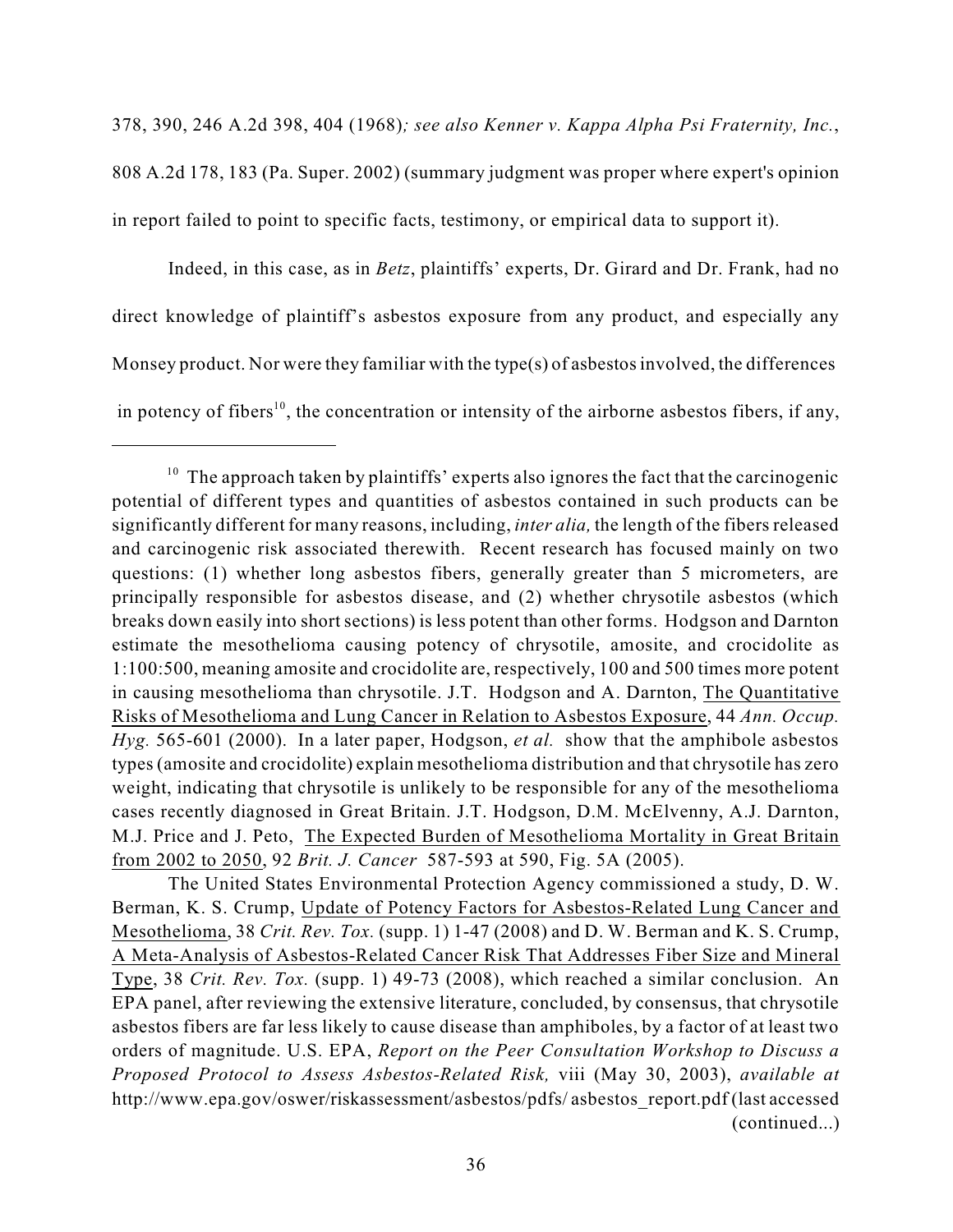released from the individual products, the comparative release of release respirable fibers by each product, or the characteristics of the workplace in which Mr. Ravert worked with each product.<sup>11</sup> See Betz, 44 A.3d at 58.

Dr. Frank indicates no knowledge of Mr. Ravert's exposure to any particular product of the many that are alleged to have contributed to Mr. Ravert's mesothelioma. But exposure or dose is generally accepted as being critical to an assessment of an attributed cause for mesothelioma. This generally accepted and essential distinction is completely missing from Dr. Frank's analysis. Instead, he relies on a "any exposure" approach, assuming all asbestos products release fibers, contrary to the experimental results of Mowat, *et al.*, *supra*. This is indistinguishable from the "every exposure" theory rejected by this Court in *Gregg:* "[W]e do not believe that it is a viable solution to indulge in a fiction that each and every exposure to asbestos, no matter how minimal in relation to other exposures, implicates a fact issue

 $11$  The fact that Mr. Ravert used Monsey's roofing products outdoors, on rooftops, rather than in a confined space such as an asbestos mine, or an asbestos-containing product factory, or a garage where automotive friction products (such as brakes and clutches) are installed or reparied surely had an effect on whether he would have inhaled asbestos even had any been liberated from the medium in which it was contained. Drs. Girard and Frank make no mention of this.

 $10$ (...continued)

Dec. 11, 2012). "For *mesothelioma*, the panelists supported the use of different relative carcinogenic potencies for different fiber types. The panelists unanimously agreed that the available epidemiology studies provide compelling evidence that the carcinogenic potency of amphibole fibers is two orders of magnitude greater than that for chrysotile fibers." (*Id.* at viii). Similarly, a panel of the Agency for Toxic Substances Disease Research ("ATSDR"), part of the Centers for Disease Control, concluded by consensus that "there is a strong weight of evidence that asbestos [fibers] shorter than  $5 \mu m$  are unlikely to cause cancer in humans." ATSDR, *Report on the Expert Panel on Health Effects of Asbestos and Synthetic Vitreous Fibers: The Influence of Fiber Length,* vi (Mar. 17, 2003), available at http://www.atsdr.cdc.gov/HAC/asbestospanel/asbestostoc.html (last accessed Dec. 11, 2012).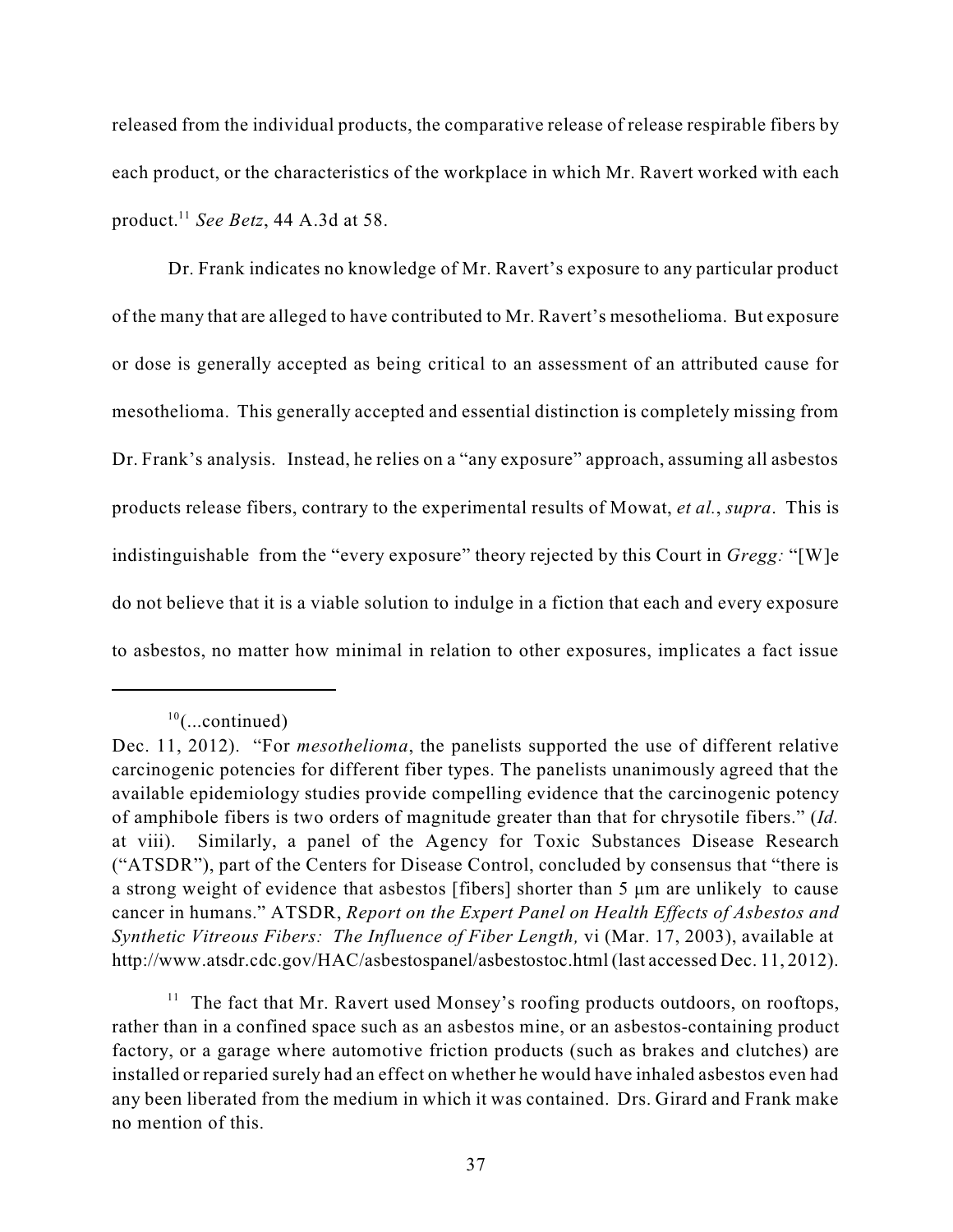concerning substantial-factor causation in every 'direct-evidence' case." *Gregg*, 943 A.2d at 226-227.

Contrary to correct scientific methodology and contrary to the mandate in *Betz*, Drs. Girard and Frank make no effort to discuss the comparative weight of differing exposures and do not discuss dose as it relates to Mr. Ravert's disease. *See Betz* at 58. In this case, as in *Betz*, there is "a complete discounting of the substantiality exposure" which is "fundamentally inconsistent with Pennsylvania law." *Id*.

Dr. Frank's implication that every exposure to any type of asbestos contributes similarly to cumulative exposure and similarly to the cumulative risk of causation for each of the asbestos-related diseases is not generally accepted in the relevant scientific disciplines.<sup>12</sup>

This Court has rejected testimony by a "hired expert" that, like Dr. Frank's affidavit, asserts explicitly or implicitly that "[e]ach and every exposure to asbestos has been a *substantial* contributing factor to the abnormalities noted." *Gregg*, 943 A.2d 216, 223 (quoting *Summers v. Certainteed Corp.*, 886 A.2d 240, 244 (Pa. Super. 2005)). In *Betz v. Pneumo Abex*, 44 A.3d 27 (2012) this Court also made plain that the "any exposure" theory as used by plaintiff's expert was an attempt to use general causation evidence to end run a plaintiff's burden to prove actual harm in a particular case (specific causation). Indeed, like the trial court here, it noted that plaintiff's expert did not trouble himself to learn anything about the plaintiff's exposure history or other possible sources of injury.

 $12$  There are distinct patterns with respect to asbestosis, lung cancer and mesothelioma, and a scientist must consider the specific disease before attributing causation.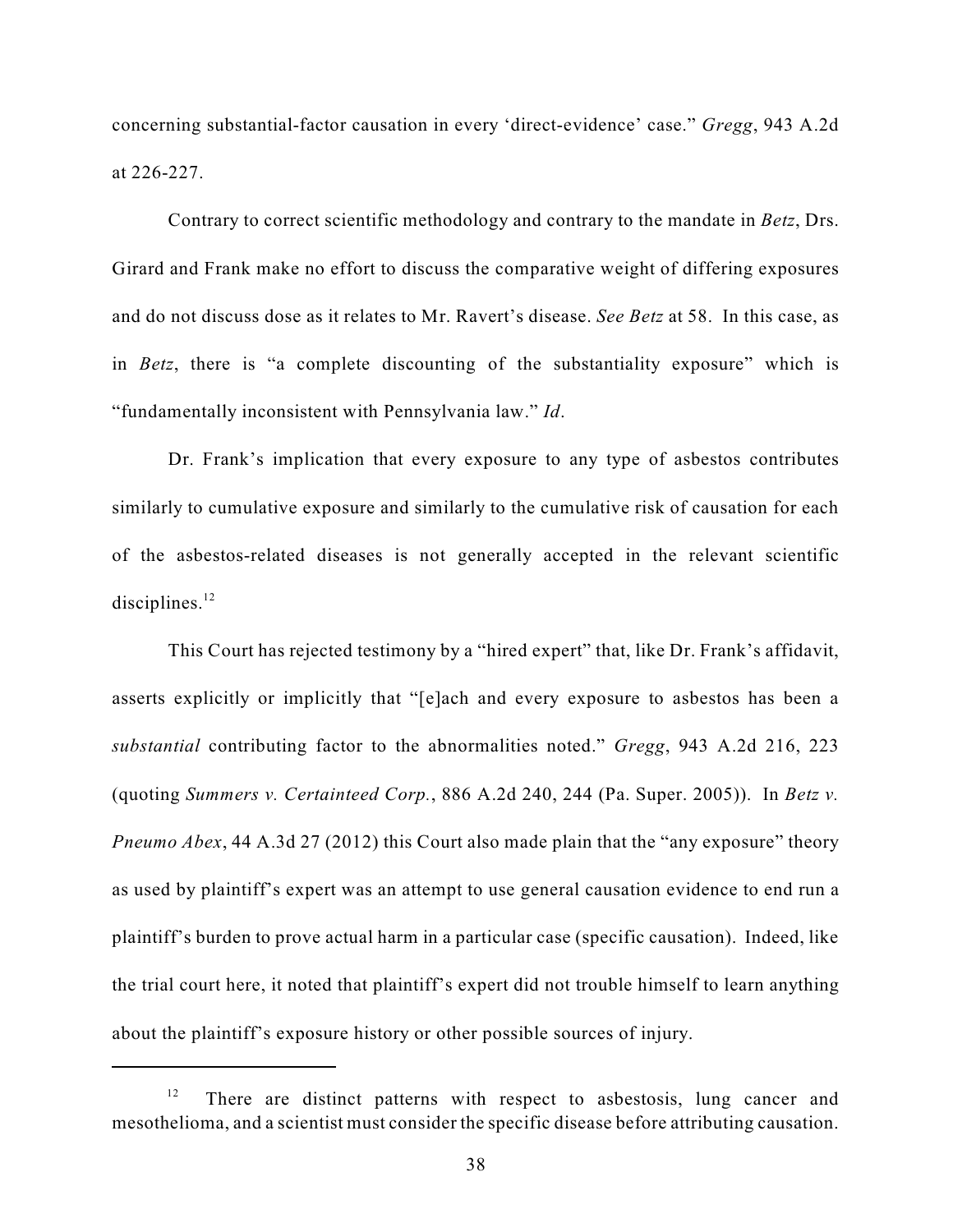The expert opinions proffered by plaintiffs are totally devoid of any description of the expert's methodology and cite no support in the scientific literature and thus do not satisfy this Commonwealth's standards. As this Court stated in *Gregg*, 943 A.2d at 226 "opinions that are not fairly grounded in a reasonable belief concerning the underlying facts and/or opinions that are not couched within accepted scientific methodology" are not helpful and it was proper for the trial court, at the summary judgment stage, "to make a reasoned assessment concerning whether, in light of the evidence concerning frequency, regularity, and proximity of a plaintiff's/decedent's asserted exposure, a jury would be entitled to make the necessary inference of a sufficient casual connection between the defendant's product and the asserted injury." *Id*. at 943 A.2d at 227. "An expert's opinion must be supported by references to facts, testimony or empirical data and must delineate how the opinion, based on the record, gives rise to a genuine issue of material fact. Without such support, there can be no prima facie case. . . sufficient to overcome a summary judgment motion." *Downey v. Crozer-Chester Med. Ctr.*, 817 A.2d 517, 528-29 (Pa. Super. 2003);*see also Collins v. Hand*, 431 Pa. 378, 390, 246 A.2d 398, 404 (1968) ("[A]n expert cannot base his opinion upon facts which are not warranted by the record"). The affidavits of Drs. Girard and Frank do not come close to meeting this standard.

The affidavits of Drs. Girard and Frank contain nothing more than generic conclusions without any supporting documentation or analysis.<sup>13</sup> They suffer from the fatal defect

 $13$  The opinions of Drs. Girard and Frank in this case are, in the words of Chief Justice Rehnquist in *General Electric Co. v. Joiner*, 522 U.S. 136, 146 (1997) nothing more than the "ipse dixit of the expert."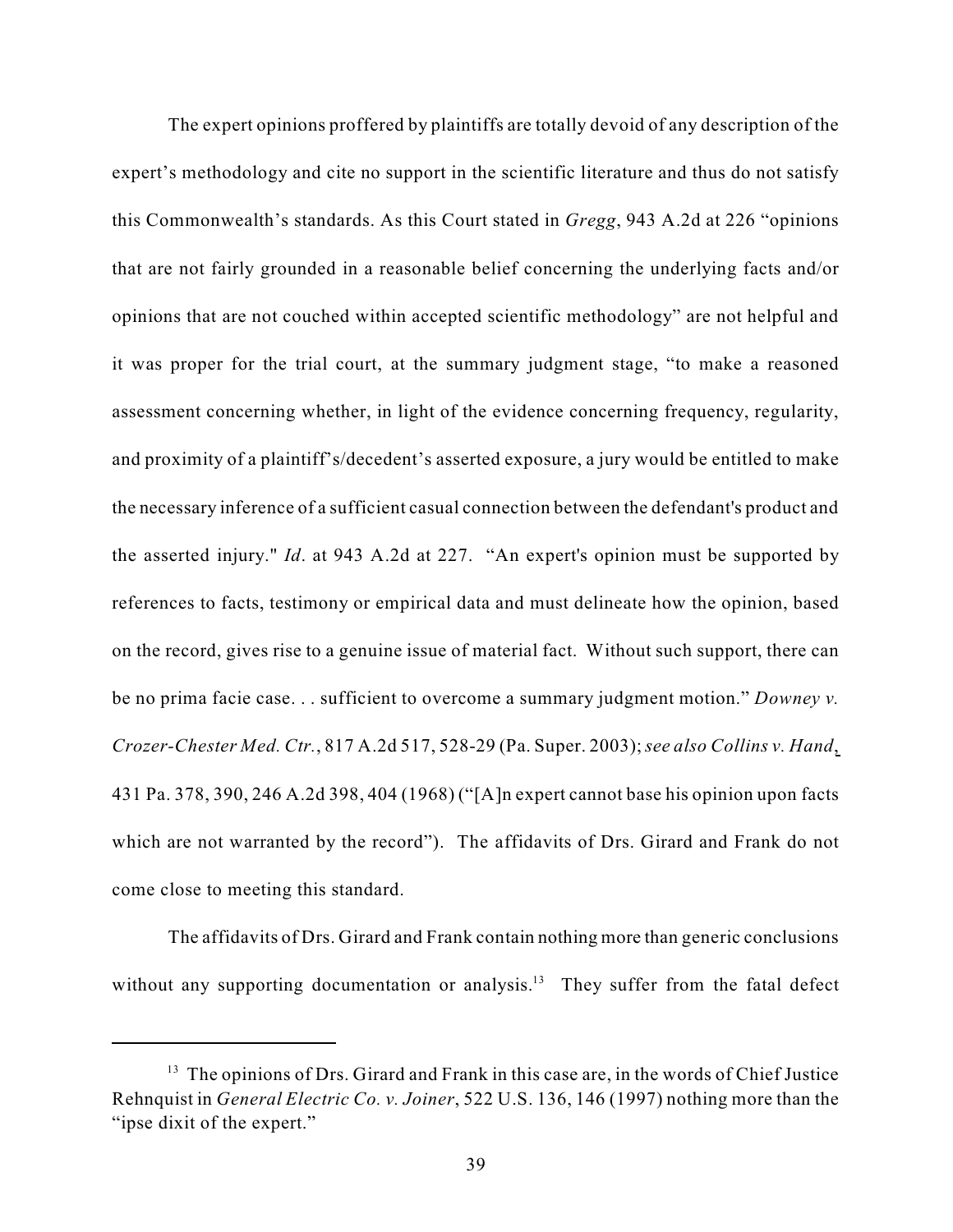described by Judge Klein in *Summers v. Certainteed Corp.*, *supra* at 244,<sup>14</sup> cited with approval by this Court in *Gregg v. V-J Auto Parts*, 596 Pa. 274, 943 A.2d 216, 226 (2007):

[O]ne of the difficulties courts face in the mass tort cases arises on account of a willingness on the part of some experts to offer opinions that are not fairly grounded in a reasonable belief concerning the underlying facts and/or opinions that are not couched within accepted scientific methodology.

Plaintiffs' "expert" affidavits the affidavits do not mention roofing cements or coatings in general, do not specifically mention Monsey products and they do not describe any inspection, testing, scientific studies, or any empirical data with regard to roofing cement products generally; they contain no citations to scientific literature and no references to any scientific methodology or protocol which underpin the experts' analysis or conclusions specific to this case.

In sum, neither the methods nor the conclusions asserted by Drs. Girard and Frank, and especially the opinion as to medical causation by Dr. Frank, satisfy either scientific or legal criteria for "general acceptance."

Plaintiffs have failed to establish the frequency, regularity, and proximity requirements of *Eckenrod*, *Gregg* and *Betz* with respect to Monsey. Indeed, plaintiffs have failed to establish that Mr. Ravert was exposed to any respirable asbestos fibers in roofing products manufactured by Monsey, and thus summary judgment was proper.

 $14$  For a general discussion of the misuse of expert testimony in asbestos litigation, *see* David E. Bernstein, Keeping Junk Science Out of the Asbestos Litigation, 31 *Pepp. L. Rev.* 11 (2003)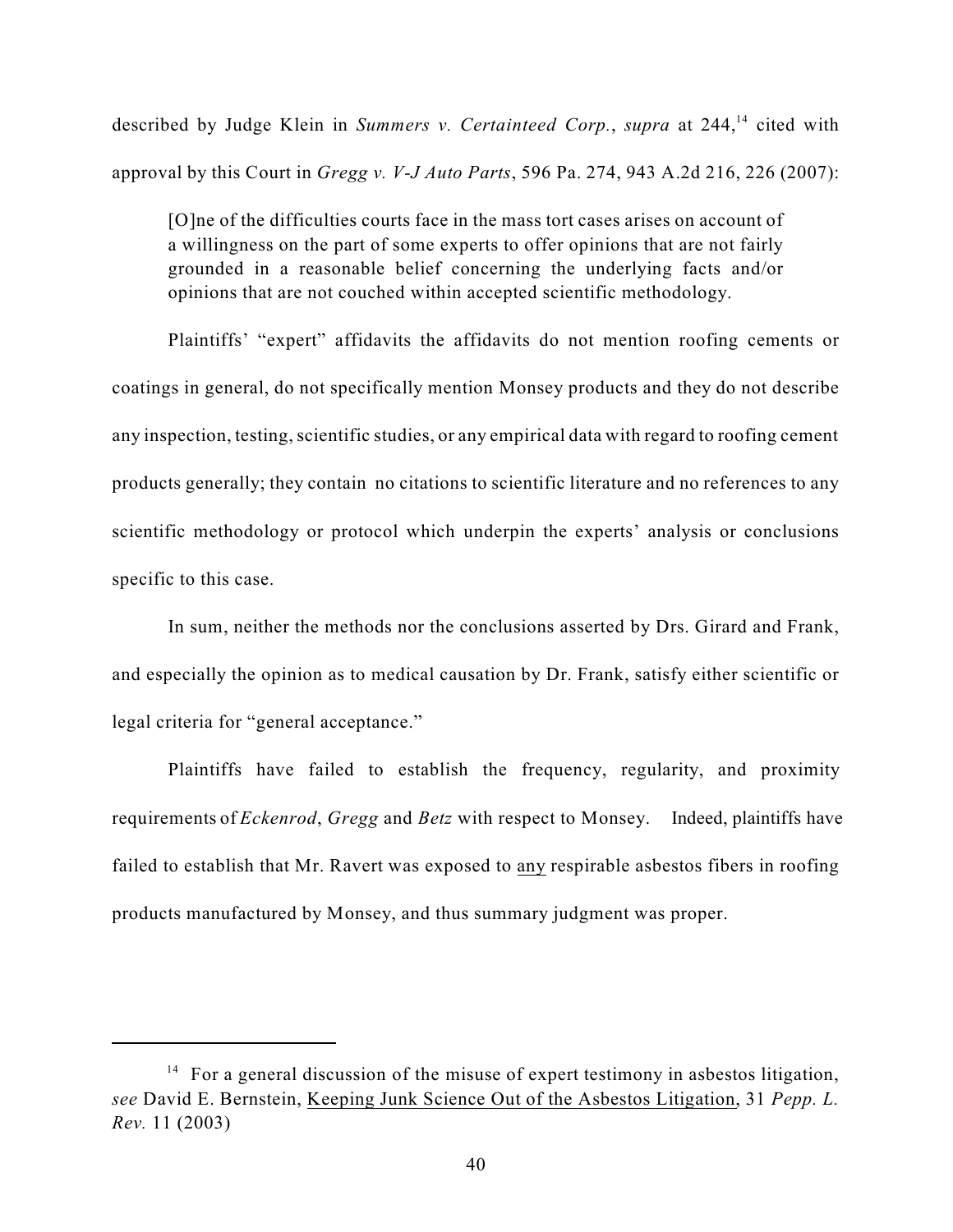#### **CONCLUSION**

*Amici* believe that the trial court correctly exercised its discretionary responsibilities to assess the merits of Monsey's motion for summary judgment and the admissibility and weight of Plaintiffs' expert affidavits based upon the evidence of record.

The Superior Court's decision in this case ignores or seriously misconstrues this Court's holdings in *Gregg* and *Betz* because it permits a plaintiff in an asbestos exposure case to dispense with the frequency, regularity, and proximity requirements and to defeatsummary judgment by use of generic and scientifically inadequate "expert" affidavits.

For the foregoing reasons, the Court should reverse the decision of the Superior Court. December 17, 2012

Respectfully submitted,

Martin S. Kaufman Atlantic Legal Foundation 2309 Palmer Avenue (Suite 104) Larchmont, NY 10538 (914) 834-3322

s/ Patrick J. Hughes Patrick J. Hughes (Pa. I.D. #41403) Connell Foley LLP 1500 Market Street 12th floor, East Tower Philadelphia, PA 19101 (215) 246-3403

Attorneys for *Amici Curiae* Richard Wilson, *et al.*